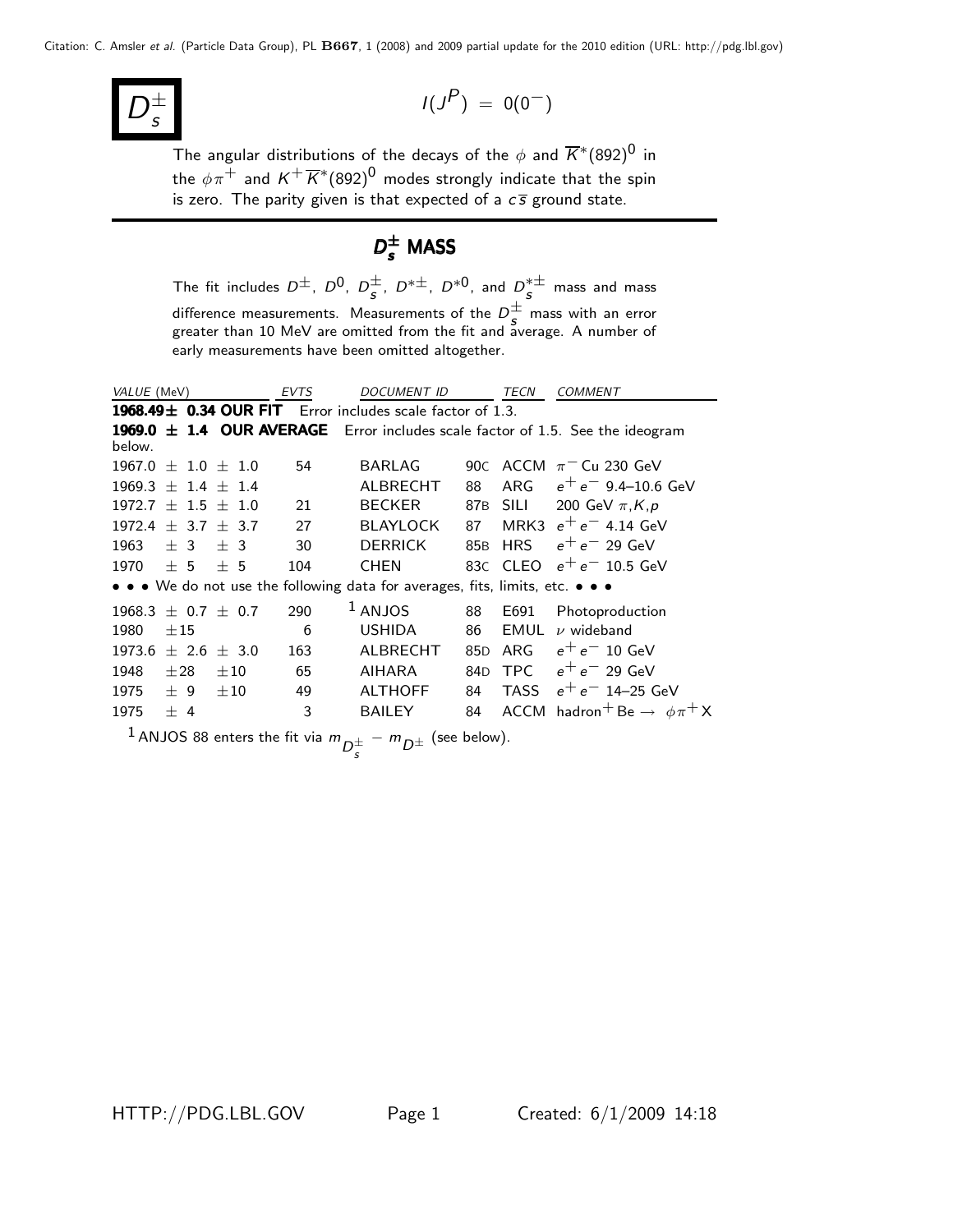

$$
m_{D_s^{\pm}} - m_{D^{\pm}}
$$

The fit includes  $D^{\pm}$ ,  $D^{0}$ ,  $D^{\pm}_{s}$ ,  $D^{*\pm}$ ,  $D^{*0}$ , and  $D^{\ast\pm}_{s}$  mass and mass difference measurements.

| VALUE (MeV)                                                | <b>EVTS</b> | <i>DOCUMENT ID</i> |    | TECN | COMMENT                                     |  |  |  |  |
|------------------------------------------------------------|-------------|--------------------|----|------|---------------------------------------------|--|--|--|--|
| 98.87±0.30 OUR FIT Error includes scale factor of 1.4.     |             |                    |    |      |                                             |  |  |  |  |
| 98.85±0.25 OUR AVERAGE Error includes scale factor of 1.1. |             |                    |    |      |                                             |  |  |  |  |
| $99.41 \pm 0.38 \pm 0.21$                                  |             | ACOSTA             |    |      | 03D CDF2 $\bar{p}p$ , $\sqrt{s}$ = 1.96 TeV |  |  |  |  |
| 98.4 $\pm$ 0.1 $\pm$ 0.3                                   | 48k         | AUBERT             |    |      | 02G BABR $e^+e^- \approx \Upsilon(45)$      |  |  |  |  |
| 99.5 $\pm$ 0.6 $\pm$ 0.3                                   |             | <b>BROWN</b>       |    |      | 94 CLE2 $e^+e^- \approx \Upsilon(45)$       |  |  |  |  |
| 98.5 $\pm 1.5$                                             | 555         | <b>CHEN</b>        | 89 |      | CLEO $e^+e^-$ 10.5 GeV                      |  |  |  |  |
| 99.0 $\pm$ 0.8                                             | 290         | <b>ANJOS</b>       | 88 | E691 | Photoproduction                             |  |  |  |  |

# $D_s^{\pm}$  Mean life

Measurements with an error greater than  $100 \times 10^{-15}$  s or with fewer than 100 events have been omitted from the Listings.

| <i>VALUE</i> $(10^{-15} s)$ |  |  | EVTS  |        | DOCUMENT ID                                                                         | TECN | <i>COMMENT</i>                                    |  |
|-----------------------------|--|--|-------|--------|-------------------------------------------------------------------------------------|------|---------------------------------------------------|--|
|                             |  |  |       |        | 500 $\pm$ 7 OUR AVERAGE Error includes scale factor of 1.3. See the ideogram below. |      |                                                   |  |
| 507.4 $\pm$ 5.5 $\pm$ 5.1   |  |  | 13.6k | LINK   |                                                                                     |      | 05J FOCS $\phi \pi^+$ and $\overline{K}^{*0} K^+$ |  |
| $472.5 \pm 17.2 \pm 6.6$    |  |  | 760   | IORI.  |                                                                                     |      | 01 SELX 600 GeV $\Sigma^-$ , $\pi^-$ , p          |  |
| 518 $\pm 14$ $\pm$ 7        |  |  | 1662  | AITALA |                                                                                     |      | 99 E791 $\pi^-$ nucleus, 500 GeV                  |  |
|                             |  |  |       |        |                                                                                     |      |                                                   |  |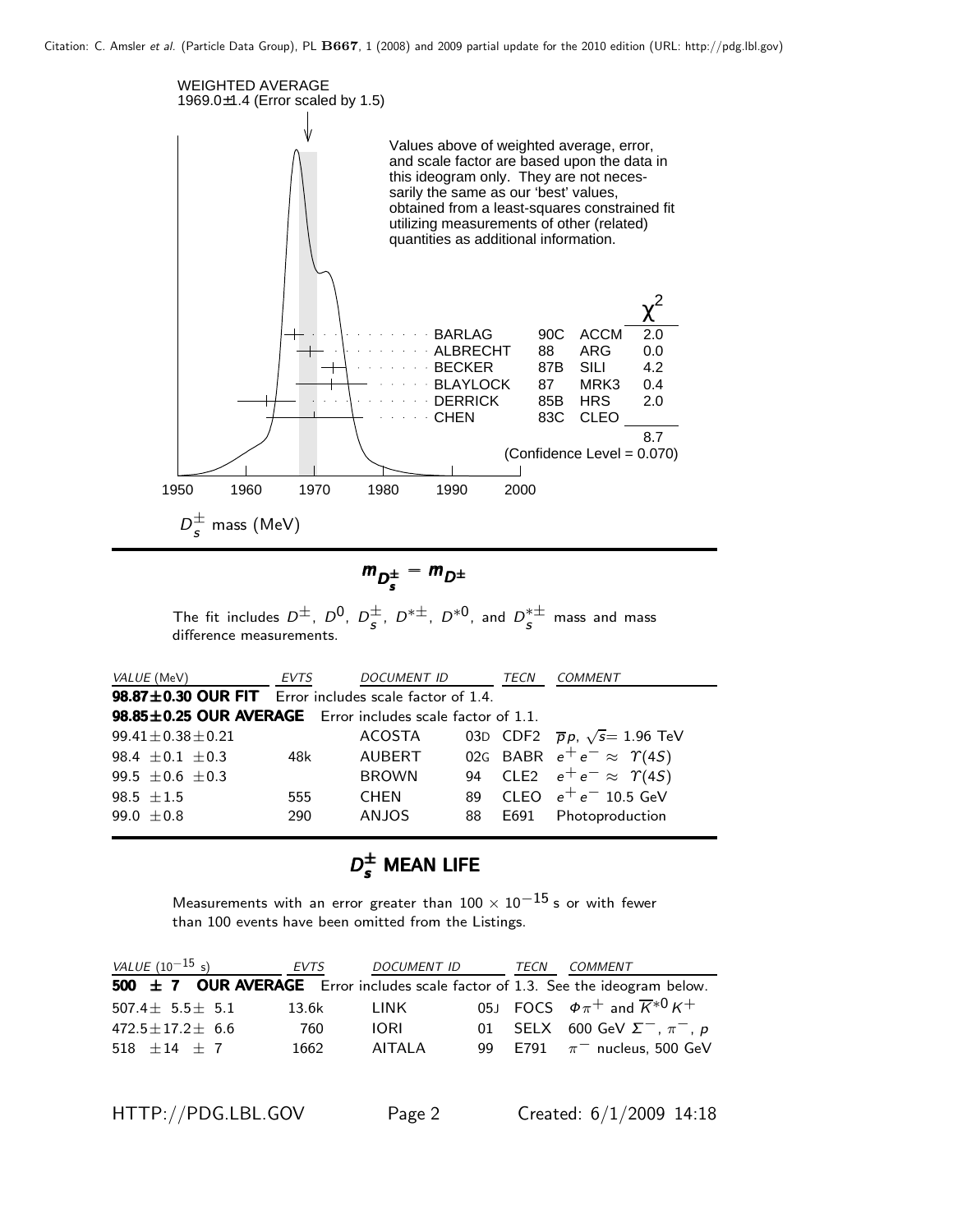

#### $D_{\epsilon}^+$  $D_s^+$  DECAY MODES

Unless otherwise noted, the branching fractions for modes with a resonance in the final state include all the decay modes of the resonance.  $D_s^-$  modes are charge conjugates of the modes below.

| Mode                                                    | Fraction $(\Gamma_i/\Gamma)$ |                           | Confidence level |  |
|---------------------------------------------------------|------------------------------|---------------------------|------------------|--|
| Inclusive modes                                         |                              |                           |                  |  |
| $\Gamma_1$ K <sup>-</sup> anything                      |                              | $(13 \tfrac{+14}{-12})\%$ |                  |  |
| $\Gamma_2$ $\overline{K}^0$ anything $+$ $K^0$ anything |                              | $(39 \pm 28)$ %           |                  |  |
| $\Gamma_3$ K <sup>+</sup> anything                      |                              | $(20 \t +18 \t -14 \t)$ % |                  |  |
| $\Gamma_4$ (non-K $\overline{K}$ ) anything             |                              | $(64 \pm 17) \%$          |                  |  |

HTTP://PDG.LBL.GOV Page 3 Created: 6/1/2009 14:18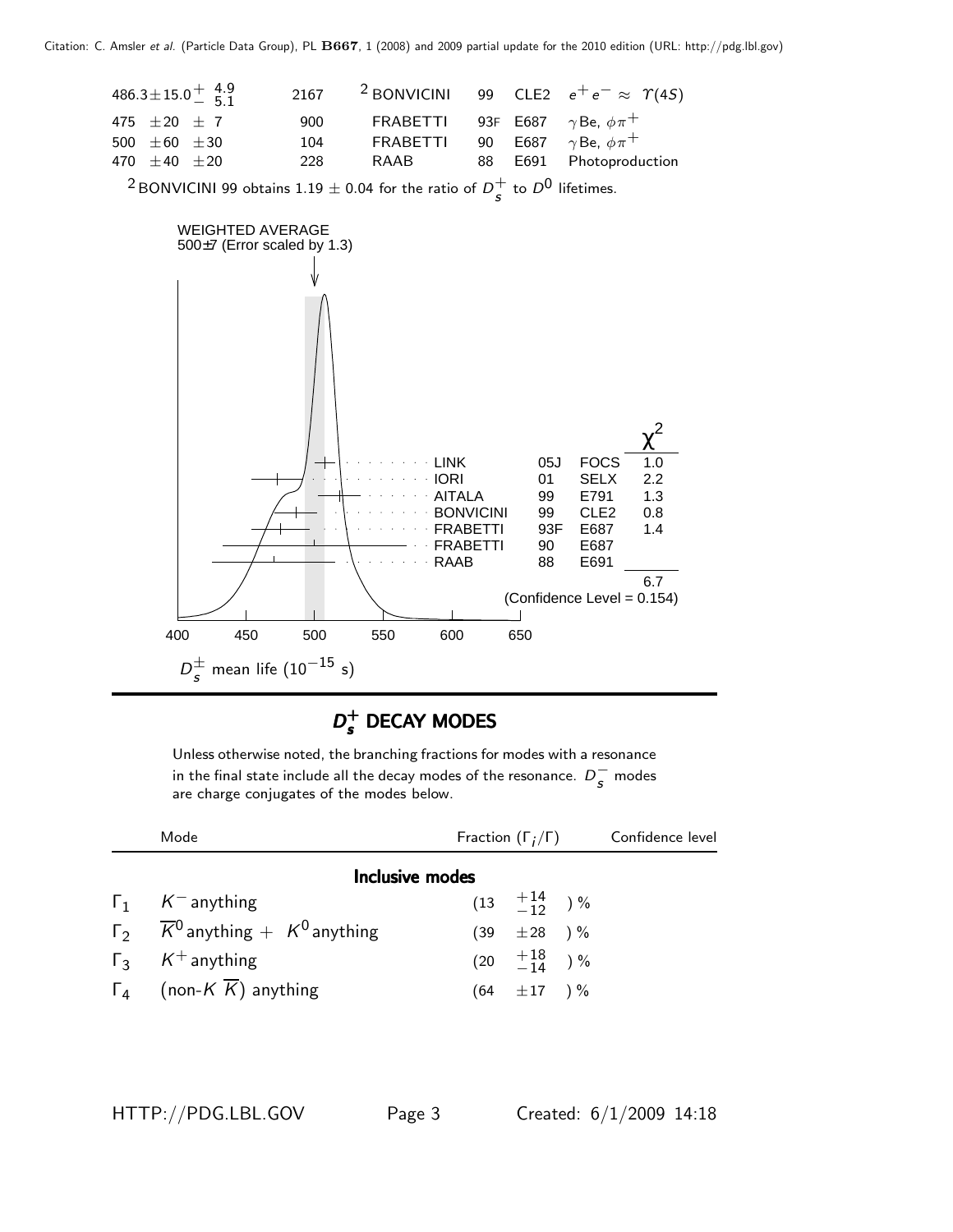| $\Gamma_5$ $\eta$ anything            | [a] $(24 \pm 4) \%$  |  |  |
|---------------------------------------|----------------------|--|--|
| $\Gamma_6$ $\eta'$ anything           | $(8.7 \pm 2.1) \%$   |  |  |
| $\Gamma$ <sub>7</sub> $\phi$ anything | $(16.1 \pm 1.6)$ %   |  |  |
| $\Gamma_{8}$ $e^{+}$ anything         | $(8 + \frac{6}{5})%$ |  |  |

## Leptonic and semileptonic modes

| $\Gamma_{9}$ $e^{+} \nu_{e}$                                      | $< 1.3 \times 10^{-4}$         | 90% |
|-------------------------------------------------------------------|--------------------------------|-----|
| $\Gamma_{10}$ $\mu^+ \nu_\mu$                                     | $(6.3 \pm 0.5) \times 10^{-3}$ |     |
| $\Gamma_{11}$ $\tau^+ \nu_{\tau}$                                 | $(6.6 \pm 0.6) \%$             |     |
| $\Gamma_{12}$ $K^+ K^- e^+ \nu_e$                                 |                                |     |
| $\Gamma_{13}$ $\phi e^+ \nu_e$                                    | $(2.61 \pm 0.17)\%$            |     |
| $\Gamma_{14}$ $\eta \ell^+ \nu_\ell + \eta'(958) \ell^+ \nu_\ell$ | $[b]$ (4.4 $\pm$ 0.7 ) %       |     |
| $\Gamma_{15}$ $\eta \ell^+ \nu_\ell$                              | $[b]$ (3.2 $\pm$ 0.5 ) %       |     |
| $\Gamma_{16}$ $\eta'(958)\ell^{+}\nu_{\ell}$                      | $[b]$ (1.12 $\pm$ 0.35) %      |     |

## Hadronic modes with a  $K\overline{K}$  pair

| $\Gamma_{17}$          | $K^+ K^0_S$                                                                             |                   | $(1.49 \pm 0.09)$ %           |                                |     |
|------------------------|-----------------------------------------------------------------------------------------|-------------------|-------------------------------|--------------------------------|-----|
| $\Gamma_{18}$          | $K^{+} K^{-} \pi^{+}$                                                                   |                   | $[c]$ (5.50 $\pm$ 0.28) %     |                                |     |
| $\Gamma_{19}$          | $\phi \pi^+$                                                                            |                   | $[d,e]$ (4.39 ± 0.34) %       |                                |     |
| $\Gamma_{20}$          | $\phi \, \pi^+$ , $\phi \rightarrow \; \mathcal{K}^+ \, \mathcal{K}^-$                  | $\lceil d \rceil$ | $(2.18\pm 0.33)\%$            |                                |     |
| $\mathsf{\Gamma}_{21}$ | $\mathcal{K}^+\,\overline{\mathcal{K}}{}^*(892)^0$                                      |                   |                               |                                |     |
| $\Gamma_{22}$          | $\mathcal{K}^+\,\overline{\mathcal{K}}{}^*(892)^0$ , $\overline{\mathcal{K}}{}^{*0}\to$ |                   | $(2.6 \pm 0.4) \%$            |                                |     |
|                        | $K^{-} \pi^{+}$                                                                         |                   |                               |                                |     |
| $\Gamma_{23}$          | $f_0(980)\,\pi^+$ , $f_0 \rightarrow\ K^+K^-$                                           |                   |                               | $(6.0 \pm 2.4) \times 10^{-3}$ |     |
| $\Gamma_{24}$          | $K^+\,\overline{K}^*_0(1430)^0$ , $\overline{K}^*_0\rightarrow$                         |                   |                               | $(5.1 \pm 2.5) \times 10^{-3}$ |     |
| $\Gamma_{25}$          | $K^{-}$ $\pi^{+}$<br>$f_0(1710)\pi^+$ , $f_0 \rightarrow K^+K^-$                        |                   |                               |                                |     |
| $\Gamma_{26}$          | $K^+ K^- \pi^+$ nonresonant                                                             |                   |                               |                                |     |
| $\Gamma_{27}$          | $\mathcal{K}^0 \overline{\mathcal{K}}{}^0 \pi^+$                                        |                   |                               |                                |     |
| $\Gamma_{28}$          | $K^*(892)^+ \overline{K}{}^0$                                                           | [e]               | $(5.3 \pm 1.2) \%$            |                                |     |
| $\Gamma_{29}$          | $K^+ K^- \pi^+ \pi^0$                                                                   |                   | $(5.6 \pm 0.5) \%$            |                                |     |
| $\Gamma_{30}$          | $\phi \pi^+ \pi^0$ , $\phi \rightarrow K^+ K^-$                                         |                   |                               |                                |     |
| $\Gamma_{31}$          | $\phi \rho^+$ , $\phi \rightarrow K^+ K^-$                                              |                   | $(4.0 \pm \frac{1.1}{1.2})$ % |                                |     |
| $\Gamma_{32}$          | $\phi \pi^+ \pi^0$ 3-body, $\phi \rightarrow$                                           |                   | $\langle$ 1.5                 | $\%$                           | 90% |
|                        | $K^+ K^-$                                                                               |                   |                               |                                |     |
| $\Gamma_{33}$          | $K^+ K^- \pi^+ \pi^0$ non- $\phi$                                                       |                   | < 11                          | $\%$                           | 90% |
| $\Gamma_{34}$          | $K_S^0 K^- \pi^+ \pi^+$                                                                 |                   | $(1.64 \pm 0.12)\%$           |                                |     |
| $\Gamma_{35}$          | $K^*(892)^+ \overline{K}^*(892)^0$                                                      |                   | [e] $(7.0 \pm 2.5)$ %         |                                |     |
| $\Gamma_{36}$          | $K^0 K^- 2\pi^+$ (non- $K^{*+} \overline{K}^{*0}$ )                                     |                   | < 3.5                         | $\%$                           | 90% |
| $\Gamma_{37}$          | $K^{+} K^{0}_{S} \pi^{+} \pi^{-}$                                                       |                   |                               | $(9.6 \pm 1.3) \times 10^{-3}$ |     |
| $\Gamma_{38}$          | $K^+ K^- \pi^+ \pi^+ \pi^-$                                                             |                   |                               | $(8.8 \pm 1.6) \times 10^{-3}$ |     |
| $\Gamma_{39}$          | $\phi \pi^+ \pi^+ \pi^-$ , $\phi \rightarrow K^+ K^-$                                   |                   |                               | $(5.9 \pm 1.1) \times 10^{-3}$ |     |
| $\Gamma_{40}$          | $K^+ \, K^- \, \rho^0 \, \pi^+$ non- $\phi$                                             |                   | $< 2.6$                       | $\times$ 10 <sup>-4</sup>      | 90% |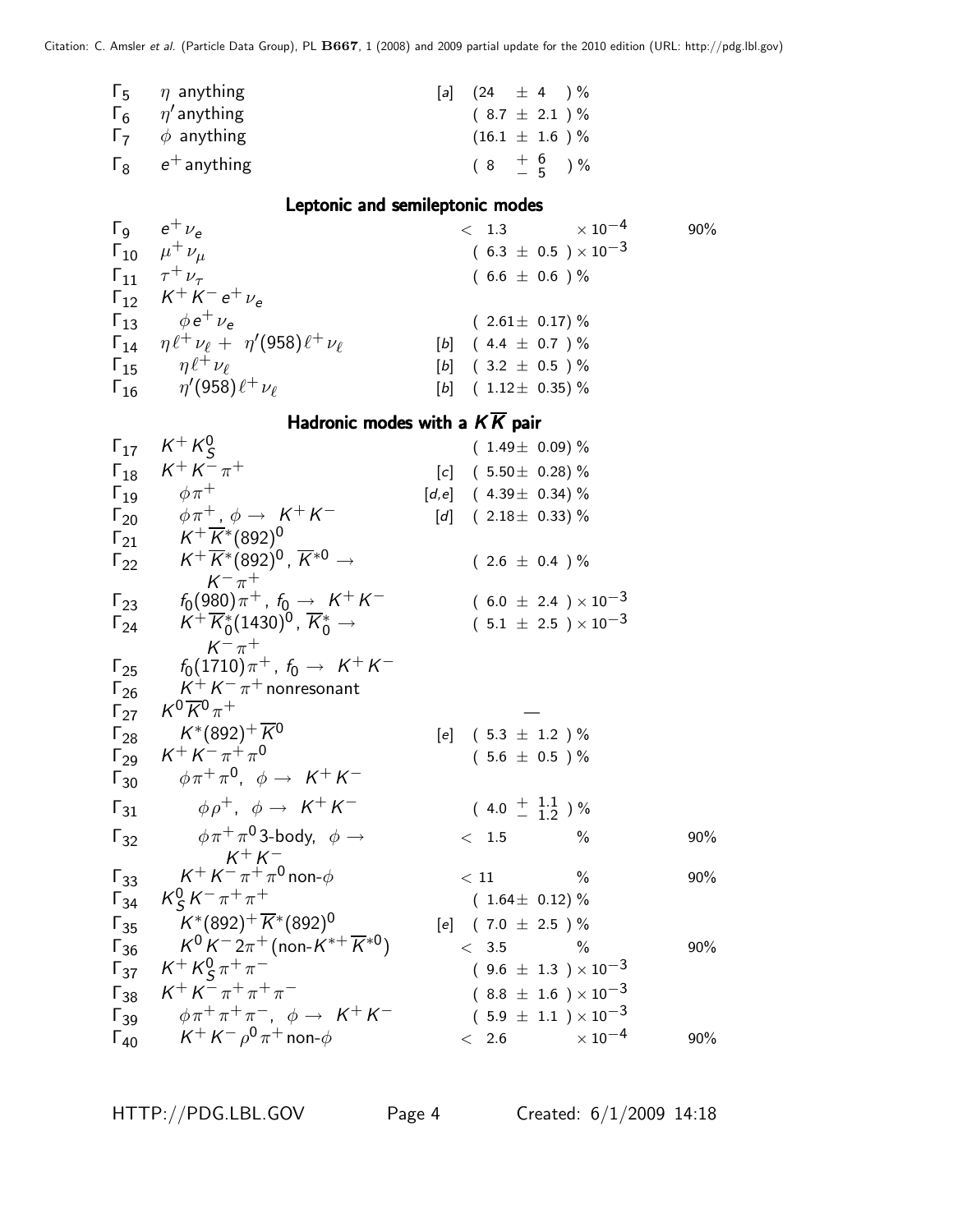| $\Gamma_{41}$<br>$\Gamma_{42}$<br>$\Gamma_{43}$ | $\phi \rho^0 \pi^+$ , $\phi \rightarrow K^+ K^-$<br>$\phi a_1(1260)^+$ , $\phi \rightarrow$<br>$K^+ K^-$ , $a_1^+ \rightarrow \rho^0 \pi^+$<br>$K^+ K^- \pi^+ \pi^+ \pi^-$ nonresonant | $(6.6 \pm 1.3) \times 10^{-3}$<br>$(7.5 \pm 1.3) \times 10^{-3}$<br>$(9 \pm 7) \times 10^{-4}$ |     |
|-------------------------------------------------|----------------------------------------------------------------------------------------------------------------------------------------------------------------------------------------|------------------------------------------------------------------------------------------------|-----|
| $\Gamma_{44}$                                   | $K_S^0 K_S^0 \pi^+ \pi^+ \pi^-$                                                                                                                                                        | $(8.4 \pm 3.5) \times 10^{-4}$                                                                 |     |
|                                                 | Hadronic modes without K's                                                                                                                                                             |                                                                                                |     |
| $\Gamma_{45}$                                   | $\pi^+\pi^0$                                                                                                                                                                           | $\times$ 10 <sup>-4</sup><br>< 6                                                               | 90% |
| $\Gamma_{46}$                                   | $\pi^{+}\pi^{+}\pi^{-}$                                                                                                                                                                | $(1.11 \pm 0.08)\%$                                                                            |     |
|                                                 | $\Gamma_{47}$ $\rho^0 \pi^+$                                                                                                                                                           | not seen                                                                                       |     |
|                                                 | $\Gamma_{48}$ $\pi^{+}(\pi^{+}\pi^{-})_{S-wave}$                                                                                                                                       | $[f]$ (9.7 $\pm$ 1.1 ) $\times$ 10 <sup>-3</sup>                                               |     |
| $\Gamma_{49}$                                   | $f_0(980)\pi^+$ , $f_0 \to \pi^+\pi^-$                                                                                                                                                 |                                                                                                |     |
| $\Gamma_{50}$                                   | $f_0(1370)\pi^+$ , $f_0 \to \pi^+\pi^-$                                                                                                                                                |                                                                                                |     |
| $\mathsf{F}_{51}$                               | $f_0(1500)\pi^+$ , $f_0 \to \pi^+\pi^-$                                                                                                                                                |                                                                                                |     |
|                                                 | $\Gamma_{52}$ $f_2(1270)\pi^+$ , $f_2 \rightarrow \pi^+\pi^-$                                                                                                                          | $(1.1 \pm 0.6) \times 10^{-3}$                                                                 |     |
|                                                 | $\Gamma_{53}$ $\rho (1450)^0 \pi^+$ , $\rho^0 \rightarrow \pi^+ \pi^-$                                                                                                                 | $(7 \pm 6) \times 10^{-4}$                                                                     |     |
| $\Gamma_{54}$                                   | $\pi^+\pi^+\pi^-$ nonresonant                                                                                                                                                          |                                                                                                |     |
| $\Gamma_{55}$                                   | $\pi^{+}\pi^{+}\pi^{-}\pi^{0}$                                                                                                                                                         | $\%$<br>< 15                                                                                   | 90% |
| $\Gamma_{56}$                                   | $\eta \pi^+$                                                                                                                                                                           | $[e]$ (1.58 ± 0.21) %                                                                          |     |
|                                                 | $\Gamma_{57}$ $\omega \pi^+$                                                                                                                                                           | $[e]$ (2.5 $\pm$ 0.9 ) $\times$ 10 <sup>-3</sup>                                               |     |
|                                                 | $\Gamma_{58}$ $3\pi^{+}2\pi^{-}$                                                                                                                                                       | $(8.0 \pm 0.9) \times 10^{-3}$                                                                 |     |
| $\Gamma_{59}$                                   | $\pi^+ \pi^+ \pi^- \pi^0 \pi^0$                                                                                                                                                        |                                                                                                |     |
| $\Gamma_{60}$                                   | $\eta \rho^+$                                                                                                                                                                          | [e] $(13.1 \pm 2.2)$ %                                                                         |     |
| $\Gamma_{61}$                                   | $\eta \pi^+ \pi^0$ 3-body                                                                                                                                                              | $[e]5$ %                                                                                       | 90% |
| $\Gamma_{62}$                                   | $3\pi$ <sup>+</sup> $2\pi$ <sup>-</sup> $\pi$ <sup>0</sup>                                                                                                                             | $(4.9 \pm 3.2) \%$                                                                             |     |
|                                                 | $\Gamma_{63}$ $\eta'(958)\pi^+$                                                                                                                                                        | [e] $(3.8 \pm 0.4)$ %                                                                          |     |
| $\Gamma_{64}$                                   | $3\pi$ <sup>+</sup> $2\pi$ <sup>-</sup> $2\pi$ <sup>0</sup>                                                                                                                            |                                                                                                |     |
|                                                 | $\Gamma_{65}$ $\eta'(958)\rho^+$                                                                                                                                                       | [e] $(12.2 \pm 2.0)$ %                                                                         |     |
| $\Gamma_{66}$                                   | $\eta^\prime$ (958) $\pi^+\pi^0$ 3-body                                                                                                                                                | $\frac{0}{0}$<br>[e]< 1.8                                                                      | 90% |
|                                                 | Modes with one or three $K$ 's                                                                                                                                                         |                                                                                                |     |
|                                                 | $\Gamma_{67}$ $K^{+}\pi^{0}$                                                                                                                                                           | $(8.2~\pm~2.2~)\times10^{-4}$                                                                  |     |
|                                                 | $\Gamma_{68}$ $K^0_S \pi^+$                                                                                                                                                            | $(1.25 \pm 0.15) \times 10^{-3}$                                                               |     |
|                                                 | $\Gamma_{69}$ $K^+\eta$                                                                                                                                                                | $(1.41 \pm 0.31) \times 10^{-3}$                                                               |     |
|                                                 | $\Gamma_{70}$ $K^+ \eta' (958)$                                                                                                                                                        | $(1.6 \pm 0.5) \times 10^{-3}$                                                                 |     |
|                                                 | $\Gamma_{71}$ $K^+\pi^+\pi^-$                                                                                                                                                          | $(6.9 \pm 0.5) \times 10^{-3}$                                                                 |     |
|                                                 | $\Gamma_{72}$ $K^+ \rho^0$                                                                                                                                                             | $(2.7 \pm 0.5) \times 10^{-3}$                                                                 |     |
|                                                 | $\Gamma_{73}$ $K^+ \rho (1450)^0$ , $\rho^0 \rightarrow \pi^+ \pi^-$                                                                                                                   | $(7.4 \pm 2.6) \times 10^{-4}$                                                                 |     |
|                                                 | $\Gamma_{74}$ $K^*(892)^0 \pi^+$ , $K^{*0} \rightarrow K^+ \pi^-$                                                                                                                      | $(1.50\pm 0.26)\times 10^{-3}$                                                                 |     |
|                                                 | $\Gamma_{75}$ $K^*(1410)^0 \pi^+$ , $K^{*0} \rightarrow$                                                                                                                               | $(1.30 \pm 0.31) \times 10^{-3}$                                                               |     |
|                                                 | $K^+\pi^-$<br>$K^*(1430)^0\pi^+$ , $K^{*0} \rightarrow$<br>$K^+\pi^-$                                                                                                                  | $(5 \pm 4) \times 10^{-4}$                                                                     |     |
|                                                 | $\Gamma_{77}$ $K^+\pi^+\pi^-$ nonresonant                                                                                                                                              | $(1.1 \pm 0.4) \times 10^{-3}$                                                                 |     |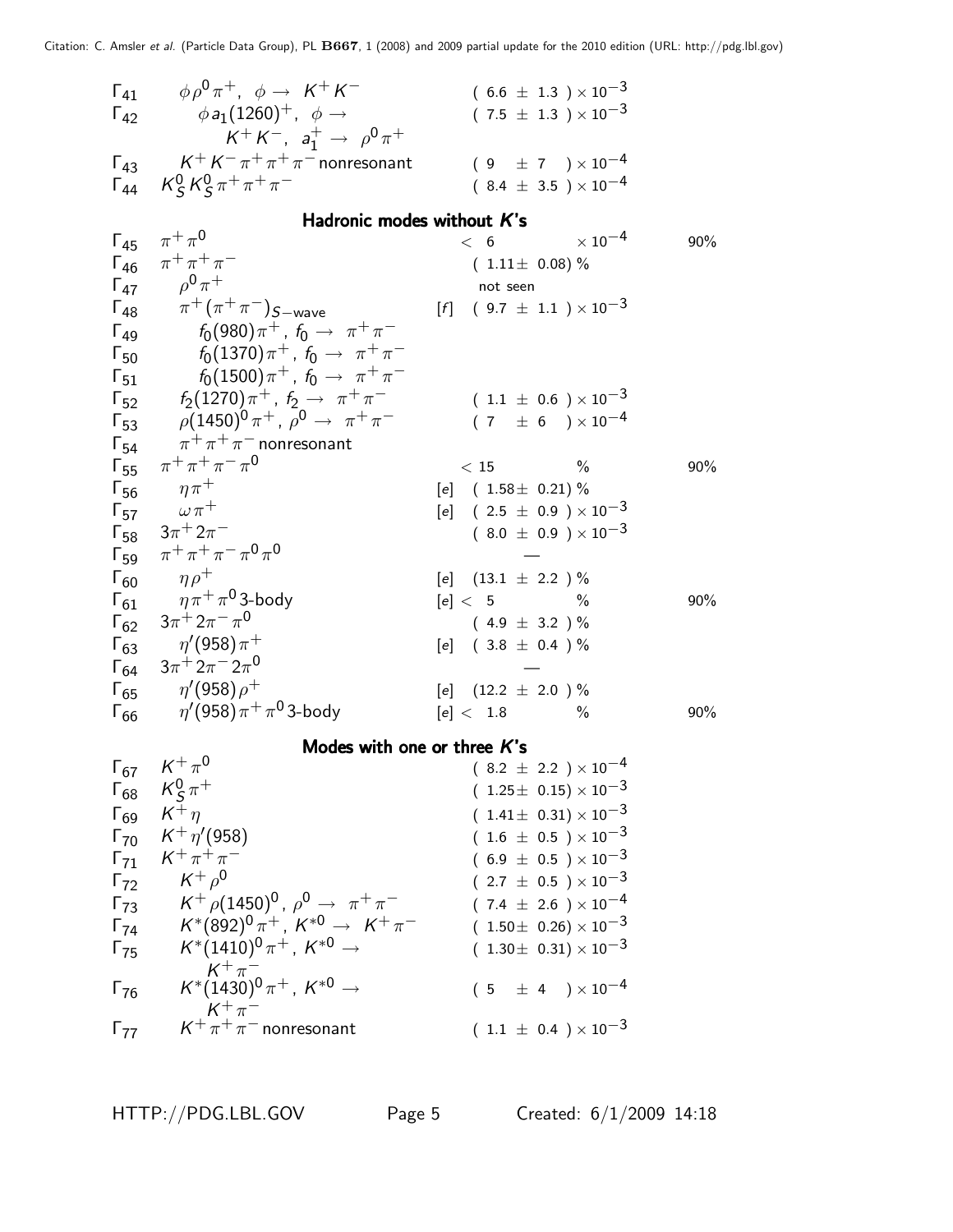|                                 | $\Gamma_{78}$ $K_S^0 \pi^+ \pi^+ \pi^-$<br>$\begin{bmatrix} 79 & K^{\pm} K^+ K^- \end{bmatrix}$<br>$\Gamma_{80}$ $\phi K^+$ , $\phi \rightarrow K^+ K^-$ |              | < 2.8                               | $(3.0 \pm 1.1) \times 10^{-3}$<br>$(4.9 \pm 1.7) \times 10^{-4}$<br>$\times$ 10 <sup>-4</sup> | 90% |  |  |  |  |  |
|---------------------------------|----------------------------------------------------------------------------------------------------------------------------------------------------------|--------------|-------------------------------------|-----------------------------------------------------------------------------------------------|-----|--|--|--|--|--|
| Doubly Cabibbo-suppressed modes |                                                                                                                                                          |              |                                     |                                                                                               |     |  |  |  |  |  |
| $\Gamma_{81}$                   | $K^{+} K^{+} \pi^{-}$                                                                                                                                    |              |                                     | $(2.9 \pm 1.1) \times 10^{-4}$                                                                |     |  |  |  |  |  |
|                                 |                                                                                                                                                          |              | Baryon-antibaryon mode              |                                                                                               |     |  |  |  |  |  |
| $\Gamma_{82}$                   | $p\overline{n}$                                                                                                                                          |              |                                     | $(1.3 \pm 0.4) \times 10^{-3}$                                                                |     |  |  |  |  |  |
|                                 | $\Delta C = 1$ weak neutral current $(C1)$ modes,                                                                                                        |              |                                     |                                                                                               |     |  |  |  |  |  |
|                                 |                                                                                                                                                          |              | Lepton family number $(LF)$ , or    |                                                                                               |     |  |  |  |  |  |
|                                 |                                                                                                                                                          |              | Lepton number $(L)$ violating modes |                                                                                               |     |  |  |  |  |  |
| $\Gamma_{83}$                   | $\pi^{+}e^{+}e^{-}$                                                                                                                                      |              | [g] < 2.7                           | $\times$ $10^{-4}$                                                                            | 90% |  |  |  |  |  |
|                                 | $\Gamma_{84}$ $\pi^+ \mu^+ \mu^-$                                                                                                                        |              | [g] < 2.6                           | $\times$ 10 $^{-5}$                                                                           | 90% |  |  |  |  |  |
|                                 | $\Gamma_{85}$ $K^+e^+e^-$                                                                                                                                | C1           | < 1.6                               | $\times$ 10 <sup>-3</sup>                                                                     | 90% |  |  |  |  |  |
|                                 | $\Gamma_{86}$ $K^+ \mu^+ \mu^-$                                                                                                                          | C1           | $< 3.6$                             | $\times$ 10 $^{-5}$                                                                           | 90% |  |  |  |  |  |
|                                 | $\Gamma_{87}$ $K^*(892)^+ \mu^+ \mu^-$                                                                                                                   | C1           | < 1.4                               | $\times$ 10 $^{-3}$                                                                           | 90% |  |  |  |  |  |
| $\mathsf{\Gamma}_{88}$          | $\pi^+ e^{\pm} \mu^{\mp}$                                                                                                                                | LF           | [h] < 6.1                           | $\times$ 10 $^{-4}$                                                                           | 90% |  |  |  |  |  |
| $\Gamma_{89}$                   | $K^+e^{\pm} \mu^{\mp}$                                                                                                                                   | LF           | [h] < 6.3                           | $\times$ 10 $^{-4}$                                                                           | 90% |  |  |  |  |  |
| $\Gamma_{90}$                   | $\pi^{-} e^{+} e^{+}$                                                                                                                                    | L            | < 6.9                               | $\times$ 10 $^{-4}$                                                                           | 90% |  |  |  |  |  |
|                                 | $\Gamma_{91}$ $\pi^{-} \mu^{+} \mu^{+}$                                                                                                                  | L            | $\rm <$ 2.9 $\,$                    | $\times$ $10^{-5}$                                                                            | 90% |  |  |  |  |  |
|                                 | $\Gamma_{92}$ $\pi^- e^+ \mu^+$                                                                                                                          | L            | < 7.3                               | $\times$ 10 $^{-4}$                                                                           | 90% |  |  |  |  |  |
|                                 | $\Gamma_{93}$ $K^-e^+e^+$                                                                                                                                | L            | < 6.3                               | $\times$ 10 <sup>-4</sup>                                                                     | 90% |  |  |  |  |  |
|                                 | $\Gamma_{94}$ $K^ \mu^+$ $\mu^+$                                                                                                                         | L            | < 1.3                               | $\times$ 10 $^{-5}$                                                                           | 90% |  |  |  |  |  |
|                                 | $\Gamma_{95}$ $K^- e^+ \mu^+$                                                                                                                            | $\mathsf{L}$ | < 6.8                               | $\times$ 10 $^{-4}$                                                                           | 90% |  |  |  |  |  |
|                                 | $K^*(892)^- \mu^+ \mu^+$                                                                                                                                 | L            | $< 1.4$                             | $\times$ 10 <sup>-3</sup>                                                                     | 90% |  |  |  |  |  |
| $\mathsf{\Gamma}_{96}$          |                                                                                                                                                          |              |                                     |                                                                                               |     |  |  |  |  |  |



 $\Gamma_{97}$  A dummy mode used by the fit. (73.6  $\pm$  1.3 ) %

- [a] This fraction includes  $\eta$  from  $\eta'$  decays.
- [b] For now, we average together measurements of the  $X\, e^+\,\nu_e$  and  $X\,\mu^+\,\nu_\mu$ branching fractions. This is the average, not the sum.
- [c] The branching fraction for this mode may differ from the sum of the submodes that contribute to it, due to interference effects. See the relevant papers.
- [d] We decouple the  $D_s^+ \rightarrow~\phi \pi^+$  branching fraction obtained from mass projections (and used to get some of the other branching fractions) from the  $D^+_s\,\rightarrow\,\,\phi\pi^+$ ,  $\phi\,\rightarrow\,\,K^+K^-$  branching fraction obtained from the Dalitz-plot analysis of  $D_s^+ \rightarrow \ K^+ K^- \pi^+.$  That is, the ratio of these two branching fractions is not exactly the  $\phi \rightarrow \; \; \mathcal{K}^{+} \, \mathcal{K}^{-}$  branching fraction 0.491.
- [e] This branching fraction includes all the decay modes of the final-state resonance.

HTTP://PDG.LBL.GOV Page 6 Created: 6/1/2009 14:18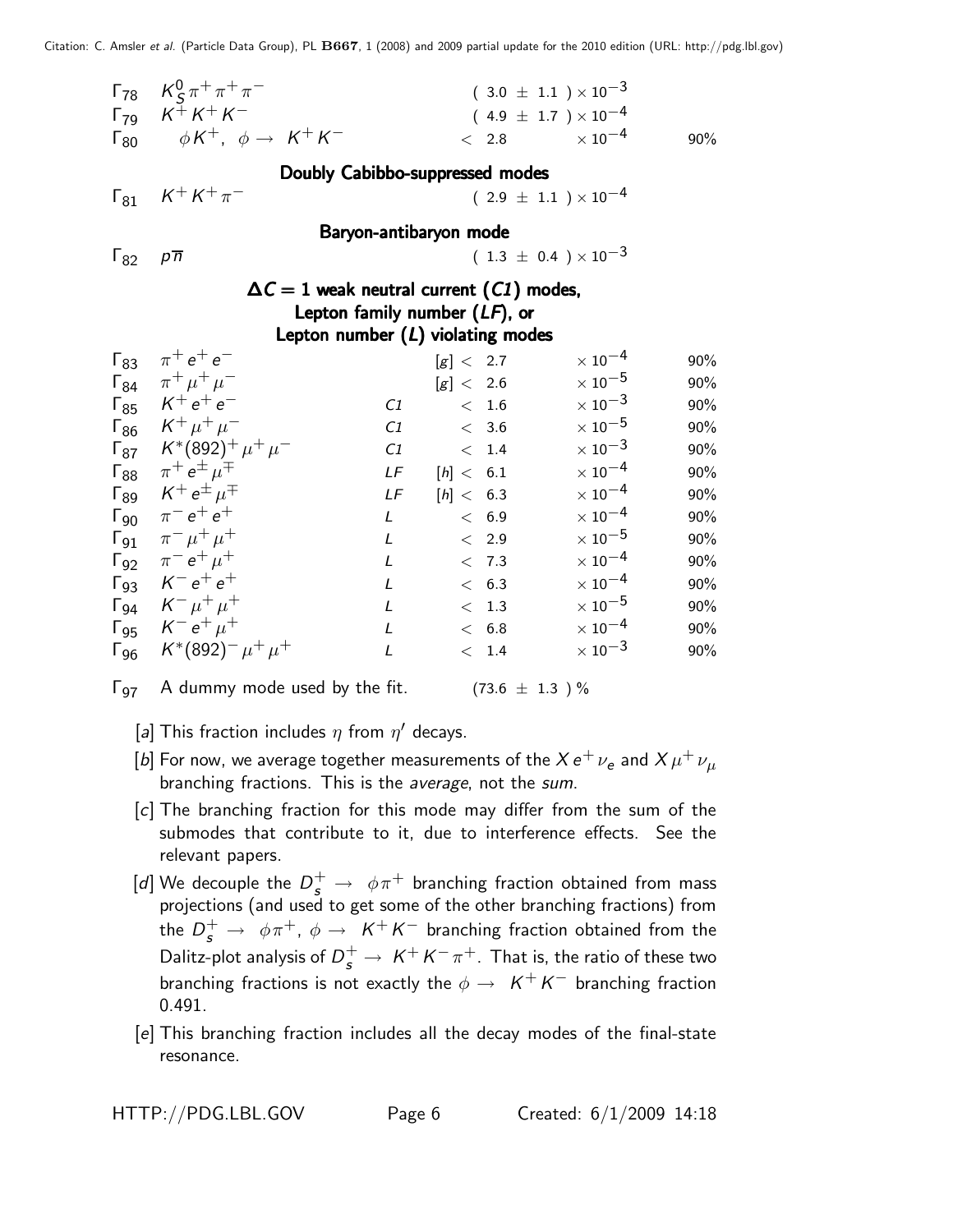- [f] This comes from a K-matrix parametrization of the  $\pi^+\pi^-$  S-wave and is a sum over the  $f_{0}(980)$ ,  $f_{0}(1300)$ ,  $f_{0}(1200\hbox{--}1600)$ ,  $f_{0}(1500)$ , and  $f_0(1750)$ . Not all of these correspond to particles in our Tables.
- [g] This mode is not a useful test for a  $\Delta C=1$  weak neutral current because both quarks must change flavor in this decay.
- [h] The value is for the sum of the charge states or particle/antiparticle states indicated.

#### CONSTRAINED FIT INFORMATION

An overall fit to 12 branching ratios uses 16 measurements and one constraint to determine 11 parameters. The overall fit has a  $\chi^2=$  2.1 for 6 degrees of freedom.

The following off-diagonal array elements are the correlation coefficients  $\left<\delta x_i\delta x_j\right>$ /( $\delta x_i\cdot\delta x_j$ ), in percent, from the fit to the branching fractions,  $x_i$   $\;\equiv$  $\mathsf{\Gamma}_i/\mathsf{\Gamma}_{\mathsf{total}}$ . The fit constrains the  $\mathsf{x}_i$  whose labels appear in this array to sum to one.

| $x_{71}$<br>$x_{97}$ | $\mathbf 0$<br>$-14$ | 38<br>$-71$ | 45<br>$-81$ | $\boldsymbol{0}$<br>$-29$ | 23<br>$-72$ | 29<br>$-59$ | 22<br>$-46$ | 21<br>$-52$ | 26<br>$-69$ | $-41$ |
|----------------------|----------------------|-------------|-------------|---------------------------|-------------|-------------|-------------|-------------|-------------|-------|
| $x_{63}$             | $\boldsymbol{0}$     | 47          | 53          | $\boldsymbol{0}$          | 32          | 37          | 28          | 28          |             |       |
| $x_{56}$             | 0                    | 39          | 44          | 0                         | 24          | 30          | 23          |             |             |       |
| $x_{46}$             | $\boldsymbol{0}$     | 41          | 46          | 0                         | 25          | 31          |             |             |             |       |
| $x_{34}$             | 0                    | 52          | 59          | 0                         | 33          |             |             |             |             |       |
| $x_{29}$             | $\boldsymbol{0}$     | 43          | 49          | 0                         |             |             |             |             |             |       |
| $x_{19}$             | 36                   | 0           | 0           |                           |             |             |             |             |             |       |
| $x_{18}$             | 0                    | 77          |             |                           |             |             |             |             |             |       |
| $x_{17}$             | 0                    |             |             |                           |             |             |             |             |             |       |

#### $D_{\epsilon}^+$  $D_s^+$  BRANCHING RATIOS

A number of older, now obsolete results have been omitted. They may be found in earlier editions.

| Inclusive modes                                                                                |                    |    |             |                                   |                   |  |  |  |  |  |
|------------------------------------------------------------------------------------------------|--------------------|----|-------------|-----------------------------------|-------------------|--|--|--|--|--|
| $\Gamma(K^-$ anything) / $\Gamma_{\text{total}}$                                               |                    |    |             |                                   | $\Gamma_1/\Gamma$ |  |  |  |  |  |
| VALUE                                                                                          | <b>DOCUMENT ID</b> |    | <b>TECN</b> | <b>COMMENT</b>                    |                   |  |  |  |  |  |
| $0.13 + 0.14 + 0.02$                                                                           |                    |    |             | COFFMAN 91 MRK3 $e^+e^-$ 4.14 GeV |                   |  |  |  |  |  |
| $\left[\Gamma(\overline{K}^0\!$ anything) + $\Gamma(K^0\!$ anything) $]/\Gamma_{\text{total}}$ |                    |    |             |                                   | $\Gamma_2/\Gamma$ |  |  |  |  |  |
| VALUE                                                                                          | DOCUMENT ID        |    | <b>TECN</b> | <b>COMMENT</b>                    |                   |  |  |  |  |  |
| $0.39 + 0.28 + 0.04$                                                                           | COFFMAN            | 91 |             | MRK3 $e^+e^-$ 4.14 GeV            |                   |  |  |  |  |  |
| HTTP://PDG.LBL.GOV                                                                             | Page 7             |    |             | Created: $6/1/2009$ 14:18         |                   |  |  |  |  |  |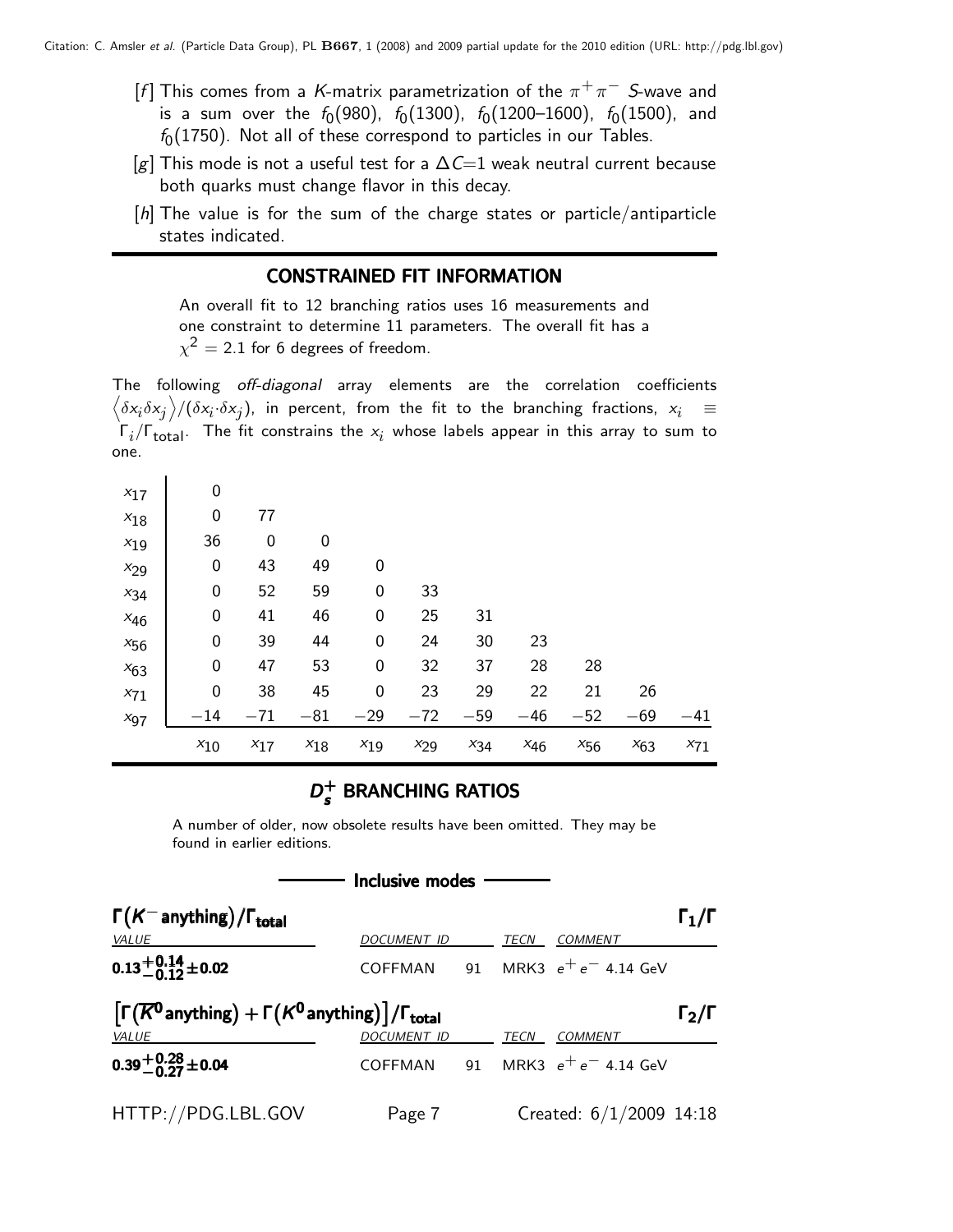| $\Gamma(K^+$ anything) / $\Gamma_{\text{total}}$                                                                                                                                                                                           |                                                                                           |  |              |                                | $\Gamma_3/\Gamma$    |
|--------------------------------------------------------------------------------------------------------------------------------------------------------------------------------------------------------------------------------------------|-------------------------------------------------------------------------------------------|--|--------------|--------------------------------|----------------------|
| <i>VALUE</i>                                                                                                                                                                                                                               | <u>DOCUMENT ID TECN COMMENT</u>                                                           |  |              |                                |                      |
| $0.20 + 0.18 + 0.04$                                                                                                                                                                                                                       | COFFMAN                                                                                   |  |              | 91 MRK3 $e^+e^-$ 4.14 GeV      |                      |
| $\Gamma((\text{non-}K\overline{K})$ anything) / $\Gamma_{\text{total}}$<br><b>VALUE</b>                                                                                                                                                    | DOCUMENT ID TECN COMMENT                                                                  |  |              |                                | $\Gamma_4/\Gamma$    |
| $0.64 \pm 0.17 \pm 0.03$                                                                                                                                                                                                                   | $3$ COFFMAN 91 MRK3 $e^+e^-$ 4.14 GeV                                                     |  |              |                                |                      |
| $3$ COFFMAN 91 uses the direct measurements of the kaon content to determine this non-<br>$K\overline{K}$ fraction. This number implies that a large fraction of $D^+_S$ decays involve $\eta$ , $\eta'$ ,<br>and/or non-spectator decays. |                                                                                           |  |              |                                |                      |
| $\Gamma(\eta \text{ anything})/\Gamma_{\text{total}}$                                                                                                                                                                                      |                                                                                           |  |              |                                | $\Gamma_5/\Gamma$    |
| This ratio includes $\eta$ particles from $\eta'$ decays.                                                                                                                                                                                  |                                                                                           |  |              |                                |                      |
| VALUE (units $10^{-2}$ )<br><b>EVTS</b>                                                                                                                                                                                                    | DOCUMENT ID TECN                                                                          |  | COMMENT      |                                |                      |
| $23.5 \pm 3.1 \pm 2.0$<br>674 $\pm$ 91                                                                                                                                                                                                     | HUANG                                                                                     |  |              | 06B CLEO $e^+e^-$ at 4170 MeV  |                      |
| $\Gamma(\eta'$ anything) / $\Gamma_{total}$                                                                                                                                                                                                |                                                                                           |  |              |                                | $\Gamma_6/\Gamma$    |
| VALUE (units $10^{-2}$ ) EVTS                                                                                                                                                                                                              | DOCUMENT ID                                                                               |  | TECN COMMENT |                                |                      |
| $8.7 \pm 1.9 \pm 0.8$<br>$68\,\pm\,15$                                                                                                                                                                                                     | HUANG 06B CLEO $e^+e^-$ at 4170 MeV                                                       |  |              |                                |                      |
| $\Gamma(\phi \text{ anything})/\Gamma_{\text{total}}$                                                                                                                                                                                      |                                                                                           |  |              |                                | $\Gamma_7/\Gamma$    |
| VALUE $(\text{units } 10^{-2})$ EVTS                                                                                                                                                                                                       | DOCUMENT ID                                                                               |  | TECN COMMENT |                                |                      |
| $16.1 \pm 1.2 \pm 1.1$ 398 $\pm$ 27                                                                                                                                                                                                        | <b>HUANG</b>                                                                              |  |              | 06B CLEO $e^+e^-$ at 4170 MeV  |                      |
| $\Gamma(e^+$ anything) / $\Gamma_{total}$                                                                                                                                                                                                  | DOCUMENT ID TECN COMMENT                                                                  |  |              |                                | $\Gamma_8/\Gamma$    |
| <b>VALUE</b>                                                                                                                                                                                                                               |                                                                                           |  |              |                                |                      |
| $0.077{+0.057}{+0.043}{-0.024}$<br>BAI                                                                                                                                                                                                     |                                                                                           |  |              | 97 BES $e^+e^- \to D_c^+D_c^-$ |                      |
| A REVIEW GOES HERE - Check our WWW List of Reviews                                                                                                                                                                                         | Leptonic and semileptonic modes                                                           |  |              |                                |                      |
| $\Gamma(e^+\nu_e)/\Gamma_{\rm total}$                                                                                                                                                                                                      |                                                                                           |  |              |                                | Го/Г                 |
| VALUE CL%<br>$\leq 1.3 \times 10^{-4}$ 90                                                                                                                                                                                                  | DOCUMENT ID TECN COMMENT<br>PEDLAR 07A CLEO $e^+e^- \rightarrow D_s^+D_s^{*-}$ , 4170 MeV |  |              |                                |                      |
|                                                                                                                                                                                                                                            |                                                                                           |  |              |                                |                      |
| $\Gamma(\mu^+\nu_{\mu})/\Gamma_{\rm total}$<br>See the note on "Decay Constants of Charged Pseudoscalar Mesons" in the $D^+_c$<br>Listings.                                                                                                |                                                                                           |  |              |                                | $\Gamma_{10}/\Gamma$ |
| $VALUE$ (units $10^{-3}$ ) $-$ EVTS                                                                                                                                                                                                        | DOCUMENT ID TECN COMMENT                                                                  |  |              |                                |                      |
| 6.3 $\pm$ 0.5 OUR FIT<br>6.1 $\pm$ 0.6 OUR AVERAGE                                                                                                                                                                                         |                                                                                           |  |              |                                |                      |
| 6.44 ± 0.76 ± 0.57 169 ± 18 <sup>4</sup> WIDHALM 08 BELL $e^+e^- \approx \Upsilon(4S)$                                                                                                                                                     |                                                                                           |  |              |                                |                      |
| $5.94 \pm 0.66 \pm 0.31$                                                                                                                                                                                                                   | 88 <sup>5</sup> PEDLAR 07A CLEO $e^+e^- \rightarrow D_s^+D_s^{*-}$ , 4.17 GeV             |  |              |                                |                      |
| • • • We do not use the following data for averages, fits, limits, etc. • • •                                                                                                                                                              |                                                                                           |  |              |                                |                      |
| 6.8 $\pm 1.1$ $\pm 1.8$                                                                                                                                                                                                                    | 553 <sup>6</sup> HEISTER 021 ALEP Z decays                                                |  |              |                                |                      |

 $\blacksquare$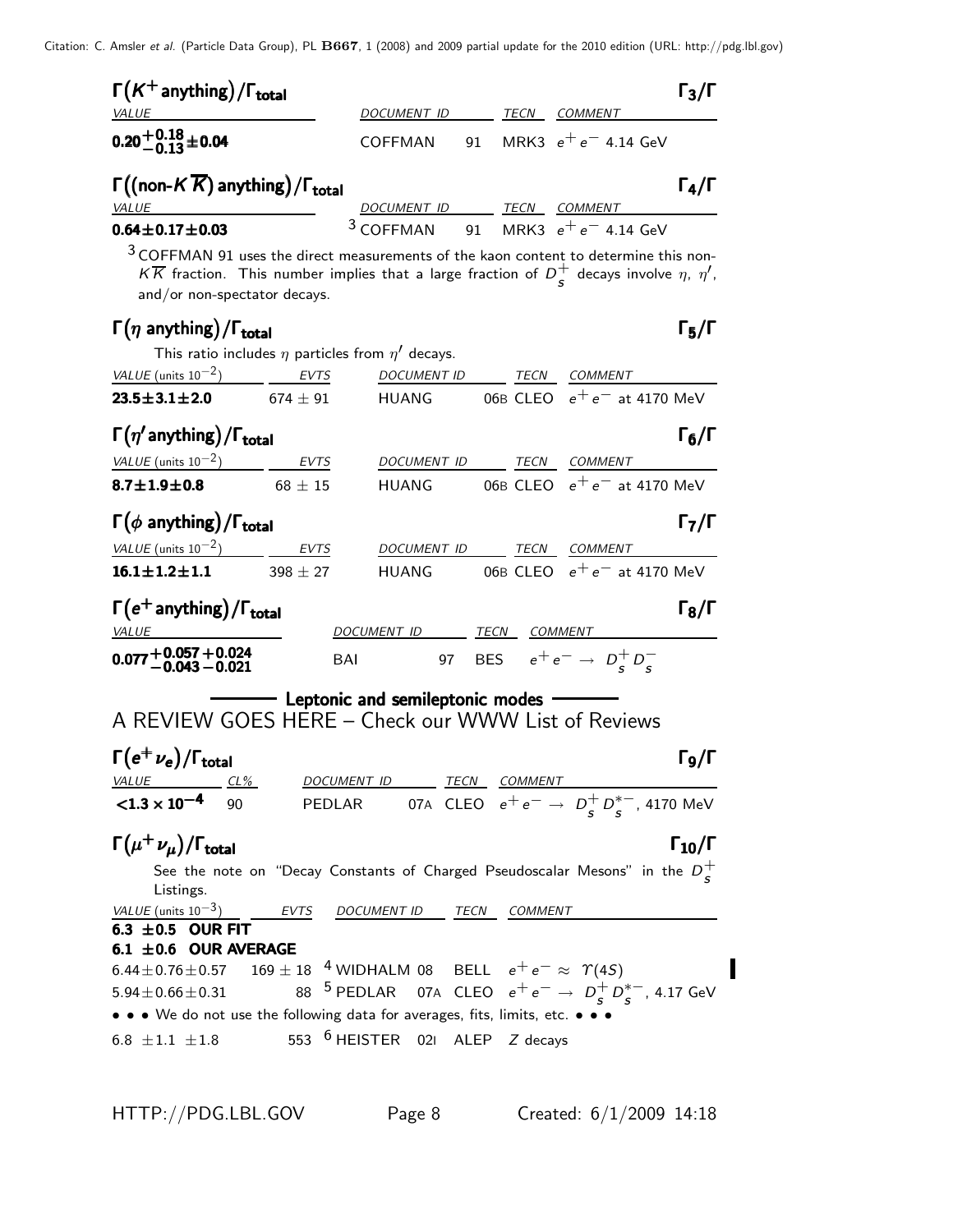$^4$ WIDHALM 08 gets  $f_{D_{\cal S}}^{} = (275 \pm 16 \pm 12)$  MeV from the branching fraction.

 $^5$  PEDLAR 07A also fits  $\mu^+$  and  $\tau^+$  events together and gets an effective  $\mu^+\nu_{\mu}$  branching fraction of (6.38  $\pm$  0.59  $\pm$  0.33)  $\times$  10<sup>-3</sup>

 $6$ This HEISTER 021 result is not actually an independent measurement of the absolute  $\mu^+\,\nu_{\mu}$  branching fraction, but is in fact based on our  $\phi\pi^+$  branching fraction of 3.6  $\pm$ 0.9%, so it cannot be included in our overall fit. <code>HEISTER</code> 021 combines its  $D_{\cal S}^+ \rightarrow$  $\tau^+\,\nu_\tau$  and  $\mu^+\,\nu_\mu$  branching fractions to get  $f_{\displaystyle D_s}^{}$   $=$  (285  $\pm$  19  $\pm$  40) MeV.

$$
\Gamma(\mu^+ \nu_\mu)/\Gamma(\phi \pi^+) \tag{10}/\Gamma_{19}
$$

### Γ10/Γ

See the note on "Decay Constants of Charged Pseudoscalar Mesons" in the  $D^+_\epsilon$ s Listings.

VALUE **EVTS** DOCUMENT ID TECN COMMENT 0.143±0.013 OUR FIT **0.148±0.017 OUR AVERAGE**<br>0.143±0.018±0.006 489 ± 55 0.143±0.018±0.006 489±55 <sup>7</sup> AUBERT 07∨ BABR  $e^+e^- \approx \Upsilon(4S)$ <br>0.173±0.023±0.035 182 <sup>8</sup> CHADHA 98 CLE2  $e^+e^- \approx \Upsilon(4S)$ 98 CLE2  $e^+e^- \approx \Upsilon(4S)$ • • • We do not use the following data for averages, fits, limits, etc. • • •  $0.23 \pm 0.06 \pm 0.04$  18 9 ALEXANDROV00 BEAT  $\pi^-$  nucleus, 350 GeV<br>  $0.245 \pm 0.052 \pm 0.074$  39 <sup>10</sup> ACOSTA 94 CLE2 See CHADHA 98 94 CLE2 See CHADHA 98  $^7$  AUBERT 07V gets  $f_{D_c^+} = (283 \pm 17 \pm 16)$  MeV, using  $\Gamma(D^+_s \rightarrow \ \phi \pi^+)/\Gamma({\rm total}) = 0$  $(4.71 \pm 0.46)\%$ .  $^8$ CHADHA 98 obtains  $f_{\displaystyle D_s^{}} = (280 \pm 19 \pm 28 \pm 34)$  MeV from this measurement, using  $Γ(D_s^+ → φπ^+) / Γ (total) = 0.036 ± 0.009.$  $^9$ ALEXANDROV 00 uses  $f_D^2/f_{D_S}^2 = 0.82 \pm 0.09$  from a lattice-gauge-theory calculation to get the relative numbers of  $D^+ \to~\mu^+\nu_\mu$  and  $D^+_s \to~\mu^+\nu_\mu$  events. The present result leads to  $f_{D_{\!S}}^{}=(323\pm44\pm36)\,$  MeV.

 $^{10}$  ACOSTA 94 obtains  $f_{\displaystyle D_s^{}} = (344 \pm 37 \pm 52 \pm 42)$  MeV from this measurement, using  $\Gamma(D_s^+ \to \phi \pi^+)/\Gamma(\text{total}) = 0.037 \pm 0.009.$ 

## $\Gamma(\tau^+\nu_\tau)/\Gamma_{\rm total}$  Γ<sub>11</sub>/Γ

See the note on "Decay Constants of Charged Pseudoscalar Mesons" in the  $D^+_\epsilon$ s Listings.

| VALUE (units $10^{-2}$ ) EVTS DOCUMENT ID            |                           | TECN | <b>COMMENT</b>                                                          |
|------------------------------------------------------|---------------------------|------|-------------------------------------------------------------------------|
| 6.6 $\pm$ 0.6 OUR AVERAGE                            |                           |      |                                                                         |
| 6.17 $\pm$ 0.71 $\pm$ 0.34 102 <sup>11</sup> ECKLUND |                           |      | 08 CLEO $e^+e^- \to D^+_s D^{*-}_s$ , 4170 MeV                          |
| 8.0 $\pm$ 1.3 $\pm$ 0.4 47 <sup>11</sup> PEDLAR      |                           |      | 07A CLEO $e^+e^- \rightarrow D^+_s D^{*-}_s$ , 4170 MeV                 |
| $5.79 \pm 0.77 \pm 1.84$                             | 881 <sup>12</sup> HEISTER |      | 021 ALEP Z decays                                                       |
| 7.0 $\pm 2.1 \pm 2.0$                                | 22 <sup>13</sup> ABBIENDI |      | 01L OPAL $D_s^{*+} \rightarrow \gamma D_s^+$ from Z's                   |
| 7.4 $\pm 2.8 \pm 2.4$                                | 16 <sup>14</sup> ACCIARRI |      | 97F L3 $D_{\epsilon}^{*+} \rightarrow \gamma D_{\epsilon}^{+}$ from Z's |
|                                                      |                           |      |                                                                         |

HTTP://PDG.LBL.GOV Page 9 Created: 6/1/2009 14:18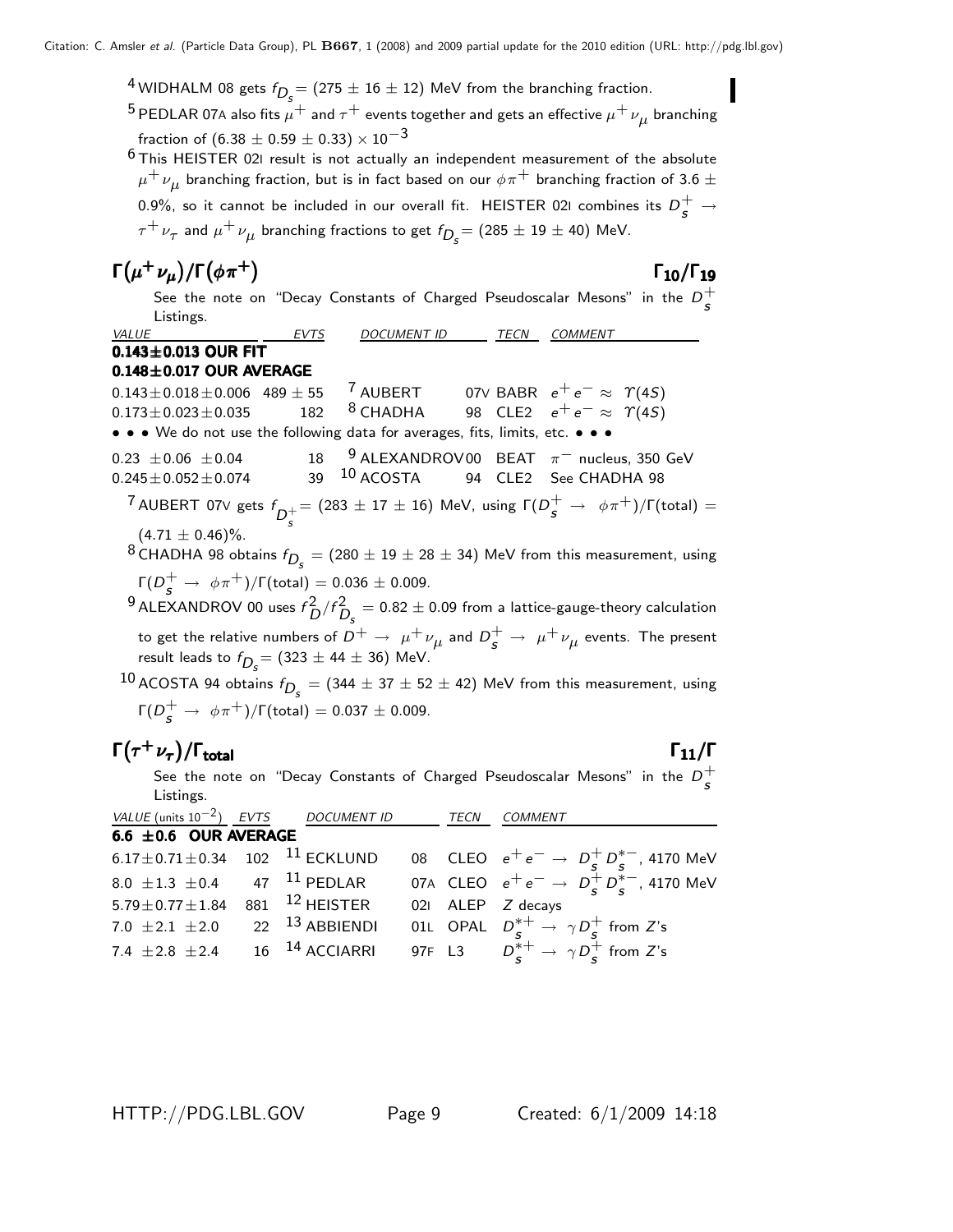- $^{11}$ ECKLUND 08 and PEDLAR 07A are independent: ECKLUND 08 uses  $\tau^+ \rightarrow\ e^+ \nu_e \overline{\nu}_\tau$ events, PEDLAR 07A uses  $\tau^+ \rightarrow \pi^+ \overline{\nu}_\tau$  events.
- $^{12}$ HEISTER 021 combines its  $D_s^+ \rightarrow \tau^+ \nu_\tau$  and  $\mu^+ \nu_\mu$  branching fractions to get  $f_{D_s}$  $(285 \pm 19 \pm 40)$  MeV.
- $^{13}$ This ABBIENDI 01L value gives a decay constant  $f_{D_{\cal S}}$  of (286  $\pm$  44  $\pm$  41) MeV.
- <sup>14</sup> The second ACCIARRI 97F error here combines in quadrature systematic (0.016) and normalization (0.018) errors. The branching fraction gives  $f_{D_{\cal S}}=(309\pm58\pm33\pm38)$ MeV.

| $\Gamma(\tau^+\nu_\tau)/\Gamma(\mu^+\nu_\mu)$                |                                                                               |             |             |                | $\Gamma_{11}/\Gamma_{10}$                                                                                                                                                                      |
|--------------------------------------------------------------|-------------------------------------------------------------------------------|-------------|-------------|----------------|------------------------------------------------------------------------------------------------------------------------------------------------------------------------------------------------|
| <i>VALUE</i><br><i>EVTS</i>                                  | DOCUMENT ID                                                                   | TECN        |             | <b>COMMENT</b> |                                                                                                                                                                                                |
|                                                              | • • • We do not use the following data for averages, fits, limits, etc. • • • |             |             |                |                                                                                                                                                                                                |
|                                                              |                                                                               |             |             |                | 11.0±1.4±0.6 102 <sup>15</sup> ECKLUND 08 CLEO $e^+e^- \to D_s^+D_s^{*-}$ , 4170 MeV                                                                                                           |
| $f_{D_c}$ is 274 $\pm$ 10 $\pm$ 5 MeV.                       |                                                                               |             |             |                | <sup>15</sup> This ECKLUND 08 value also uses results from PEDLAR 07A, and it is not independent<br>of other results in these Listings. Combined with earlier CLEO results, the decay constant |
| $\Gamma(K^+K^-e^+\nu_e)/\Gamma(K^+K^-\pi^+)$<br><b>VALUE</b> |                                                                               | DOCUMENT ID |             | TECN           | $\Gamma_{12}/\Gamma_{18}$<br><b>COMMENT</b>                                                                                                                                                    |
|                                                              | • • • We do not use the following data for averages, fits, limits, etc. • • • |             |             |                |                                                                                                                                                                                                |
| $0.558 \pm 0.007 \pm 0.016$                                  |                                                                               |             |             |                | 16 AUBERT 08AN BABR $e^+e^-$ at $\gamma(45)$                                                                                                                                                   |
|                                                              | in the numerator and 1.0095-to-1.0295 GeV in the denominator.                 |             |             |                | 16 This AUBERT 08AN ratio is only for the $K^+K^-$ mass in the range 1.01-to-1.03 GeV                                                                                                          |
| $\Gamma(\phi e^+ \nu_e)/\Gamma_{\rm total}$                  |                                                                               |             |             |                | $\Gamma_{13}/\Gamma$                                                                                                                                                                           |
|                                                              |                                                                               |             |             |                | See the end of the $D_c^+$ Listings for measurements of $D_c^+ \rightarrow \phi e^+ \nu_e$ form factors.                                                                                       |
| VALUE (units $10^{-2}$ ) EVTS                                |                                                                               | DOCUMENT ID | <b>TECN</b> |                | <b>COMMENT</b>                                                                                                                                                                                 |
| $2.61 \pm 0.03 \pm 0.17$                                     | $(25 \pm 0.5)$ k                                                              |             |             |                | AUBERT 08AN BABR $e^+e^-$ at $\Upsilon(4S)$                                                                                                                                                    |

## $\Gamma(\phi e^+ \nu_e)/\Gamma(\phi \pi^+)$  Γ<sub>13</sub>/Γ<sub>19</sub>

As noted in the comment column, most of these measurements use  $\phi\mu^+\,\nu_{\mu}^{}$  events in

| addition to or instead of $\phi e^+ \nu_e$ events.                            |             |                    |      |                                                                   |
|-------------------------------------------------------------------------------|-------------|--------------------|------|-------------------------------------------------------------------|
| VALUE                                                                         | <b>EVTS</b> | <b>DOCUMENT ID</b> | TECN | <b>COMMENT</b>                                                    |
| • • • We do not use the following data for averages, fits, limits, etc. • • • |             |                    |      |                                                                   |
| $0.540 \pm 0.033 \pm 0.048$                                                   | 793         | LINK               |      | 02J FOCS Uses $\phi\mu^+ \nu_\mu$                                 |
| $0.54 \pm 0.05 \pm 0.04$                                                      | 367         | <b>BUTLER</b>      |      | 94 CLE2 Uses $\phi e^+ \nu_e$ and $\phi \mu^+ \nu_\mu$            |
| $0.58 \pm 0.17 \pm 0.07$                                                      | 97          | <b>FRABETTI</b>    |      | 93G E687 Uses $\phi \mu^+ \nu_\mu$                                |
| $0.57 \pm 0.15 \pm 0.15$                                                      | 104         | ALBRECHT           |      | 91 ARG Uses $\phi e^+ \nu_e$                                      |
| 0.49 $\pm$ 0.10 $+$ 0.10                                                      | 54          |                    |      | ALEXANDER 90B CLEO Uses $\phi e^+ \nu_e$ and $\phi \mu^+ \nu_\mu$ |
|                                                                               |             |                    |      |                                                                   |

#### $\Gamma(\eta \ell^+ \nu_\ell)/\Gamma(\phi e^+ \nu_e)$   $\Gamma_{15}/\Gamma_{13}$ e) and  $\frac{15}{13}$

Unseen decay modes of the  $\eta$  and the  $\phi$  are included. VALUE EVTS DOCUMENT ID TECN COMMENT **1.24±0.12±0.15** 440 <sup>17</sup> BRANDENB... 95 CLE2  $e^+e^- \approx \Upsilon(4S)$ 

<sup>17</sup> BRANDENBURG 95 uses both  $e^+$  and  $\mu^+$  events and makes a phase-space adjustment to use the  $\mu^+$  events as  $e^+$  events.

 $\Gamma_{13}/\Gamma_{19}$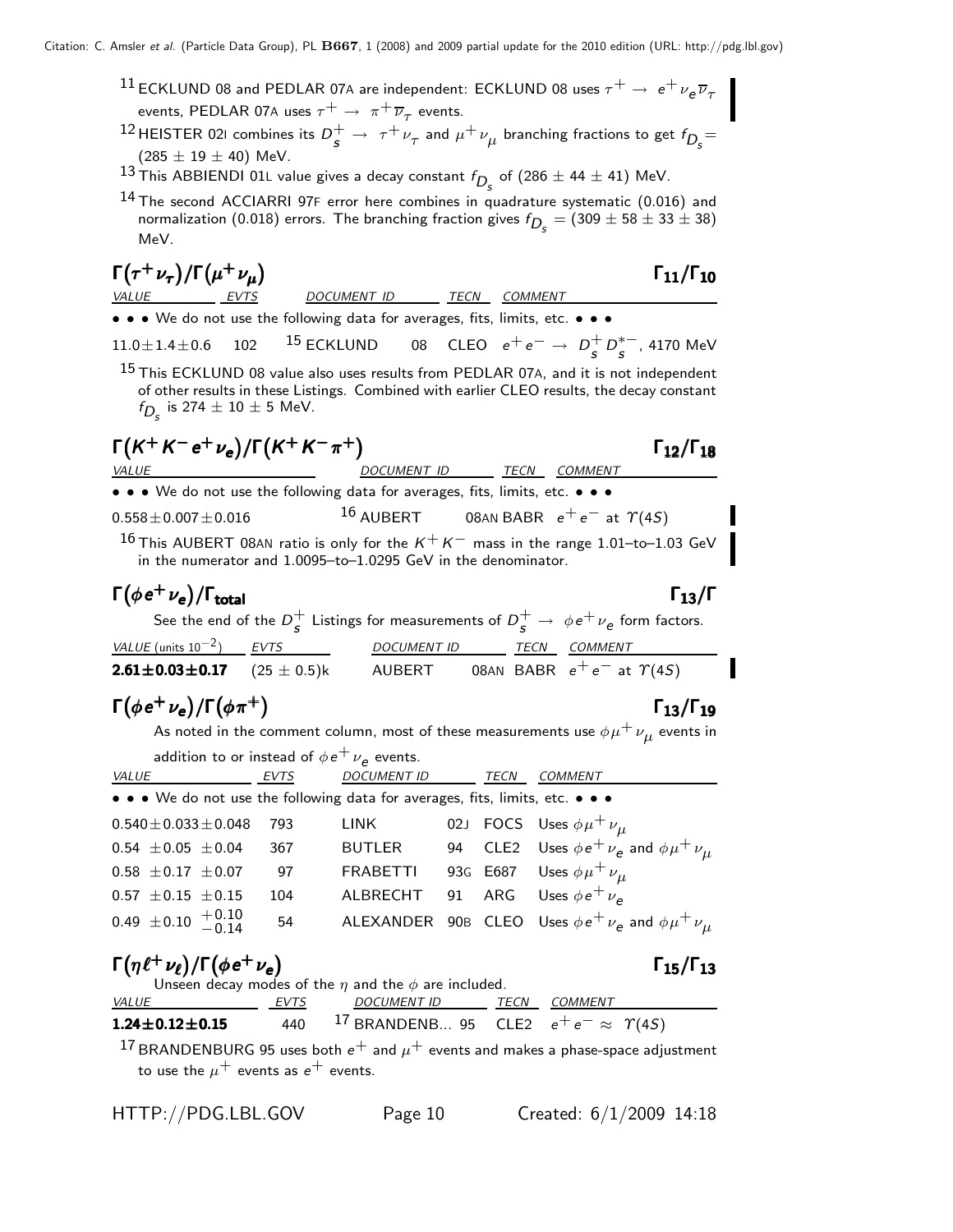| $\Gamma(\eta'(958)\ell^+\nu_{\ell})/\Gamma(\phi e^+\nu_{e})$                      | Unseen decay modes of the resonances are included.                  | $\Gamma_{16}/\Gamma_{13}$                                                                                                                                        |
|-----------------------------------------------------------------------------------|---------------------------------------------------------------------|------------------------------------------------------------------------------------------------------------------------------------------------------------------|
| <b>EVTS</b><br><b>VALUE</b>                                                       | DOCUMENT ID TECN COMMENT                                            |                                                                                                                                                                  |
| 29<br>$0.43 \pm 0.11 \pm 0.07$                                                    | <sup>18</sup> BRANDENB 95 CLE2 $e^+e^- \approx \Upsilon(45)$        |                                                                                                                                                                  |
| to use the $\mu^+$ events as $e^+$ events.                                        |                                                                     | $^{18}$ BRANDENBURG 95 uses both $e^+$ and $\mu^+$ events and makes a phase-space adjustment                                                                     |
|                                                                                   | Unseen decay modes of the resonances are included.                  | $\left \Gamma(\eta\ell^+\nu_\ell)+\Gamma(\eta'(958)\ell^+\nu_\ell)\right /\Gamma(\phi e^+\nu_e)$ $\Gamma_{14}/\Gamma_{13}=(\Gamma_{15}+\Gamma_{16})/\Gamma_{13}$ |
| VALUE                                                                             | DOCUMENT ID TECN COMMENT                                            |                                                                                                                                                                  |
| $1.67 \pm 0.17 \pm 0.17$                                                          |                                                                     | <sup>19</sup> BRANDENB 95 CLE2 $e^+e^- \approx \Upsilon(45)$                                                                                                     |
| <sup>19</sup> This BRANDENBURG 95 data is redundant with data in previous blocks. |                                                                     |                                                                                                                                                                  |
|                                                                                   | $\overline{\phantom{a}}$ Hadronic modes with a $KK$ pair.           |                                                                                                                                                                  |
| $\Gamma(K^+K^0_S)/\Gamma_{\rm total}$                                             |                                                                     | $\Gamma_{17}/\Gamma$                                                                                                                                             |
| VALUE (units $10^{-2}$ )                                                          | DOCUMENT ID TECN COMMENT                                            |                                                                                                                                                                  |
| $1.49\pm0.09$ OUR FIT<br>$1.49 \pm 0.07 \pm 0.05$                                 |                                                                     | <sup>20</sup> ALEXANDER 08 CLEO $e^+e^-$ at 4.17 GeV                                                                                                             |
|                                                                                   |                                                                     | $^{20}$ ALEXANDER 08 uses single- and double-tagged events in an overall fit. The correlation                                                                    |
| matrix for the branching fractions is used in the fit.                            |                                                                     |                                                                                                                                                                  |
| $\Gamma(K^+K^0_S)/\Gamma(\phi\pi^+)$                                              |                                                                     | $\Gamma_{17}/\Gamma_{19}$                                                                                                                                        |
| <u>EVTS</u><br><u>VALUE</u>                                                       | DOCUMENT ID TECN COMMENT                                            |                                                                                                                                                                  |
| • • • We do not use the following data for averages, fits, limits, etc. • • •     |                                                                     |                                                                                                                                                                  |
| $0.58 \pm 0.16 \pm 0.10$<br>68                                                    | ANJOS                                                               | 90C E691<br>$\gamma$ Be                                                                                                                                          |
| $0.46 \pm 0.16 \pm 0.10$                                                          | ADLER                                                               | 89B MRK3 $e^+e^-$ 4.14 GeV<br>CLEO $e^+e^-$ 10 GeV                                                                                                               |
| $0.50 \pm 0.09 \pm 0.05$                                                          | <b>CHEN</b><br>89                                                   |                                                                                                                                                                  |
| $\Gamma(K^+K^-\pi^+)/\Gamma_{\rm total}$                                          |                                                                     | $\Gamma_{18}/\Gamma$                                                                                                                                             |
| VALUE (units $10^{-2}$ )                                                          | DOCUMENT ID                                                         | TECN<br>COMMENT                                                                                                                                                  |
| 5.50±0.28 OUR FIT<br>$5.50 \pm 0.23 \pm 0.16$                                     |                                                                     | <sup>21</sup> ALEXANDER 08 CLEO $e^+e^-$ at 4.17 GeV                                                                                                             |
|                                                                                   |                                                                     |                                                                                                                                                                  |
| matrix for the branching fractions is used in the fit.                            |                                                                     | $21$ ALEXANDER 08 uses single- and double-tagged events in an overall fit. The correlation                                                                       |
| $\Gamma(\phi \pi^+) / \Gamma_{\text{total}}$                                      |                                                                     | $\Gamma_{19}/\Gamma$<br>The results here are model-independent. For earlier, model-dependent results, see our                                                    |
|                                                                                   | PDG 06 edition. See also the header note in the next block of data. |                                                                                                                                                                  |
| VALUE (units $10^{-2}$ )<br>EVTS                                                  | DOCUMENT ID TECN                                                    | COMMENT                                                                                                                                                          |
| 4.39±0.34 OUR FIT                                                                 |                                                                     |                                                                                                                                                                  |
| 4.5 ±0.4 OUR AVERAGE                                                              |                                                                     |                                                                                                                                                                  |
| $4.62 \pm 0.36 \pm 0.51$                                                          | <sup>23</sup> AUBERT                                                | <sup>22</sup> AUBERT 06N BABR $e^+e^-$ at $\gamma(4S)$                                                                                                           |
| $212 \pm 19$<br>$4.81 \pm 0.52 \pm 0.38$                                          | <sup>24</sup> ARTUSO                                                | 05V BABR $e^+e^- \approx \Upsilon(4S)$                                                                                                                           |
| $3.59 \pm 0.77 \pm 0.48$                                                          |                                                                     | 96 CLE2 $e^+e^-$ at $\Upsilon(4S)$                                                                                                                               |
| • • • We do not use the following data for averages, fits, limits, etc. • • •     |                                                                     |                                                                                                                                                                  |
| $3.9 \begin{array}{l} +5.1 \\ -1.9 \end{array}$ $-1.1$                            | $25$ BAI                                                            | 95C BES $e^+e^-$ 4.03 GeV                                                                                                                                        |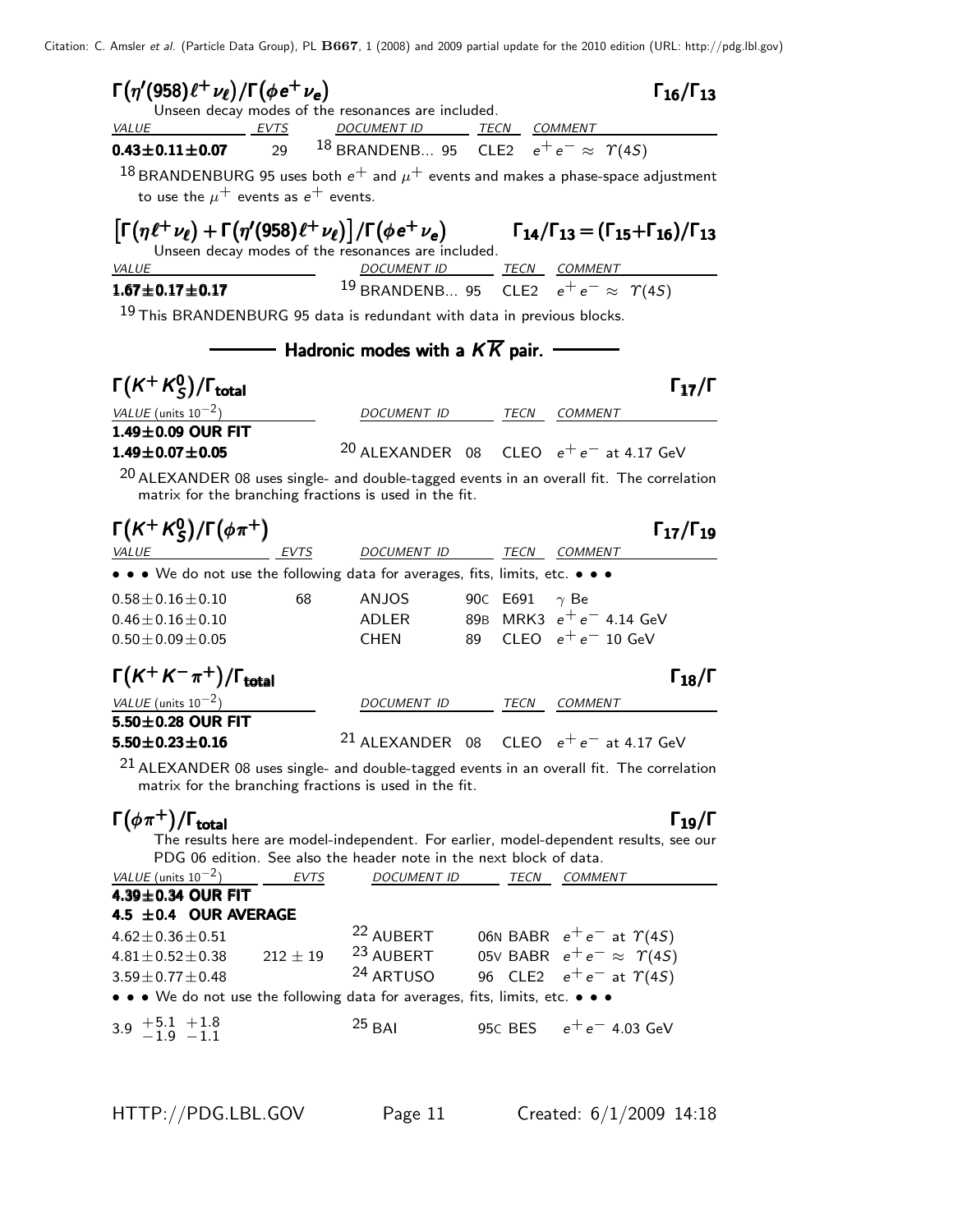$22$  This AUBERT 06N measurement uses  $\overline{B^0} \rightarrow D^{(*)-}_5 D^{(*)+}$  and  $B^- \rightarrow D^{(*)-}_5 D^{(*)-}$ decays, including some from other papers. However, the result is independent of AUBERT 05V.

<sup>23</sup> AUBERT 05∨ uses the ratio of  $B^0 \rightarrow D^{*-} D^{*+}_s$  events seen in two different ways, in both of which the  $D^{*-}\to\,\overline{D}{}^0\,\pi^-$  decay is fully reconstructed:  $(1)$  The  $D_S^{*+}\to\, D_S^+$  $\frac{+}{s}$   $\gamma$ ,  $D_{\cal S}^+\to\ \phi\pi^+$  decay is fully reconstructed. (2) The number of events in the  $D_{\cal S}^+$  $\frac{1}{s}$  peak in the missing mass spectrum against the  $D^{*+} \gamma$  is measured.

 $^{24}$ ARTUSO 96 uses partially reconstructed  $\overline{B}{}^0$   $\rightarrow$   $\;$   $D^{*+}$   $D^{*-}_{\bm{s}}\;$  decays to get a modelindependent value for  $\Gamma(D_S^- \to \phi \pi^-)/\Gamma(D^0 \to \, K^- \pi^+)$  of  $0.92 \pm 0.20 \pm 0.11.$ 

 $^{25}$  BAI 95C uses  $e^+e^-\rightarrow\,D^+_s$  $\frac{+}{s}$   $D_s^-$  events in which one or both of the  $D_s^{\pm}$  are observed to obtain the first model-independent measurement of the  $D_{\bm{s}}^+ \rightarrow \, \phi \pi^+$  branching fraction, without assumptions about  $\sigma(D_s^{\pm})$ . However, with only two "doubly-tagged" events, the statistical error is very large.

## $\Gamma(\phi \pi^+, \phi \to K^+ K^-)/\Gamma(K^+ K^- \pi^+)$   $\Gamma_{20}/\Gamma_{18}$

This is the "fit fraction" from the Dalitz-plot analysis. We decouple the  $D_{S_1}^+ \rightarrow \ \phi \pi^+$ branching fraction obtained from mass projections (and used to get some of the other branching fractions) from the  $D^+_{\bm{s}} \rightarrow \phi \pi^+, \phi \rightarrow \mathcal{K}^+ \, \mathcal{K}^-$  branching fraction obtained from the Dalitz-plot analysis of  $D_{\bm{s}}^+ \rightarrow~\mathcal{K}^+ \, \mathcal{K}^- \, \pi^+.$  That is, the ratio of these two branching fractions is not exactly the  $\phi \rightarrow K^+ K^-$  branching fraction 0.491.

| <b>VALUE</b>                | DOCUMENT ID | TFCN | COMMENT                       |
|-----------------------------|-------------|------|-------------------------------|
| $0.396 \pm 0.033 \pm 0.047$ | FRABETTI    |      | 95B E687 Dalitz fit, 701 evts |

# $\Gamma(K^+\overline{K}^*(892)^{\mathbf{0}}, \overline{K}^{*\mathbf{0}} \to K^-\pi^+) / \Gamma(K^+K^-\pi^+)$   $\Gamma_{22}/\Gamma_{18}$

|                               | This is the "fit fraction" from the Dalitz-plot analysis. |      |                               |
|-------------------------------|-----------------------------------------------------------|------|-------------------------------|
| <i>VALUE</i>                  | <i>DOCUMENT ID</i>                                        | TECN | COMMENT                       |
| 0.478 $\pm$ 0.046 $\pm$ 0.040 | FRABETTI                                                  |      | 95B E687 Dalitz fit. 701 evts |

# $\Gamma(K^+\overline{K}{}^*(892)^0)/\Gamma(\phi\pi^+)$  Γ<sub>21</sub>/Γ<sub>19</sub>

#### $\Gamma_{21}/\Gamma_{19}$

 $\Gamma_{22}/\Gamma_{18}$ 

¢Γ20/Γ

Unseen decay modes of the resonances are included. However, we now get branching fractions for resonant submodes of 3-body decays from Dalitz-plot analyses. <u>VALUE EVTS</u> DOCUMENT ID TECN COMMENT • • • We do not use the following data for averages, fits, limits, etc. • • •  $0.85 \pm 0.34 \pm 0.20$  9 ALVAREZ 90C NA14 Photoproduction<br> $0.84 \pm 0.30 \pm 0.22$  ADLER 89B MRK3  $e^+e^-$  4.14 GeV  $0.84 \pm 0.30 \pm 0.22$ <br>  $1.05 \pm 0.17 \pm 0.12$ <br>  $0.84 \pm 0.12$ <br>  $0.84 \pm 0.17 \pm 0.12$ <br>  $0.84 \pm 0.17 \pm 0.12$ <br>  $0.84 \pm 0.17 \pm 0.12$ <br>  $0.84 \pm 0.17 \pm 0.12$  $1.05 \pm 0.17 \pm 0.12$  CHEN 89 CLEO  $e^+ e^-$  10 GeV<br> $0.87 \pm 0.13 \pm 0.05$  117 ANJOS 88 E691 Photoproductic 0.87±0.13±0.05 117 ANJOS 88 E691 Photoproduction  $e^+e^-$  10 GeV

# $\Gamma(f_0(980)\pi^+, f_0 \to K^+K^-)/\Gamma(K^+K^-\pi^+)$   $\Gamma_{23}/\Gamma_{18}$

 $\Gamma_{23}/\Gamma_{18}$ 

| This is the "fit fraction" from the Dalitz-plot analysis. |             |      |                               |
|-----------------------------------------------------------|-------------|------|-------------------------------|
| <i>VALUE</i>                                              | DOCUMENT ID | TECN | COMMENT                       |
| $0.11 \pm 0.035 \pm 0.026$                                | FRABETTI    |      | 95B E687 Dalitz fit. 701 evts |

HTTP://PDG.LBL.GOV Page 12 Created: 6/1/2009 14:18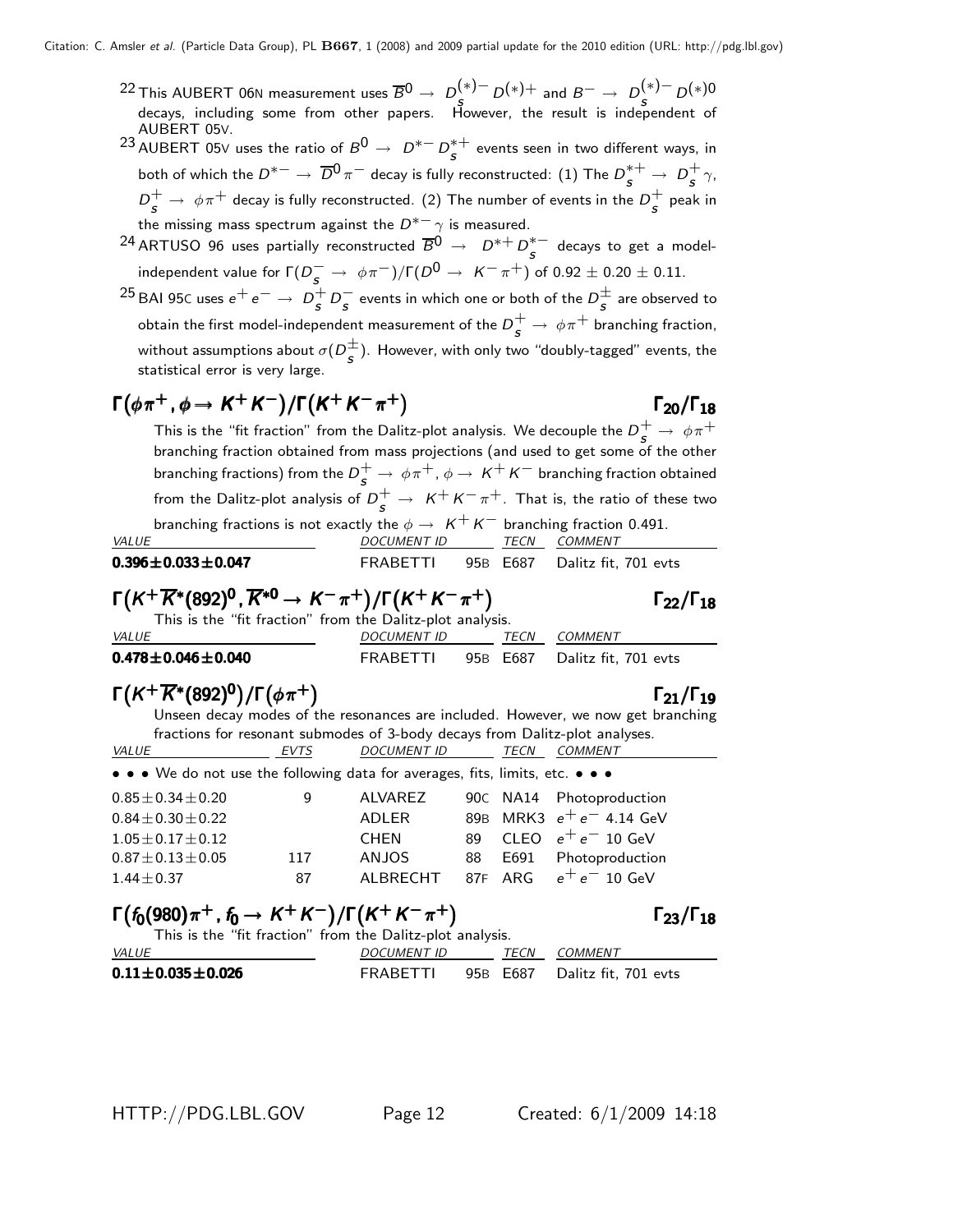| $\Gamma(f_0(1710)\pi^+, f_0 \to K^+K^-)/\Gamma(K^+K^-\pi^+)$                                      |            | This is the "fit fraction" from the Dalitz-plot analysis. |          | $\Gamma_{25}/\Gamma_{18}$                                                                           |
|---------------------------------------------------------------------------------------------------|------------|-----------------------------------------------------------|----------|-----------------------------------------------------------------------------------------------------|
| <i>VALUE</i>                                                                                      |            | DOCUMENT ID TECN COMMENT                                  |          |                                                                                                     |
| • • • We do not use the following data for averages, fits, limits, etc. • • •                     |            |                                                           |          |                                                                                                     |
| $0.034 \pm 0.023 \pm 0.035$                                                                       |            | <sup>26</sup> FRABETTI                                    |          | 95B E687 Dalitz fit, 701 evts                                                                       |
| $26$ In other words, FRABETTI 95B doesn't see this resonance.                                     |            |                                                           |          |                                                                                                     |
| $\Gamma(K^+\overline{K}^*_0(1430)^0, \overline{K}^*_0 \to K^-\pi^+)/\Gamma(K^+K^-\pi^+)$          |            | This is the "fit fraction" from the Dalitz-plot analysis. |          | $\Gamma_{24}/\Gamma_{18}$                                                                           |
| VALUE                                                                                             |            | DOCUMENT ID TECN COMMENT                                  |          |                                                                                                     |
| $0.093 \pm 0.032 \pm 0.032$                                                                       |            | FRABETTI                                                  |          | 95B E687 Dalitz fit, 701 evts                                                                       |
| $\Gamma(K^*(892)^+\overline{K^0})/\Gamma(\phi\pi^+)$                                              |            |                                                           |          | $\Gamma_{28}/\Gamma_{19}$                                                                           |
|                                                                                                   |            | Unseen decay modes of the resonances are included.        |          |                                                                                                     |
| <i>VALUE</i><br>$1.20 \pm 0.21 \pm 0.13$                                                          |            | DOCUMENT ID TECN COMMENT<br>CHEN 89                       |          | CLEO $e^+e^-$ 10 GeV                                                                                |
|                                                                                                   |            |                                                           |          |                                                                                                     |
| $\Gamma(K^+K^-\pi^+\pi^0)/\Gamma_{\rm total}$                                                     |            |                                                           |          | $\Gamma_{29}/\Gamma$                                                                                |
| VALUE (units $10^{-2}$ )                                                                          |            | DOCUMENT ID TECN COMMENT                                  |          |                                                                                                     |
| 5.6 $\pm$ 0.5 OUR FIT                                                                             |            |                                                           |          |                                                                                                     |
| $5.65 \pm 0.29 \pm 0.40$                                                                          |            |                                                           |          | <sup>27</sup> ALEXANDER 08 CLEO $e^+e^-$ at 4.17 GeV                                                |
| matrix for the branching fractions is used in the fit.                                            |            |                                                           |          | <sup>27</sup> ALEXANDER 08 uses single- and double-tagged events in an overall fit. The correlation |
| $\Gamma(\phi \rho^+, \phi \to K^+ K^-)/\Gamma(\phi \pi^+, \phi \to K^+ K^-)$                      |            |                                                           |          | $\Gamma_{31}/\Gamma_{20}$                                                                           |
| <u>VALUE EVTS</u>                                                                                 |            | <u>DOCUMENT ID _______ TECN __ COMMENT</u>                |          |                                                                                                     |
| $1.86\pm0.26\frac{+0.29}{-0.40}$                                                                  | 253        |                                                           |          | AVERY    92  CLE2 $e^+ \, e^- \simeq \;$ 10.5 GeV                                                   |
| $\Gamma(\phi\pi^+\pi^{\mathsf{0}}$ 3-body, $\phi\to K^+K^-)/\Gamma(\phi\pi^+$ , $\phi\to K^+K^-)$ |            |                                                           |          | $\Gamma_{32}/\Gamma_{20}$                                                                           |
| $CL\%$<br><i>VALUE</i>                                                                            |            | DOCUMENT ID TECN COMMENT                                  |          |                                                                                                     |
| < 0.71                                                                                            | 90         |                                                           |          | DAOUDI 92 CLE2 $e^+e^-\approx\,10.5$ GeV                                                            |
| $\Gamma(K^+K^-\pi^+\pi^0$ non- $\phi$ )/ $\Gamma(\phi\pi^+)$                                      |            |                                                           |          | $\Gamma_{33}/\Gamma_{19}$                                                                           |
| <u>VALUE</u>                                                                                      | <u>CL%</u> | <u>DOCUMENT ID ______ TECN __ COMMENT</u>                 |          |                                                                                                     |
| < 2.4                                                                                             | 90         | ANJOS                                                     | 89E E691 | Photoproduction                                                                                     |
| $\Gamma(K_S^0 K^- \pi^+ \pi^+) / \Gamma_{\text{total}}$                                           |            |                                                           |          | $\Gamma_{34}/\Gamma$                                                                                |
| VALUE (units $10^{-2}$ )                                                                          |            | DOCUMENT ID TECN COMMENT                                  |          |                                                                                                     |
| $1.64 \pm 0.12$ OUR FIT                                                                           |            |                                                           |          |                                                                                                     |
| $1.64 \pm 0.10 \pm 0.07$                                                                          |            |                                                           |          | <sup>28</sup> ALEXANDER 08 CLEO $e^+e^-$ at 4.17 GeV                                                |
| matrix for the branching fractions is used in the fit.                                            |            |                                                           |          | $^{28}$ ALEXANDER 08 uses single- and double-tagged events in an overall fit. The correlation       |
| $\Gamma(K^*(892)^+\overline{K}^*(892)^0)/\Gamma(\phi\pi^+)$                                       |            | Unseen decay modes of the resonances are included.        |          | $\Gamma_{35}/\Gamma_{19}$                                                                           |
| <b>VALUE</b>                                                                                      |            |                                                           |          | DOCUMENT ID TECN COMMENT                                                                            |
| $1.6 \pm 0.4 \pm 0.4$                                                                             |            | ALBRECHT                                                  |          | 92B ARG $e^+e^- \simeq 10.4$ GeV                                                                    |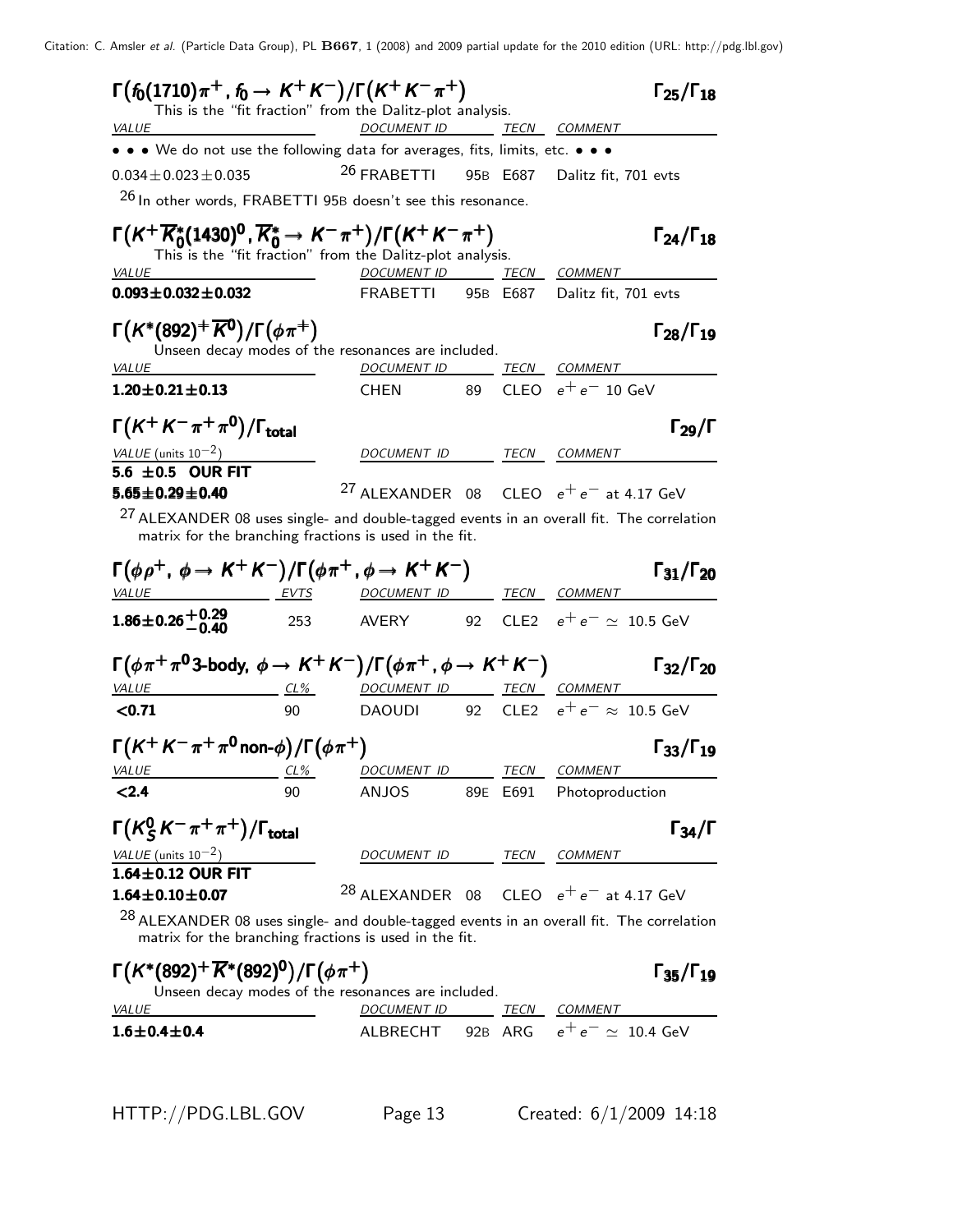| $\Gamma(K^0 K^- 2\pi^+ \text{(non-K^{*+} \overline{K}^{*0})})/\Gamma(\phi \pi^+)$                      |        | $\Gamma_{36}/\Gamma_{19}$                                                                                                                                  |
|--------------------------------------------------------------------------------------------------------|--------|------------------------------------------------------------------------------------------------------------------------------------------------------------|
| <b>VALUE</b>                                                                                           |        | <u>CL% DOCUMENT ID TECN COMMENT</u>                                                                                                                        |
| < 0.80                                                                                                 | 90     | ALBRECHT 92B ARG $e^+e^- \simeq 10.4$ GeV                                                                                                                  |
| $\Gamma(K^+ K^0_S \pi^+ \pi^-)/\Gamma(K^0_S K^- \pi^+ \pi^+)$<br>VALUE EVTS                            |        | $\Gamma_{37}/\Gamma_{34}$<br>DOCUMENT ID TECN COMMENT                                                                                                      |
| $0.586 \pm 0.052 \pm 0.043$ 476                                                                        |        | LINK 610 FOCS $\gamma$ nucleus, $\overline{E}_{\gamma} \approx 180$ GeV                                                                                    |
| $\Gamma(K^+K^-\pi^+\pi^+\pi^-)/\Gamma(K^+K^-\pi^+)$                                                    |        | $\Gamma_{38}/\Gamma_{18}$                                                                                                                                  |
|                                                                                                        |        | DOCUMENT ID TECN COMMENT                                                                                                                                   |
| $\frac{\text{VALUE}}{\text{0.160} \pm \text{0.027}} \frac{\text{EVTS}}{\text{D.160} \pm \text{0.027}}$ |        |                                                                                                                                                            |
| $0.150 \pm 0.019 \pm 0.025$                                                                            | 240    | <b>LINK</b>                                                                                                                                                |
| $0.188 \pm 0.036 \pm 0.040$ 75                                                                         |        | 03D FOCS $\gamma$ A, $\overline{E}_{\gamma} \approx 180$ GeV<br>97C E687 $\gamma$ Be, $\overline{E}_{\gamma} \approx 200$ GeV<br>FRABETTI                  |
|                                                                                                        |        | $\Gamma(\phi \pi^+ \pi^+ \pi^-$ , $\phi \rightarrow K^+ K^-)/\Gamma(\phi \pi^+$ , $\phi \rightarrow K^+ K^-)$<br>$\Gamma_{39}/\Gamma_{20}$                 |
| <b>EVTS</b><br><i>VALUE</i>                                                                            |        | DOCUMENT ID TECN COMMENT                                                                                                                                   |
| $0.269 \pm 0.027$ OUR AVERAGE                                                                          |        |                                                                                                                                                            |
| $0.249 \pm 0.024 \pm 0.021$ 136                                                                        |        | 03D FOCS $\gamma$ A, $\overline{E}_{\gamma} \approx 180$ GeV<br><b>LINK</b>                                                                                |
| $0.28 \pm 0.06 \pm 0.01$                                                                               | 40     |                                                                                                                                                            |
| $0.58 \pm 0.21 \pm 0.10$                                                                               | 21     | 92 E687 $\gamma$ Be<br>FRABETTI                                                                                                                            |
| $0.42 \pm 0.13 \pm 0.07$                                                                               | 19     | 88<br>E691 Photoproduction<br>ANJOS                                                                                                                        |
| 1.11 $\pm$ 0.37 $\pm$ 0.28                                                                             | 62     | ALBRECHT 85D ARG $e^+e^-$ 10 GeV                                                                                                                           |
|                                                                                                        |        |                                                                                                                                                            |
| VALUE                                                                                                  |        | $\Gamma(\phi \pi^+ \pi^+ \pi^-$ , $\phi \to K^+ K^-)/\Gamma(K^+ K^- \pi^+ \pi^+ \pi^-)$<br>$\Gamma$ <sub>39</sub> / $\Gamma$ <sub>38</sub><br>TECN COMMENT |
| <u>EVTS</u>                                                                                            |        | DOCUMENT ID<br>• • • We do not use the following data for averages, fits, limits, etc. • • •                                                               |
| $0.21 \pm 0.05 \pm 0.06$                                                                               | 136    |                                                                                                                                                            |
|                                                                                                        |        | $29$ LINK<br>03D FOCS $\gamma$ A, $\overline{E}_{\gamma} \approx 180$ GeV                                                                                  |
|                                                                                                        |        | <sup>29</sup> This LINK 03D result is redundant with its $\Gamma(\phi \pi^+ \pi^+ \pi^-)/\Gamma(\phi \pi^+)$ result above.                                 |
|                                                                                                        |        | $\Gamma(K^+K^-\rho^0\pi^+$ non- $\phi$ ) / $\Gamma(K^+K^-\pi^+\pi^+\pi^-)$<br>$\Gamma_{40}/\Gamma_{38}$                                                    |
| <i>VALUE</i>                                                                                           | $CL\%$ | DOCUMENT ID TECN COMMENT                                                                                                                                   |
| < 0.03                                                                                                 | 90     | 03D FOCS $\gamma$ A, $\overline{E}_{\gamma} \approx 180$ GeV<br>LINK                                                                                       |
|                                                                                                        |        | $\Gamma(\phi \rho^0 \pi^+, \phi \to K^+ K^-)/\Gamma(K^+ K^- \pi^+ \pi^+ \pi^-)$<br>$\Gamma_{41}/\Gamma_{38}$                                               |
| <i>VALUE</i>                                                                                           |        | DOCUMENT ID TECN COMMENT                                                                                                                                   |
| $0.75 \pm 0.06 \pm 0.04$                                                                               |        | LINK 03D FOCS $\gamma$ A, $\overline{E}_{\gamma} \approx 180$ GeV                                                                                          |
|                                                                                                        |        | $\Gamma(\phi a_1(1260)^+, \phi \to K^+K^-, a_1^+ \to \rho^0 \pi^+)/\Gamma(K^+K^-\pi^+)$<br>$\Gamma_{42}/\Gamma_{18}$                                       |
| <b>VALUE</b>                                                                                           |        | DOCUMENT ID TECN COMMENT                                                                                                                                   |
| $0.137 \pm 0.019 \pm 0.011$                                                                            |        | 03D FOCS $\gamma$ A, $\overline{E}_{\gamma}$ $\approx$ 180 GeV<br>LINK                                                                                     |
|                                                                                                        |        | $\Gamma(K^+K^-\pi^+\pi^+\pi^-$ nonresonant)/ $\Gamma(K^+K^-\pi^+\pi^+\pi^-)$<br>$\Gamma_{43}/\Gamma_{38}$                                                  |
| <b>VALUE</b><br>$0.10 \pm 0.06 \pm 0.05$                                                               |        | DOCUMENT ID TECN COMMENT<br>03D FOCS $\gamma$ A, $\overline{E}_{\gamma}$ $\approx$ 180 GeV<br>LINK                                                         |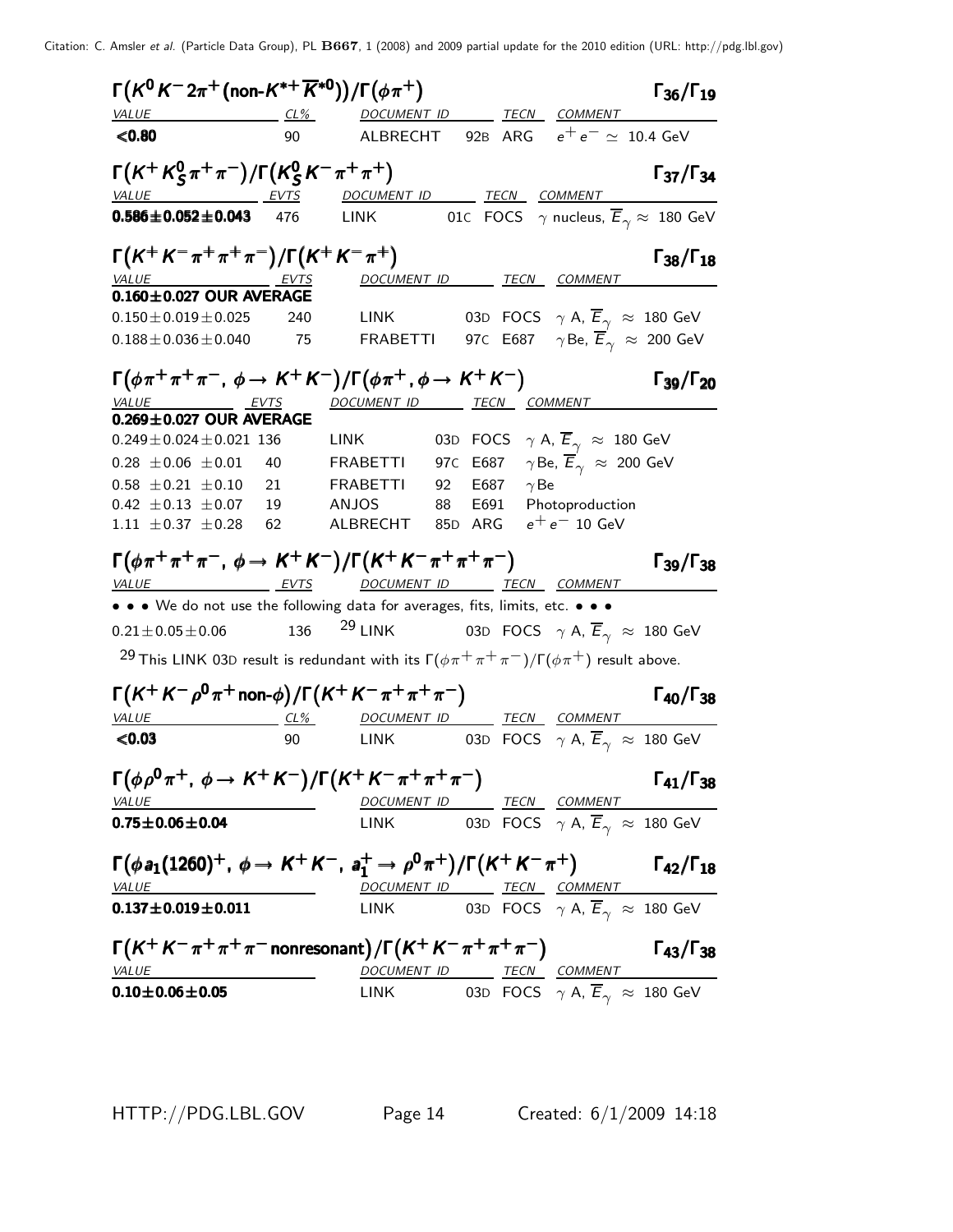| $\Gamma(K_S^0 K_S^0 \pi^+ \pi^+ \pi^-)/\Gamma(K_S^0 K^- \pi^+ \pi^+)$                                                                                |        |                                                                                                     |     |                      |                                                              | $\Gamma_{44}/\Gamma_{34}$ |
|------------------------------------------------------------------------------------------------------------------------------------------------------|--------|-----------------------------------------------------------------------------------------------------|-----|----------------------|--------------------------------------------------------------|---------------------------|
| VALUE EVTS DOCUMENT ID TECN COMMENT                                                                                                                  |        |                                                                                                     |     |                      |                                                              |                           |
| $0.051 \pm 0.015 \pm 0.015$ 37 $\pm$ 10 LINK                                                                                                         |        |                                                                                                     |     |                      | 04D FOCS $\gamma$ A, $\overline{E}_{\gamma} \approx 180$ GeV |                           |
|                                                                                                                                                      |        | <b>Nomic modes</b>                                                                                  |     |                      |                                                              |                           |
| $\Gamma(\pi^+\pi^0)/\Gamma(K^+K^0_S)$                                                                                                                |        | This decay is forbidden by isospin conservation.                                                    |     |                      |                                                              | $\Gamma_{45}/\Gamma_{17}$ |
| VALUE (units $10^{-2}$ )                                                                                                                             | CL%    | DOCUMENT ID TECN COMMENT                                                                            |     |                      |                                                              |                           |
| < 4.1                                                                                                                                                | 90     | ADAMS             07A    CLEO     e <sup>+</sup> e <sup>-</sup> , $E_{cm}$ =4.17  GeV               |     |                      |                                                              |                           |
| $\Gamma(\pi^+\pi^+\pi^-)/\Gamma_{\rm total}$                                                                                                         |        |                                                                                                     |     |                      |                                                              | $\Gamma_{46}/\Gamma$      |
| VALUE (units $10^{-2}$ )                                                                                                                             |        | DOCUMENT ID TECN COMMENT                                                                            |     |                      |                                                              |                           |
| $1.11\pm0.08$ OUR FIT                                                                                                                                |        |                                                                                                     |     |                      |                                                              |                           |
| $1.11 \pm 0.07 \pm 0.04$                                                                                                                             |        | $30$ ALEXANDER 08 CLEO $e^+e^-$ at 4.17 GeV                                                         |     |                      |                                                              |                           |
| $30$ ALEXANDER 08 uses single- and double-tagged events in an overall fit. The correlation<br>matrix for the branching fractions is used in the fit. |        |                                                                                                     |     |                      |                                                              |                           |
| $\Gamma(\pi^+\pi^+\pi^-)/\Gamma(K^+K^-\pi^+)$                                                                                                        |        |                                                                                                     |     |                      |                                                              | $\Gamma_{46}/\Gamma_{18}$ |
| <u>VALUE EVTS</u> DOCUMENT ID TECN COMMENT                                                                                                           |        |                                                                                                     |     |                      |                                                              |                           |
| • • • We do not use the following data for averages, fits, limits, etc. • • •                                                                        |        |                                                                                                     |     |                      |                                                              |                           |
| $0.265 \pm 0.041 \pm 0.031$ 98                                                                                                                       |        | <code>FRABETTI</code> 97D <code>E687</code> $\gamma$ <code>Be</code> $\approx$ <code>200 GeV</code> |     |                      |                                                              |                           |
| $\Gamma(\pi^+\pi^+\pi^-)/\Gamma(\phi\pi^+)$                                                                                                          |        |                                                                                                     |     |                      |                                                              | $\Gamma_{46}/\Gamma_{19}$ |
| <u>VALUE EVTS</u>                                                                                                                                    |        | DOCUMENT ID TECN COMMENT                                                                            |     |                      |                                                              |                           |
| • • • We do not use the following data for averages, fits, limits, etc. • • •                                                                        |        |                                                                                                     |     |                      |                                                              |                           |
| $0.245 \pm 0.028 \begin{array}{l} +0.019 \\ -0.012 \end{array}$                                                                                      | 848    | AITALA                                                                                              |     |                      | 01A E791 $\pi^-$ nucleus, 500 GeV                            |                           |
| $0.33 \pm 0.10 \pm 0.04$                                                                                                                             | 29     | ADAMOVICH 93                                                                                        |     |                      | WA82 $\pi^-$ 340 GeV                                         |                           |
| 0.44 $\pm$ 0.10 $\pm$ 0.04                                                                                                                           | 68     | ANJOS                                                                                               | 89  | E691                 | Photoproduction                                              |                           |
| $\Gamma(\rho^0\pi^+)/\Gamma(\pi^+\pi^+\pi^-)$                                                                                                        |        |                                                                                                     |     |                      |                                                              | $\Gamma_{47}/\Gamma_{46}$ |
| $VALUE$ $CL\%$                                                                                                                                       |        | DOCUMENT ID TECN COMMENT                                                                            |     |                      |                                                              |                           |
| not seen <b>that is a set of the see</b>                                                                                                             |        | LINK 04 FOCS Dalitz fit, $1475 \pm 50$ evts                                                         |     |                      |                                                              |                           |
| • • • We do not use the following data for averages, fits, limits, etc. • • •                                                                        |        |                                                                                                     |     |                      |                                                              |                           |
| $0.058 \pm 0.023 \pm 0.037$<br>< 0.073                                                                                                               | 90     | <b>AITALA</b><br><b>FRABETTI</b>                                                                    |     | 01A E791<br>97D E687 | Dalitz fit, 848 evts<br>$\gamma$ Be $\approx$ 200 GeV        |                           |
|                                                                                                                                                      |        |                                                                                                     |     |                      |                                                              |                           |
| $\Gamma(\rho^0\pi^+) / \Gamma(\phi\pi^+)$<br>VALUE                                                                                                   | $CL\%$ | DOCUMENT ID                                                                                         |     | TECN                 | COMMENT                                                      | $\Gamma_{47}/\Gamma_{19}$ |
| • • • We do not use the following data for averages, fits, limits, etc. • • •                                                                        |        |                                                                                                     |     |                      |                                                              |                           |
| < 0.08                                                                                                                                               | 90     | <b>ANJOS</b>                                                                                        | 89  | E691                 | Photoproduction                                              |                           |
| < 0.22                                                                                                                                               | 90     | <b>ALBRECHT</b>                                                                                     | 87G | ARG                  | $e^+e^-$ 10 GeV                                              |                           |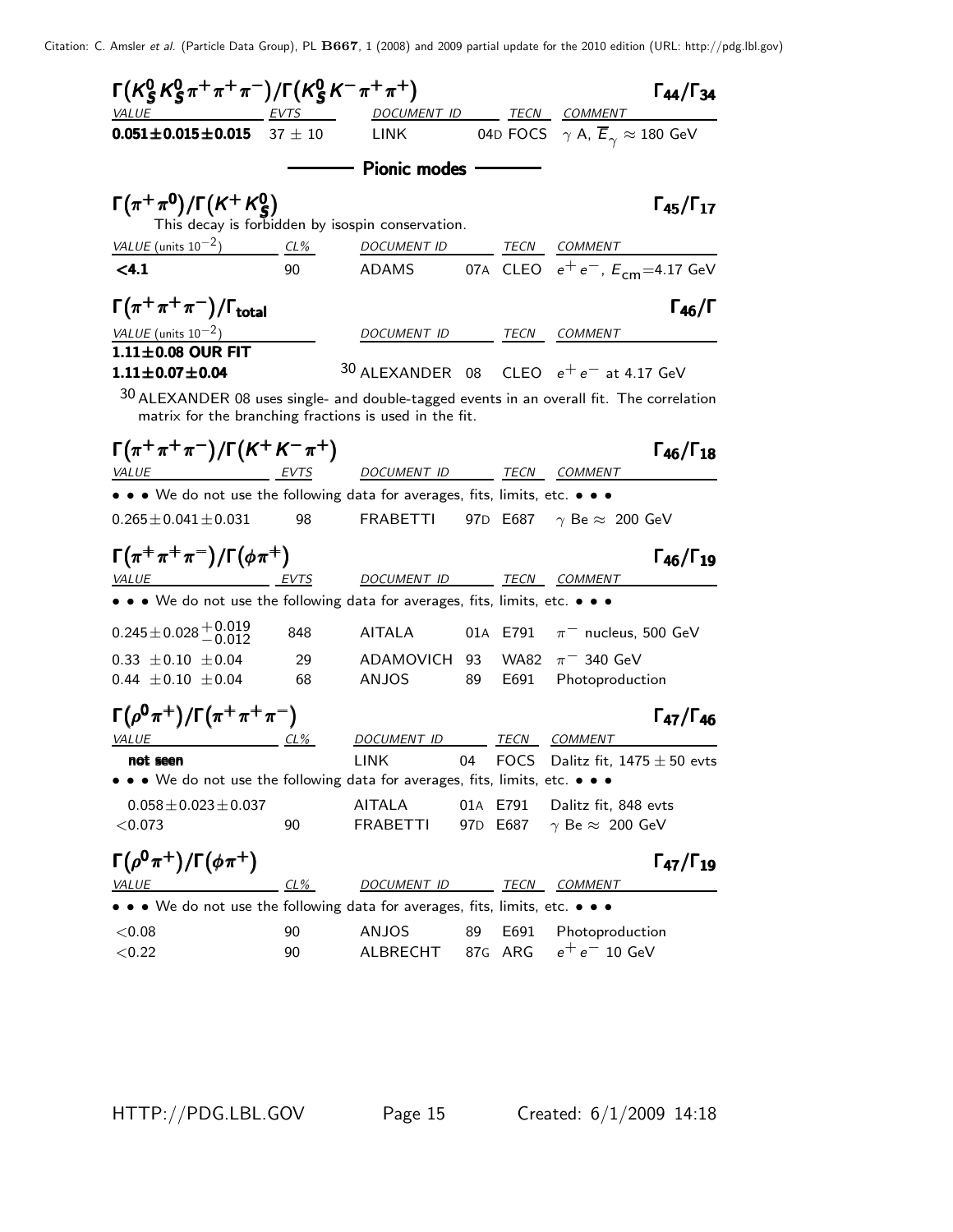$\Gamma(\pi^+\pi^-\gamma^-)$ <sub>S-wave</sub> $)/\Gamma(\pi^+\pi^+\pi^-)$   $\Gamma_{48}/\Gamma_{46}$  $\Gamma_{48}/\Gamma_{46}$ This is the "fit fraction" from the Dalitz-plot analysis. See also KLEMPT 08, which uses 568  $D_s^+ \rightarrow 3\pi$  decays (over 280 background events) from FNAL E791 to study various parametrizations of the decay amplitudes. The emphasis is more on S-wave  $\pi\pi$  decay products — 20 different solutions are given — than on  $D_\epsilon^+$  $\frac{1}{s}$  fit fractions. VALUE **DOCUMENT ID TECN COMMENT 0.8704±0.0560±0.0438**  $31$  LINK 04 FOCS Dalitz fit, 1475  $\pm$  50 evts  $31$  LINK 04 borrows a K-matrix parametrization from ANISOVICH 03 of the full  $\pi$ - $\pi$  Swave isoscalar scattering amplitude to describe the  $\pi^+\pi^-$  S-wave component of the  $\pi^+ \pi^+ \pi^-$  state. The fit fraction given above is a sum over five  $f_0$  mesons, the  $f_0(980)$ ,  $f_{\rm 0}(1300)$ ,  $f_{\rm 0}(1200\text{--}1600)$ ,  $f_{\rm 0}(1500)$ , and  $f_{\rm 0}(1750)$ . See LINK 04 for details and discussion.  $\Gamma(f_0(980)\pi^+, f_0 \to \pi^+\pi^-)/\Gamma(\pi^+\pi^+\pi^-)$   $\Gamma_{49}/\Gamma_{46}$  $\Gamma_{49}/\Gamma_{46}$ This is the "fit fraction" from the Dalitz-plot analysis. VALUE **DOCUMENT ID** TECN COMMENT • • • We do not use the following data for averages, fits, limits, etc. • •  $0.565 \pm 0.043 \pm 0.047$ <br> $1.074 \pm 0.140 \pm 0.043$ <br> $0.043$ <br> $0.074 \pm 0.140 \pm 0.043$ <br> $0.043$ <br> $0.043$ <br> $0.043$ <br> $0.043$ <br> $0.043$ <br> $0.043$ <br> $0.043$ <br> $0.043$ <br> $0.043$ <br> $0.043$ <br> $0.043$  $1.074 \pm 0.140 \pm 0.043$  $\Gamma(f_0(1370)\pi^+$  ,  $f_0 \to \pi^+\pi^-)/\Gamma(\pi^+\pi^+\pi^-)$   $\Gamma_{50}/\Gamma_{46}$  $\Gamma_{50}/\Gamma_{46}$ This is the "fit fraction" from the Dalitz-plot analysis. VALUE DOCUMENT ID TECN COMMENT • • • We do not use the following data for averages, fits, limits, etc. • • •  $0.324 \pm 0.077 \pm 0.017$  AITALA 01A E791 Dalitz fit, 848 evts  $\Gamma(f_0(1500)\pi^+$ ,  $f_0 \to \pi^+\pi^-)/\Gamma(\pi^+\pi^+\pi^-)$   $\Gamma_{51}/\Gamma_{46}$  $\Gamma_{51}/\Gamma_{46}$ This is the "fit fraction" from the Dalitz-plot analysis.<br>DOCUMENT ID 7 VALUE DOCUMENT ID TECN COMMENT • • • We do not use the following data for averages, fits, limits, etc. • • •  $0.274 \pm 0.114 \pm 0.019$  3<sup>2</sup> FRABETTI 97D E687  $\gamma$  Be  $\approx 200$  GeV  $32$  FRABETTI 97D calls this mode  $S(1475)\pi^+$ , but finds the mass and width of this  $S(1475)$ to be in excellent agreement with those of the  $f_{\mathbf{0}}(1500).$  $\Gamma(f_2(1270)\pi^+$ ,  $f_2 \to \pi^+\pi^-)/\Gamma(\pi^+\pi^+\pi^-)$   $\Gamma_{52}/\Gamma_{46}$  $\Gamma_{52}/\Gamma_{46}$ This is the "fit fraction" from the Dalitz-plot analysis. VALUE 2000 DOCUMENT ID TECN COMMENT **0.0974** $\pm$ **0.0449** $\pm$ **0.0294** LINK 04 FOCS Dalitz fit, 1475  $\pm$  50 evts • • • We do not use the following data for averages, fits, limits, etc. • • • 0.197  $\pm$ 0.033  $\pm$ 0.006 AITALA 01A E791 Dalitz fit, 848 evts<br>0.123  $\pm$ 0.056  $\pm$ 0.018 FRABETTI 97D E687  $\gamma$  Be  $\approx$  200 GeV  $0.123 \pm 0.056 \pm 0.018$ Γ ¡ ρ(1450)<sup>0</sup> π <sup>+</sup> , ρ <sup>0</sup> → π <sup>+</sup> π − ¢ /Γ¡ π <sup>+</sup> π <sup>+</sup> π − ¢ Γ53/Γ<sup>46</sup> ρ<sup>0</sup> π<sup>+</sup> ρ<sup>0</sup> π<sup>+</sup> π<sup>−</sup> π<sup>+</sup> π<sup>+</sup> π<sup>−</sup> Γ <sup>5346</sup>¡ ρ(1450)<sup>0</sup> π <sup>+</sup> , ρ 0 → + − ¢ /Γ¡ <sup>+</sup> π<sup>+</sup> <sup>−</sup> ¢ Γ53/Γ ρ<sup>0</sup> π<sup>+</sup> ρ<sup>0</sup> <sup>+</sup> <sup>−</sup> <sup>+</sup> π<sup>+</sup> <sup>−</sup>  $\Gamma_{53}/\Gamma_{46}$ This is the "fit fraction" from the Dalitz-plot analysis. VALUE **Example 2012 COMMENT DE COMMENT ID** TECN COMMENT **0.0656** $\pm$ **0.0343** $\pm$ **0.0440** LINK 04 FOCS Dalitz fit, 1475  $\pm$  50 evts • • • We do not use the following data for averages, fits, limits, etc. • • • 0.044  $\pm$  0.021  $\pm$  0.002 AITALA 01A E791 Dalitz fit, 848 evts HTTP://PDG.LBL.GOV Page 16 Created: 6/1/2009 14:18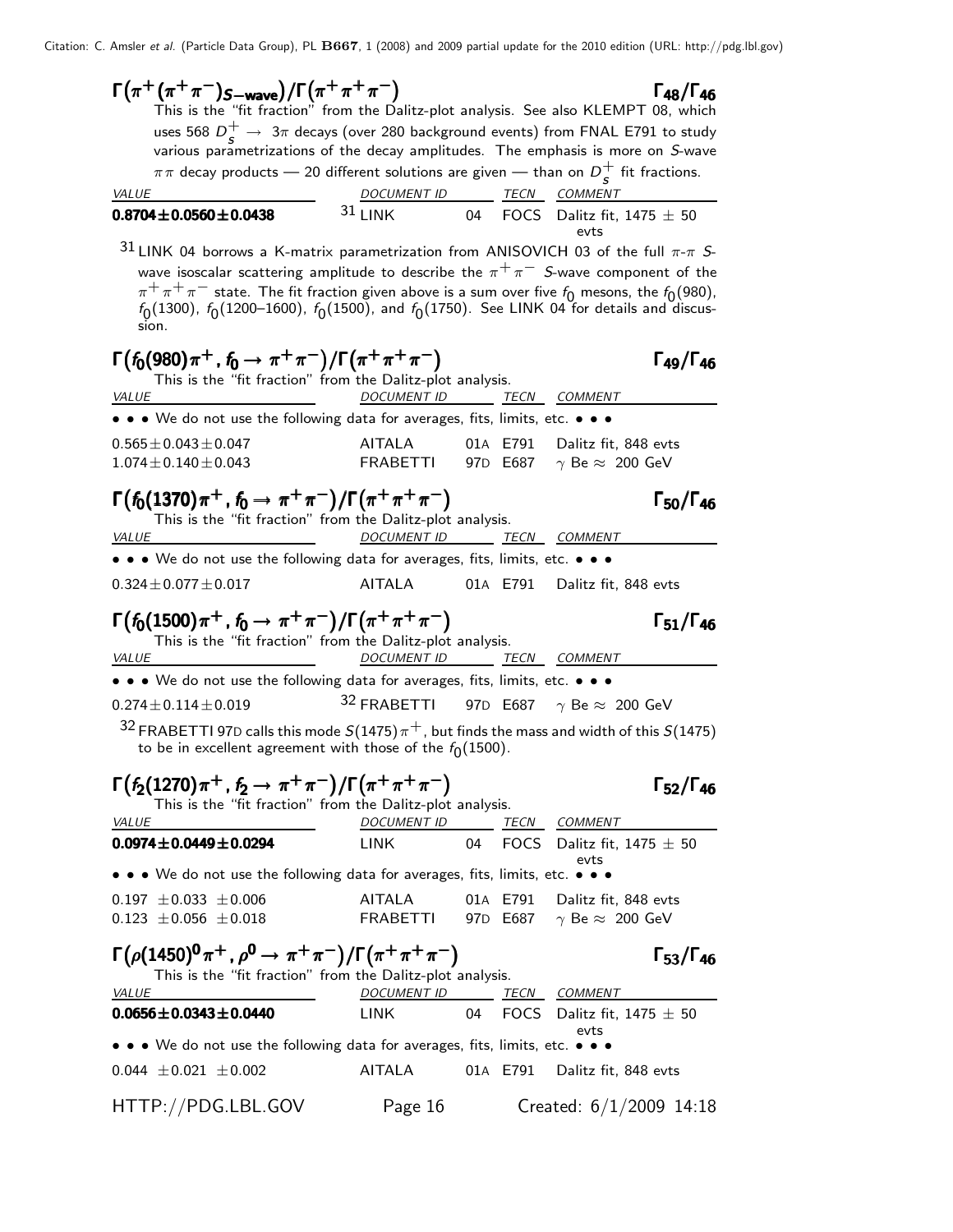| $\Gamma(\pi^+\pi^+\pi^-$ nonresonant) / $\Gamma(\pi^+\pi^+\pi^-)$                               |                |                                                                                       |    |          | $\Gamma_{54}/\Gamma_{46}$                                                                                                                                                   |
|-------------------------------------------------------------------------------------------------|----------------|---------------------------------------------------------------------------------------|----|----------|-----------------------------------------------------------------------------------------------------------------------------------------------------------------------------|
| <b>VALUE</b><br>$CL\%$                                                                          |                | This is the "fit fraction" from the Dalitz-plot analysis.<br>DOCUMENT ID TECN COMMENT |    |          |                                                                                                                                                                             |
| • • • We do not use the following data for averages, fits, limits, etc. • • •                   |                |                                                                                       |    |          |                                                                                                                                                                             |
| $0.005 \pm 0.014 \pm 0.017$                                                                     |                | AITALA                                                                                |    |          | 01A E791 $\pi^-$ nucleus, 500 GeV                                                                                                                                           |
| < 0.269                                                                                         | 90             | <b>FRABETTI</b>                                                                       |    |          | 97D E687 $\gamma$ Be $\approx$ 200 GeV                                                                                                                                      |
| $\Gamma(\pi^+\pi^+\pi^-\pi^0)/\Gamma(\phi\pi^+)$                                                |                |                                                                                       |    |          | $\Gamma_{55}/\Gamma_{19}$                                                                                                                                                   |
| <b>VALUE</b><br>$\frac{CL\%}{90}$                                                               |                | DOCUMENT ID TECN COMMENT                                                              |    |          |                                                                                                                                                                             |
| < 3.3                                                                                           |                | <b>ANJOS</b>                                                                          |    | 89E E691 | Photoproduction                                                                                                                                                             |
| $\Gamma(\eta\pi^+)$ / $\Gamma_{\text{total}}$<br>Unseen decay modes of the $\eta$ are included. |                |                                                                                       |    |          | $\Gamma_{56}/\Gamma$                                                                                                                                                        |
| VALUE (units $10^{-2}$ )                                                                        |                | DOCUMENT ID                                                                           |    |          | TECN COMMENT                                                                                                                                                                |
| $1.58\pm0.21$ OUR FIT                                                                           |                |                                                                                       |    |          |                                                                                                                                                                             |
| $1.58 \pm 0.11 \pm 0.18$                                                                        |                |                                                                                       |    |          | 33 ALEXANDER 08 CLEO $e^+e^-$ at 4.17 GeV                                                                                                                                   |
| matrix for the branching fractions is used in the fit.                                          |                |                                                                                       |    |          | <sup>33</sup> ALEXANDER 08 uses single- and double-tagged events in an overall fit. The correlation                                                                         |
| $\Gamma(\eta \pi^+) / \Gamma(\phi \pi^+)$                                                       |                | Unseen decay modes of the resonances are included.                                    |    |          | $\Gamma_{56}/\Gamma_{19}$                                                                                                                                                   |
| <u>EVTS</u><br><i>VALUE</i>                                                                     |                | <u>DOCUMENT ID TECN COMMENT</u>                                                       |    |          |                                                                                                                                                                             |
| • • • We do not use the following data for averages, fits, limits, etc. • • •                   |                |                                                                                       |    |          |                                                                                                                                                                             |
| $0.48 \pm 0.03 \pm 0.04$                                                                        | 920            | JESSOP                                                                                |    |          | 98 CLE2 $e^+e^- \approx \Upsilon(45)$                                                                                                                                       |
| $0.54 \pm 0.09 \pm 0.06$                                                                        | 165            | ALEXANDER 92                                                                          |    |          | CLE2 See JESSOP 98                                                                                                                                                          |
| $\Gamma(\omega \pi^+) / \Gamma(\eta \pi^+)$                                                     |                |                                                                                       |    |          | $\Gamma_{57}/\Gamma_{56}$                                                                                                                                                   |
| <b>VALUE</b>                                                                                    |                | Unseen decay modes of the resonances are included.                                    |    |          | DOCUMENT ID TECN COMMENT                                                                                                                                                    |
| $0.16 \pm 0.04 \pm 0.03$                                                                        |                |                                                                                       |    |          | BALEST 97 CLE2 $e^+e^- \approx \Upsilon(45)$                                                                                                                                |
| $\Gamma(3\pi^+2\pi^-)/\Gamma(K^+K^-\pi^+)$                                                      |                |                                                                                       |    |          | $\Gamma_{58}/\Gamma_{18}$                                                                                                                                                   |
| <i>VALUE</i><br>$0.146 \pm 0.014$ OUR AVERAGE                                                   |                | DOCUMENT ID TECN COMMENT                                                              |    |          |                                                                                                                                                                             |
|                                                                                                 |                |                                                                                       |    |          |                                                                                                                                                                             |
| $0.158 \pm 0.042 \pm 0.031$                                                                     | 37             |                                                                                       |    |          | $0.145 \pm 0.011 \pm 0.010$ 671 LINK 03D FOCS $\gamma$ A, $\overline{E}_{\gamma} \approx 180$ GeV<br>FRABETTI 97C E687 $\gamma$ Be, $\overline{E}_{\gamma} \approx 200$ GeV |
|                                                                                                 |                |                                                                                       |    |          |                                                                                                                                                                             |
| $\Gamma(\eta \rho^+)/\Gamma(\phi \pi^+)$                                                        |                | Unseen decay modes of the resonances are included.                                    |    |          | $\Gamma_{60}/\Gamma_{19}$                                                                                                                                                   |
| VALUE                                                                                           | <u>__ EVTS</u> | DOCUMENT ID TECN COMMENT                                                              |    |          |                                                                                                                                                                             |
| $2.98 \pm 0.20 \pm 0.39$                                                                        | 447            | <b>JESSOP</b>                                                                         |    |          | 98 CLE2 $e^+e^- \approx \Upsilon(4S)$                                                                                                                                       |
| • • • We do not use the following data for averages, fits, limits, etc. • • •                   |                |                                                                                       |    |          |                                                                                                                                                                             |
| $2.86 \pm 0.38 \begin{array}{l} +0.36 \\ -0.38 \end{array}$                                     | 217            | <b>AVERY</b>                                                                          | 92 |          | CLE2 See JESSOP 98                                                                                                                                                          |

HTTP://PDG.LBL.GOV Page 17 Created: 6/1/2009 14:18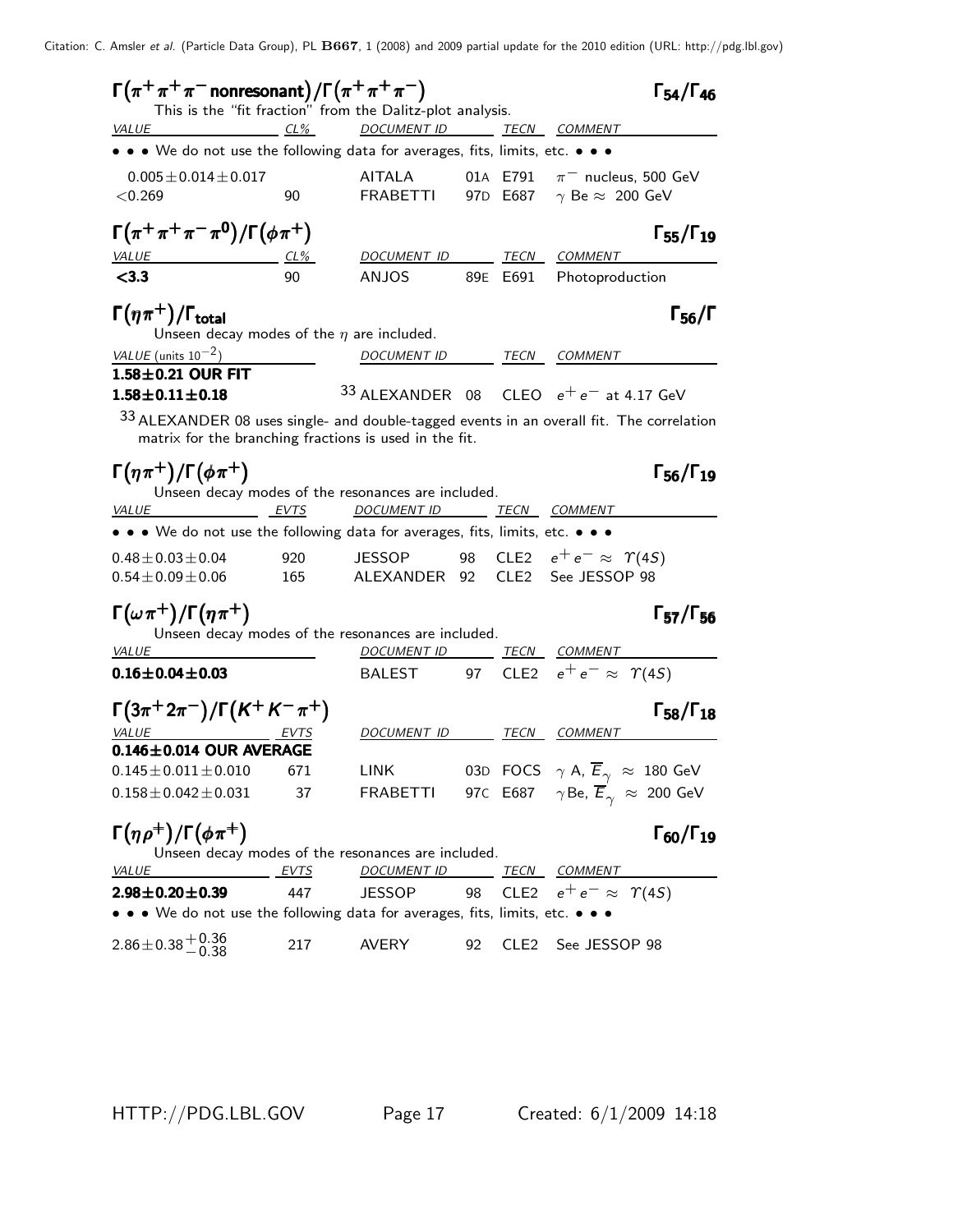| $\Gamma(\eta \pi^+ \pi^0 3$ -body)/ $\Gamma(\phi \pi^+)$                                   |        | Unseen decay modes of the resonances are included.              |    |      |                                                                                       | $\Gamma_{61}/\Gamma_{19}$ |
|--------------------------------------------------------------------------------------------|--------|-----------------------------------------------------------------|----|------|---------------------------------------------------------------------------------------|---------------------------|
| <i>VALUE</i>                                                                               | $CL\%$ | DOCUMENT ID                                                     |    |      | <b>TECN COMMENT</b>                                                                   |                           |
| <1.1                                                                                       | 90     | <b>JESSOP</b>                                                   | 98 |      | CLE2 $e^+e^- \approx \Upsilon(4S)$                                                    |                           |
| • • • We do not use the following data for averages, fits, limits, etc. • • •              |        |                                                                 |    |      |                                                                                       |                           |
| < 0.82                                                                                     | 90     | 34 DAOUDI                                                       | 92 |      | CLE2 See JESSOP 98                                                                    |                           |
| 34 We use the JESSOP 98 limit, even though the DAOUDI 92 limit, from the same exper-       |        | iment but with a much smaller data sample, is more restrictive. |    |      |                                                                                       |                           |
| $\Gamma(3\pi^+2\pi^-\pi^0)/\Gamma_{\rm total}$                                             |        |                                                                 |    |      |                                                                                       | $\Gamma_{62}/\Gamma$      |
| <i>VALUE</i>                                                                               |        | DOCUMENT ID                                                     |    |      | TECN COMMENT                                                                          |                           |
| $0.049 + 0.033$                                                                            |        | BARLAG                                                          |    |      | 92C ACCM $\pi$ <sup>-</sup> 230 GeV                                                   |                           |
| $\Gamma(\eta'(958)\pi^+)$ / $\Gamma_{\rm total}$                                           |        |                                                                 |    |      |                                                                                       | $\Gamma_{63}/\Gamma$      |
|                                                                                            |        | Unseen decay modes of the $\eta'(958)$ are included.            |    |      |                                                                                       |                           |
| VALUE (units $10^{-2}$ )<br>3.8 $\pm$ 0.4 OUR FIT                                          |        | DOCUMENT ID TECN COMMENT                                        |    |      |                                                                                       |                           |
| $3.77 \pm 0.25 \pm 0.30$                                                                   |        |                                                                 |    |      | $35$ ALEXANDER 08 CLEO $e^+e^-$ at 4.17 GeV                                           |                           |
| $35$ ALEXANDER 08 uses single- and double-tagged events in an overall fit. The correlation |        | matrix for the branching fractions is used in the fit.          |    |      |                                                                                       |                           |
| $\Gamma(\eta'(958)\pi^{+})/\Gamma(\phi\pi^{+})$                                            |        | Unseen decay modes of the resonances are included.              |    |      |                                                                                       | $\Gamma_{63}/\Gamma_{19}$ |
| <i>VALUE</i>                                                                               | EVTS   | <b>DOCUMENT ID</b>                                              |    |      | <b>TECN COMMENT</b>                                                                   |                           |
| • • • We do not use the following data for averages, fits, limits, etc. • • •              |        |                                                                 |    |      |                                                                                       |                           |
| $1.03 \pm 0.06 \pm 0.07$                                                                   | 537    | <b>JESSOP</b>                                                   | 98 |      | CLE2 $e^+e^- \approx \Upsilon(4S)$                                                    |                           |
| $1.20 \pm 0.15 \pm 0.11$                                                                   | 281    | ALEXANDER 92                                                    |    | CLE2 | See JESSOP 98                                                                         |                           |
| 2.5 $\pm$ 1.0 $\frac{+1.5}{-0.4}$                                                          | 22     | <b>ALVAREZ</b>                                                  | 91 | NA14 | Photoproduction                                                                       |                           |
| 2.5 $\pm$ 0.5 $\pm$ 0.3                                                                    | 215    | ALBRECHT                                                        |    |      | 90D ARG $e^+e^- \approx 10.4$ GeV                                                     |                           |
| $\Gamma(\eta'(958)\rho^+)/\Gamma(\phi\pi^+)$<br><i>VALUE</i>                               | EVTS   | Unseen decay modes of the resonances are included.              |    |      | TECN COMMENT                                                                          | $\Gamma_{65}/\Gamma_{19}$ |
| $2.78 \pm 0.28 \pm 0.30$                                                                   | 137    | DOCUMENT ID<br><b>JESSOP</b>                                    | 98 |      | CLE2 $e^+e^- \approx \Upsilon(4S)$                                                    |                           |
| • • • We do not use the following data for averages, fits, limits, etc. • • •              |        |                                                                 |    |      |                                                                                       |                           |
| $3.44 \pm 0.62 \begin{array}{c} +0.44 \\ -0.46 \end{array}$                                | 68     |                                                                 |    |      | AVERY 92 CLE2 See JESSOP 98                                                           |                           |
| $\Gamma(\eta'(958)\pi^+\pi^03\text{-body})/\Gamma(\phi\pi^+)$                              |        | Unseen decay modes of the resonances are included.              |    |      |                                                                                       | $\Gamma_{66}/\Gamma_{19}$ |
| <b>VALUE</b>                                                                               |        |                                                                 |    |      | <u>CL% DOCUMENT ID TECN COMMENT</u>                                                   |                           |
| <0.4                                                                                       | 90     |                                                                 |    |      | JESSOP 98 CLE2 $e^+e^- \approx \Upsilon(4S)$                                          |                           |
| • • • We do not use the following data for averages, fits, limits, etc. • • •              |        |                                                                 |    |      |                                                                                       |                           |
| < 0.85                                                                                     | 90     | <b>DAOUDI</b>                                                   |    |      | 92 CLE2 See JESSOP 98                                                                 |                           |
|                                                                                            |        | — Modes with one or three $\bm{\mathit{K}}$ 's ———              |    |      |                                                                                       |                           |
| $\Gamma(K^+\pi^0)/\Gamma(K^+K^0_S)$                                                        |        |                                                                 |    |      |                                                                                       | $\Gamma_{67}/\Gamma_{17}$ |
| $VALUE$ (units $10^{-2}$ ) EVTS DOCUMENT ID TECN COMMENT                                   |        |                                                                 |    |      |                                                                                       |                           |
| 5.5 $\pm$ 1.3 $\pm$ 0.7 141 $\pm$ 34                                                       |        |                                                                 |    |      | ADAMS            07A   CLEO $e^+ \, e^-, \, E_{\mathsf{cm}}{=}4.17 \,\, \mathsf{GeV}$ |                           |
| HTTP://PDG.LBL.GOV                                                                         |        | Page 18                                                         |    |      | Created: $6/1/2009$ 14:18                                                             |                           |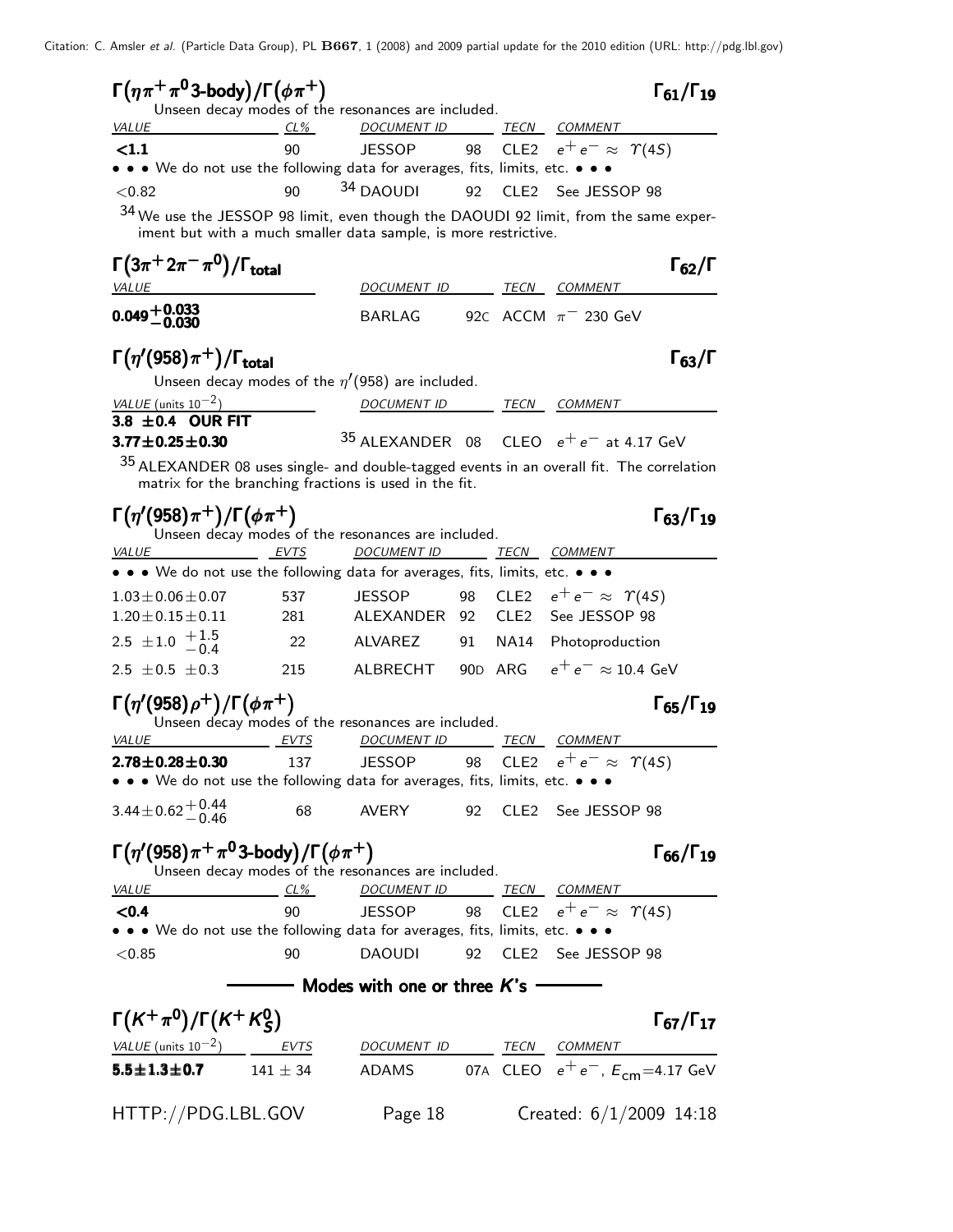| VALUE (units $10^{-2}$ )<br>DOCUMENT ID<br>TECN<br>COMMENT<br>EVTS<br>8.4±0.9 OUR AVERAGE<br>08 FOCS $\gamma$ A, $\overline{E}_{\gamma} \approx 180$ GeV<br>$10.4 \pm 2.4 \pm 1.4$<br><b>LINK</b><br>$113 \pm 26$<br>07A CLEO $e^+e^-$ , $E_{cm} = 4.17$ GeV<br>$206 \pm 22$<br>$8.2 \pm 0.9 \pm 0.2$<br><b>ADAMS</b><br>$\Gamma(K^+\eta)/\Gamma(\eta\pi^+)$<br>VALUE (units $10^{-2}$ )<br>DOCUMENT ID<br>TECN COMMENT<br><b>EVTS</b><br>07A CLEO $e^+ \, e^-$ , $E^{}_{\mathsf{cm}}$ =4.17 GeV<br>8.9 $\pm$ 1.5 $\pm$ 0.4 113 $\pm$ 18<br>ADAMS<br>$\Gamma(K^+\eta'(958))/\Gamma(\eta'(958)\pi^+)$<br>$VALUE$ (units $10^{-2}$ ) EVTS<br>DOCUMENT ID TECN COMMENT<br>07A CLEO $e^+e^-$ , $E_{cm} = 4.17$ GeV<br>$4.2 \pm 1.3 \pm 0.3$<br>$28 \pm 9$<br><b>ADAMS</b><br>$\Gamma(K^+\pi^+\pi^-)/\Gamma_{\rm total}$<br><i>VALUE</i> (units $10^{-2}$ )<br>DOCUMENT ID TECN COMMENT<br>$0.69 \pm 0.05$ OUR FIT<br>$36$ ALEXANDER 08 CLEO $e^+e^-$ at 4.17 GeV<br>$0.69 \pm 0.05 \pm 0.03$<br>$36$ ALEXANDER 08 uses single- and double-tagged events in an overall fit. The correlation<br>matrix for the branching fractions is used in the fit.<br>$\Gamma(K^+\pi^+\pi^-)/\Gamma(K^+K^-\pi^+)$<br>$\Gamma_{71}/\Gamma_{18}$<br>DOCUMENT ID TECN COMMENT<br>$\frac{VALUE}{0.126 \pm 0.009}$ OUR FIT<br>LINK 04F FOCS $\gamma$ A, $\overline{E}_{\gamma} \approx 180$ GeV<br>$0.127 \pm 0.007 \pm 0.014$<br>$567 \pm 31$<br>$\Gamma(K^+\pi^+\pi^-)/\Gamma(\phi\pi^+)$<br>VALUE<br>EVTS<br>DOCUMENT ID TECN COMMENT<br>• • • We do not use the following data for averages, fits, limits, etc. • • •<br>FRABETTI 95E E687 $\gamma$ Be, $\overline{E}_{\gamma}$ = 220 GeV<br>$0.28 \pm 0.06 \pm 0.05$<br>85<br>$\Gamma(K^+\rho^0)/\Gamma(K^+\pi^+\pi^-)$<br>$\Gamma_{72}/\Gamma_{71}$<br>This is the "fit fraction" from the Dalitz-plot analysis.<br>DOCUMENT ID TECN COMMENT<br><i>VALUE</i><br>$0.3883 \pm 0.0531 \pm 0.0261$<br>LINK 04F FOCS Dalitz fit, 567 evts<br>$\Gamma(K^+\rho(1450)^0, \rho^0 \to \pi^+\pi^-)/\Gamma(K^+\pi^+\pi^-)$<br>This is the "fit fraction" from the Dalitz-plot analysis.<br><u>VALUE</u><br>DOCUMENT ID TECN COMMENT<br>$0.1062 \pm 0.0351 \pm 0.0104$<br>LINK 04F FOCS Dalitz fit, 567 evts<br>$\Gamma(K^*(892)^0 \pi^+, K^{*0} \to K^+ \pi^-)/\Gamma(K^+ \pi^+ \pi^-)$<br>$\Gamma_{74}/\Gamma_{71}$<br>This is the "fit fraction" from the Dalitz-plot analysis.<br><u>VALUE</u><br>DOCUMENT ID TECN COMMENT<br>$0.2164 \pm 0.0321 \pm 0.0114$<br>LINK 04F FOCS Dalitz fit, 567 evts<br>$\Gamma(K^*(1410)^0 \pi^+, K^{*0} \to K^+ \pi^-)/\Gamma(K^+ \pi^+ \pi^-)$<br>This is the "fit fraction" from the Dalitz-plot analysis.<br>DOCUMENT ID TECN COMMENT<br><b>VALUE</b><br>$0.1882 \pm 0.0403 \pm 0.0122$<br>LINK 04F FOCS Dalitz fit, 567 evts | $\Gamma(K_S^0\pi^+)/\Gamma(K^+K_S^0)$ |  |  | $\Gamma_{68}/\Gamma_{17}$ |
|----------------------------------------------------------------------------------------------------------------------------------------------------------------------------------------------------------------------------------------------------------------------------------------------------------------------------------------------------------------------------------------------------------------------------------------------------------------------------------------------------------------------------------------------------------------------------------------------------------------------------------------------------------------------------------------------------------------------------------------------------------------------------------------------------------------------------------------------------------------------------------------------------------------------------------------------------------------------------------------------------------------------------------------------------------------------------------------------------------------------------------------------------------------------------------------------------------------------------------------------------------------------------------------------------------------------------------------------------------------------------------------------------------------------------------------------------------------------------------------------------------------------------------------------------------------------------------------------------------------------------------------------------------------------------------------------------------------------------------------------------------------------------------------------------------------------------------------------------------------------------------------------------------------------------------------------------------------------------------------------------------------------------------------------------------------------------------------------------------------------------------------------------------------------------------------------------------------------------------------------------------------------------------------------------------------------------------------------------------------------------------------------------------------------------------------------------------------------------------------------------------------------------------------------------------------------------------------------------------------------------------------------------------------------------------------------------------------------------------------------------------------------------------------|---------------------------------------|--|--|---------------------------|
|                                                                                                                                                                                                                                                                                                                                                                                                                                                                                                                                                                                                                                                                                                                                                                                                                                                                                                                                                                                                                                                                                                                                                                                                                                                                                                                                                                                                                                                                                                                                                                                                                                                                                                                                                                                                                                                                                                                                                                                                                                                                                                                                                                                                                                                                                                                                                                                                                                                                                                                                                                                                                                                                                                                                                                                        |                                       |  |  |                           |
|                                                                                                                                                                                                                                                                                                                                                                                                                                                                                                                                                                                                                                                                                                                                                                                                                                                                                                                                                                                                                                                                                                                                                                                                                                                                                                                                                                                                                                                                                                                                                                                                                                                                                                                                                                                                                                                                                                                                                                                                                                                                                                                                                                                                                                                                                                                                                                                                                                                                                                                                                                                                                                                                                                                                                                                        |                                       |  |  |                           |
|                                                                                                                                                                                                                                                                                                                                                                                                                                                                                                                                                                                                                                                                                                                                                                                                                                                                                                                                                                                                                                                                                                                                                                                                                                                                                                                                                                                                                                                                                                                                                                                                                                                                                                                                                                                                                                                                                                                                                                                                                                                                                                                                                                                                                                                                                                                                                                                                                                                                                                                                                                                                                                                                                                                                                                                        |                                       |  |  |                           |
|                                                                                                                                                                                                                                                                                                                                                                                                                                                                                                                                                                                                                                                                                                                                                                                                                                                                                                                                                                                                                                                                                                                                                                                                                                                                                                                                                                                                                                                                                                                                                                                                                                                                                                                                                                                                                                                                                                                                                                                                                                                                                                                                                                                                                                                                                                                                                                                                                                                                                                                                                                                                                                                                                                                                                                                        |                                       |  |  |                           |
|                                                                                                                                                                                                                                                                                                                                                                                                                                                                                                                                                                                                                                                                                                                                                                                                                                                                                                                                                                                                                                                                                                                                                                                                                                                                                                                                                                                                                                                                                                                                                                                                                                                                                                                                                                                                                                                                                                                                                                                                                                                                                                                                                                                                                                                                                                                                                                                                                                                                                                                                                                                                                                                                                                                                                                                        |                                       |  |  | $\Gamma_{69}/\Gamma_{56}$ |
|                                                                                                                                                                                                                                                                                                                                                                                                                                                                                                                                                                                                                                                                                                                                                                                                                                                                                                                                                                                                                                                                                                                                                                                                                                                                                                                                                                                                                                                                                                                                                                                                                                                                                                                                                                                                                                                                                                                                                                                                                                                                                                                                                                                                                                                                                                                                                                                                                                                                                                                                                                                                                                                                                                                                                                                        |                                       |  |  |                           |
|                                                                                                                                                                                                                                                                                                                                                                                                                                                                                                                                                                                                                                                                                                                                                                                                                                                                                                                                                                                                                                                                                                                                                                                                                                                                                                                                                                                                                                                                                                                                                                                                                                                                                                                                                                                                                                                                                                                                                                                                                                                                                                                                                                                                                                                                                                                                                                                                                                                                                                                                                                                                                                                                                                                                                                                        |                                       |  |  |                           |
|                                                                                                                                                                                                                                                                                                                                                                                                                                                                                                                                                                                                                                                                                                                                                                                                                                                                                                                                                                                                                                                                                                                                                                                                                                                                                                                                                                                                                                                                                                                                                                                                                                                                                                                                                                                                                                                                                                                                                                                                                                                                                                                                                                                                                                                                                                                                                                                                                                                                                                                                                                                                                                                                                                                                                                                        |                                       |  |  | $\Gamma_{70}/\Gamma_{63}$ |
|                                                                                                                                                                                                                                                                                                                                                                                                                                                                                                                                                                                                                                                                                                                                                                                                                                                                                                                                                                                                                                                                                                                                                                                                                                                                                                                                                                                                                                                                                                                                                                                                                                                                                                                                                                                                                                                                                                                                                                                                                                                                                                                                                                                                                                                                                                                                                                                                                                                                                                                                                                                                                                                                                                                                                                                        |                                       |  |  |                           |
|                                                                                                                                                                                                                                                                                                                                                                                                                                                                                                                                                                                                                                                                                                                                                                                                                                                                                                                                                                                                                                                                                                                                                                                                                                                                                                                                                                                                                                                                                                                                                                                                                                                                                                                                                                                                                                                                                                                                                                                                                                                                                                                                                                                                                                                                                                                                                                                                                                                                                                                                                                                                                                                                                                                                                                                        |                                       |  |  |                           |
|                                                                                                                                                                                                                                                                                                                                                                                                                                                                                                                                                                                                                                                                                                                                                                                                                                                                                                                                                                                                                                                                                                                                                                                                                                                                                                                                                                                                                                                                                                                                                                                                                                                                                                                                                                                                                                                                                                                                                                                                                                                                                                                                                                                                                                                                                                                                                                                                                                                                                                                                                                                                                                                                                                                                                                                        |                                       |  |  | $\Gamma_{71}/\Gamma$      |
|                                                                                                                                                                                                                                                                                                                                                                                                                                                                                                                                                                                                                                                                                                                                                                                                                                                                                                                                                                                                                                                                                                                                                                                                                                                                                                                                                                                                                                                                                                                                                                                                                                                                                                                                                                                                                                                                                                                                                                                                                                                                                                                                                                                                                                                                                                                                                                                                                                                                                                                                                                                                                                                                                                                                                                                        |                                       |  |  |                           |
|                                                                                                                                                                                                                                                                                                                                                                                                                                                                                                                                                                                                                                                                                                                                                                                                                                                                                                                                                                                                                                                                                                                                                                                                                                                                                                                                                                                                                                                                                                                                                                                                                                                                                                                                                                                                                                                                                                                                                                                                                                                                                                                                                                                                                                                                                                                                                                                                                                                                                                                                                                                                                                                                                                                                                                                        |                                       |  |  |                           |
|                                                                                                                                                                                                                                                                                                                                                                                                                                                                                                                                                                                                                                                                                                                                                                                                                                                                                                                                                                                                                                                                                                                                                                                                                                                                                                                                                                                                                                                                                                                                                                                                                                                                                                                                                                                                                                                                                                                                                                                                                                                                                                                                                                                                                                                                                                                                                                                                                                                                                                                                                                                                                                                                                                                                                                                        |                                       |  |  |                           |
|                                                                                                                                                                                                                                                                                                                                                                                                                                                                                                                                                                                                                                                                                                                                                                                                                                                                                                                                                                                                                                                                                                                                                                                                                                                                                                                                                                                                                                                                                                                                                                                                                                                                                                                                                                                                                                                                                                                                                                                                                                                                                                                                                                                                                                                                                                                                                                                                                                                                                                                                                                                                                                                                                                                                                                                        |                                       |  |  |                           |
|                                                                                                                                                                                                                                                                                                                                                                                                                                                                                                                                                                                                                                                                                                                                                                                                                                                                                                                                                                                                                                                                                                                                                                                                                                                                                                                                                                                                                                                                                                                                                                                                                                                                                                                                                                                                                                                                                                                                                                                                                                                                                                                                                                                                                                                                                                                                                                                                                                                                                                                                                                                                                                                                                                                                                                                        |                                       |  |  |                           |
|                                                                                                                                                                                                                                                                                                                                                                                                                                                                                                                                                                                                                                                                                                                                                                                                                                                                                                                                                                                                                                                                                                                                                                                                                                                                                                                                                                                                                                                                                                                                                                                                                                                                                                                                                                                                                                                                                                                                                                                                                                                                                                                                                                                                                                                                                                                                                                                                                                                                                                                                                                                                                                                                                                                                                                                        |                                       |  |  |                           |
|                                                                                                                                                                                                                                                                                                                                                                                                                                                                                                                                                                                                                                                                                                                                                                                                                                                                                                                                                                                                                                                                                                                                                                                                                                                                                                                                                                                                                                                                                                                                                                                                                                                                                                                                                                                                                                                                                                                                                                                                                                                                                                                                                                                                                                                                                                                                                                                                                                                                                                                                                                                                                                                                                                                                                                                        |                                       |  |  |                           |
|                                                                                                                                                                                                                                                                                                                                                                                                                                                                                                                                                                                                                                                                                                                                                                                                                                                                                                                                                                                                                                                                                                                                                                                                                                                                                                                                                                                                                                                                                                                                                                                                                                                                                                                                                                                                                                                                                                                                                                                                                                                                                                                                                                                                                                                                                                                                                                                                                                                                                                                                                                                                                                                                                                                                                                                        |                                       |  |  |                           |
|                                                                                                                                                                                                                                                                                                                                                                                                                                                                                                                                                                                                                                                                                                                                                                                                                                                                                                                                                                                                                                                                                                                                                                                                                                                                                                                                                                                                                                                                                                                                                                                                                                                                                                                                                                                                                                                                                                                                                                                                                                                                                                                                                                                                                                                                                                                                                                                                                                                                                                                                                                                                                                                                                                                                                                                        |                                       |  |  | $\Gamma_{71}/\Gamma_{19}$ |
|                                                                                                                                                                                                                                                                                                                                                                                                                                                                                                                                                                                                                                                                                                                                                                                                                                                                                                                                                                                                                                                                                                                                                                                                                                                                                                                                                                                                                                                                                                                                                                                                                                                                                                                                                                                                                                                                                                                                                                                                                                                                                                                                                                                                                                                                                                                                                                                                                                                                                                                                                                                                                                                                                                                                                                                        |                                       |  |  |                           |
|                                                                                                                                                                                                                                                                                                                                                                                                                                                                                                                                                                                                                                                                                                                                                                                                                                                                                                                                                                                                                                                                                                                                                                                                                                                                                                                                                                                                                                                                                                                                                                                                                                                                                                                                                                                                                                                                                                                                                                                                                                                                                                                                                                                                                                                                                                                                                                                                                                                                                                                                                                                                                                                                                                                                                                                        |                                       |  |  |                           |
|                                                                                                                                                                                                                                                                                                                                                                                                                                                                                                                                                                                                                                                                                                                                                                                                                                                                                                                                                                                                                                                                                                                                                                                                                                                                                                                                                                                                                                                                                                                                                                                                                                                                                                                                                                                                                                                                                                                                                                                                                                                                                                                                                                                                                                                                                                                                                                                                                                                                                                                                                                                                                                                                                                                                                                                        |                                       |  |  |                           |
|                                                                                                                                                                                                                                                                                                                                                                                                                                                                                                                                                                                                                                                                                                                                                                                                                                                                                                                                                                                                                                                                                                                                                                                                                                                                                                                                                                                                                                                                                                                                                                                                                                                                                                                                                                                                                                                                                                                                                                                                                                                                                                                                                                                                                                                                                                                                                                                                                                                                                                                                                                                                                                                                                                                                                                                        |                                       |  |  |                           |
|                                                                                                                                                                                                                                                                                                                                                                                                                                                                                                                                                                                                                                                                                                                                                                                                                                                                                                                                                                                                                                                                                                                                                                                                                                                                                                                                                                                                                                                                                                                                                                                                                                                                                                                                                                                                                                                                                                                                                                                                                                                                                                                                                                                                                                                                                                                                                                                                                                                                                                                                                                                                                                                                                                                                                                                        |                                       |  |  |                           |
|                                                                                                                                                                                                                                                                                                                                                                                                                                                                                                                                                                                                                                                                                                                                                                                                                                                                                                                                                                                                                                                                                                                                                                                                                                                                                                                                                                                                                                                                                                                                                                                                                                                                                                                                                                                                                                                                                                                                                                                                                                                                                                                                                                                                                                                                                                                                                                                                                                                                                                                                                                                                                                                                                                                                                                                        |                                       |  |  |                           |
|                                                                                                                                                                                                                                                                                                                                                                                                                                                                                                                                                                                                                                                                                                                                                                                                                                                                                                                                                                                                                                                                                                                                                                                                                                                                                                                                                                                                                                                                                                                                                                                                                                                                                                                                                                                                                                                                                                                                                                                                                                                                                                                                                                                                                                                                                                                                                                                                                                                                                                                                                                                                                                                                                                                                                                                        |                                       |  |  |                           |
|                                                                                                                                                                                                                                                                                                                                                                                                                                                                                                                                                                                                                                                                                                                                                                                                                                                                                                                                                                                                                                                                                                                                                                                                                                                                                                                                                                                                                                                                                                                                                                                                                                                                                                                                                                                                                                                                                                                                                                                                                                                                                                                                                                                                                                                                                                                                                                                                                                                                                                                                                                                                                                                                                                                                                                                        |                                       |  |  | $\Gamma_{73}/\Gamma_{71}$ |
|                                                                                                                                                                                                                                                                                                                                                                                                                                                                                                                                                                                                                                                                                                                                                                                                                                                                                                                                                                                                                                                                                                                                                                                                                                                                                                                                                                                                                                                                                                                                                                                                                                                                                                                                                                                                                                                                                                                                                                                                                                                                                                                                                                                                                                                                                                                                                                                                                                                                                                                                                                                                                                                                                                                                                                                        |                                       |  |  |                           |
|                                                                                                                                                                                                                                                                                                                                                                                                                                                                                                                                                                                                                                                                                                                                                                                                                                                                                                                                                                                                                                                                                                                                                                                                                                                                                                                                                                                                                                                                                                                                                                                                                                                                                                                                                                                                                                                                                                                                                                                                                                                                                                                                                                                                                                                                                                                                                                                                                                                                                                                                                                                                                                                                                                                                                                                        |                                       |  |  |                           |
|                                                                                                                                                                                                                                                                                                                                                                                                                                                                                                                                                                                                                                                                                                                                                                                                                                                                                                                                                                                                                                                                                                                                                                                                                                                                                                                                                                                                                                                                                                                                                                                                                                                                                                                                                                                                                                                                                                                                                                                                                                                                                                                                                                                                                                                                                                                                                                                                                                                                                                                                                                                                                                                                                                                                                                                        |                                       |  |  |                           |
|                                                                                                                                                                                                                                                                                                                                                                                                                                                                                                                                                                                                                                                                                                                                                                                                                                                                                                                                                                                                                                                                                                                                                                                                                                                                                                                                                                                                                                                                                                                                                                                                                                                                                                                                                                                                                                                                                                                                                                                                                                                                                                                                                                                                                                                                                                                                                                                                                                                                                                                                                                                                                                                                                                                                                                                        |                                       |  |  |                           |
|                                                                                                                                                                                                                                                                                                                                                                                                                                                                                                                                                                                                                                                                                                                                                                                                                                                                                                                                                                                                                                                                                                                                                                                                                                                                                                                                                                                                                                                                                                                                                                                                                                                                                                                                                                                                                                                                                                                                                                                                                                                                                                                                                                                                                                                                                                                                                                                                                                                                                                                                                                                                                                                                                                                                                                                        |                                       |  |  |                           |
|                                                                                                                                                                                                                                                                                                                                                                                                                                                                                                                                                                                                                                                                                                                                                                                                                                                                                                                                                                                                                                                                                                                                                                                                                                                                                                                                                                                                                                                                                                                                                                                                                                                                                                                                                                                                                                                                                                                                                                                                                                                                                                                                                                                                                                                                                                                                                                                                                                                                                                                                                                                                                                                                                                                                                                                        |                                       |  |  |                           |
|                                                                                                                                                                                                                                                                                                                                                                                                                                                                                                                                                                                                                                                                                                                                                                                                                                                                                                                                                                                                                                                                                                                                                                                                                                                                                                                                                                                                                                                                                                                                                                                                                                                                                                                                                                                                                                                                                                                                                                                                                                                                                                                                                                                                                                                                                                                                                                                                                                                                                                                                                                                                                                                                                                                                                                                        |                                       |  |  | $\Gamma_{75}/\Gamma_{71}$ |
|                                                                                                                                                                                                                                                                                                                                                                                                                                                                                                                                                                                                                                                                                                                                                                                                                                                                                                                                                                                                                                                                                                                                                                                                                                                                                                                                                                                                                                                                                                                                                                                                                                                                                                                                                                                                                                                                                                                                                                                                                                                                                                                                                                                                                                                                                                                                                                                                                                                                                                                                                                                                                                                                                                                                                                                        |                                       |  |  |                           |
| HTTP://PDG.LBL.GOV<br>Page 19<br>Created: $6/1/2009$ 14:18                                                                                                                                                                                                                                                                                                                                                                                                                                                                                                                                                                                                                                                                                                                                                                                                                                                                                                                                                                                                                                                                                                                                                                                                                                                                                                                                                                                                                                                                                                                                                                                                                                                                                                                                                                                                                                                                                                                                                                                                                                                                                                                                                                                                                                                                                                                                                                                                                                                                                                                                                                                                                                                                                                                             |                                       |  |  |                           |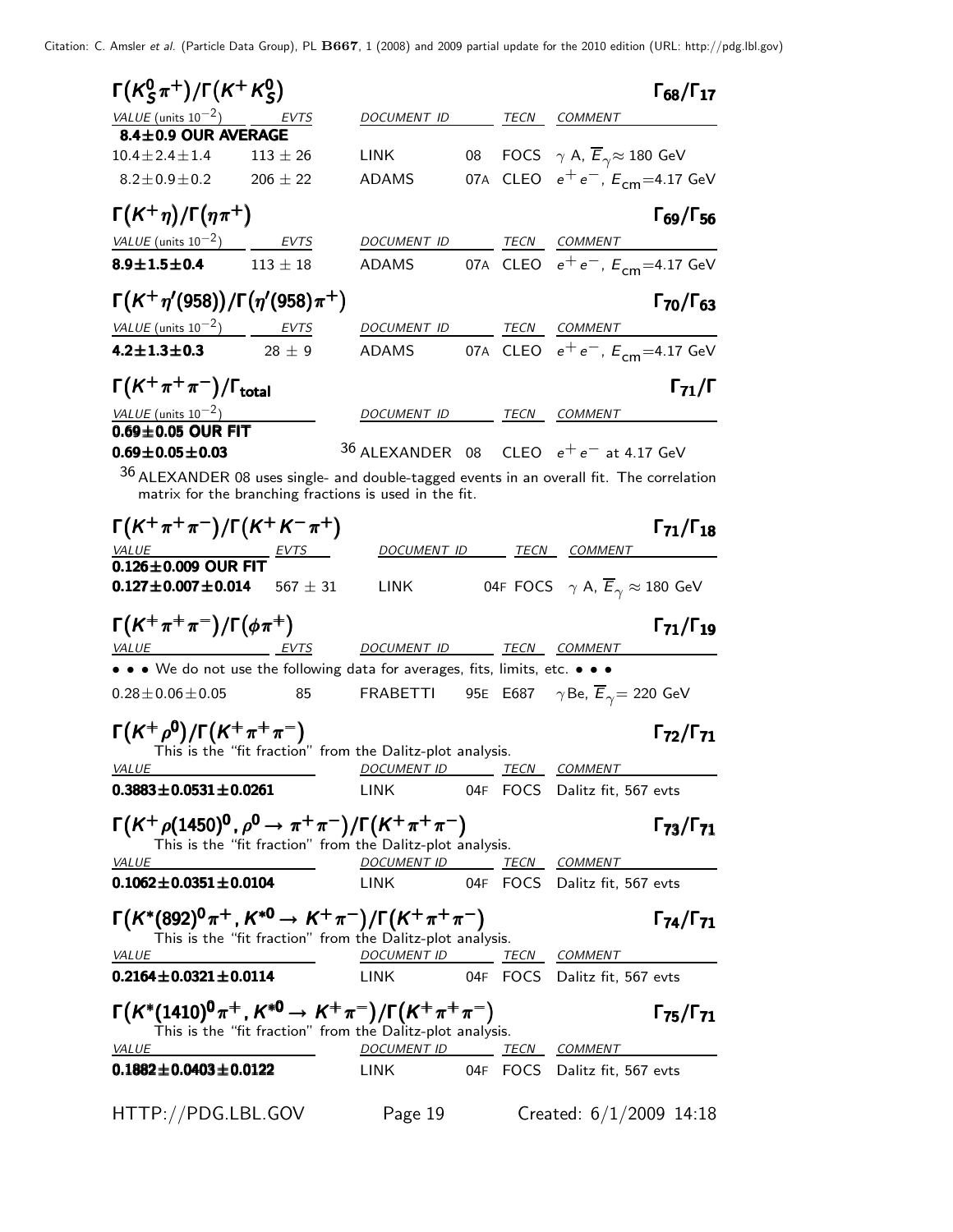| This is the "fit fraction" from the Dalitz-plot analysis.                                                                                 |      |                                                                           |     |                                                             |                                  |
|-------------------------------------------------------------------------------------------------------------------------------------------|------|---------------------------------------------------------------------------|-----|-------------------------------------------------------------|----------------------------------|
| VALUE                                                                                                                                     |      | DOCUMENT ID TECN COMMENT                                                  |     |                                                             |                                  |
| $0.0765 \pm 0.0500 \pm 0.0170$                                                                                                            |      | LINK                                                                      |     | 04F FOCS Dalitz fit, 567 evts                               |                                  |
| $\Gamma(K^+\pi^+\pi^-$ nonresonant $)/\Gamma(K^+\pi^+\pi^-)$<br>This is the "fit fraction" from the Dalitz-plot analysis.<br><b>VALUE</b> |      | DOCUMENT ID TECN COMMENT                                                  |     |                                                             | $\Gamma_{77}/\Gamma_{71}$        |
| $0.1588 \pm 0.0492 \pm 0.0153$                                                                                                            |      | <b>LINK</b>                                                               |     | 04F FOCS Dalitz fit, 567 evts                               |                                  |
| $\Gamma(K_S^0 \pi^+ \pi^+ \pi^-)/\Gamma(K_S^0 K^- \pi^+ \pi^+)$<br><u>VALUE EVTS</u>                                                      |      | <u>DOCUMENT ID _______ TECN __ COMMENT _</u>                              |     |                                                             | $\Gamma_{78}/\Gamma_{34}$        |
| $0.18 \pm 0.04 \pm 0.05$ $179 \pm 36$ LINK                                                                                                |      |                                                                           |     | 08 FOCS $\gamma$ A, $\overline{E}_{\gamma} \approx 180$ GeV |                                  |
| $\Gamma(K^+K^+K^-)/\Gamma(K^+K^-\pi^+)$                                                                                                   |      |                                                                           |     |                                                             | $\Gamma_{79}/\Gamma_{18}$        |
| <u>VALUE</u> (units $10^{-3}$ ) EVTS                                                                                                      |      | DOCUMENT ID                                                               |     | <u>TECN COMMENT</u>                                         |                                  |
| $8.95 \pm 2.12 + 2.24$                                                                                                                    | 31   | <b>LINK</b>                                                               | 02I | FOCS $\gamma$ nucleus, $\approx$ 180 GeV                    |                                  |
| $\Gamma(\phi K^+, \phi \to K^+ K^-)/\Gamma(\phi \pi^+, \phi \to K^+ K^-)$                                                                 |      |                                                                           |     |                                                             | Г <sub>80</sub> /Г <sub>20</sub> |
| VALUE                                                                                                                                     |      | <u>CL% DOCUMENT ID TECN COMMENT</u>                                       |     |                                                             |                                  |
| < 0.013                                                                                                                                   |      | 90 FRABETTI 95F E687 $\gamma$ Be, $\overline{E}_{\gamma} \approx 220$ GeV |     |                                                             |                                  |
| • • • We do not use the following data for averages, fits, limits, etc. • • •                                                             |      |                                                                           |     |                                                             |                                  |
| < 0.071                                                                                                                                   | 90   | ANJOS                                                                     |     | 92D E691 $\gamma$ Be, $\overline{E}_{\gamma} = 145$ GeV     |                                  |
|                                                                                                                                           |      | - Doubly Cabibbo-suppressed modes -                                       |     |                                                             |                                  |
| $\Gamma(K^+K^+\pi^-)/\Gamma(K^+K^-\pi^+)$                                                                                                 |      |                                                                           |     |                                                             | $\Gamma_{81}/\Gamma_{18}$        |
| VALUE<br><b>EVTS</b>                                                                                                                      |      |                                                                           |     | DOCUMENT ID TECN COMMENT                                    |                                  |
| $0.0052 \pm 0.0017 \pm 0.0011$ 27 ± 9                                                                                                     |      |                                                                           |     | LINK 05K FOCS $\langle 0.78\% , CL = 90\% \rangle$          |                                  |
|                                                                                                                                           |      | —— Baryon-antibaryon mode —                                               |     |                                                             |                                  |
| $\Gamma(p\overline{n})/\Gamma_{\rm total}$                                                                                                |      |                                                                           |     |                                                             | $\Gamma_{82}/\Gamma$             |
| This is the only baryonic mode allowed kinematically.<br>VALUE (units $10^{-3}$ )                                                         | EVTS | DOCUMENT ID TECN COMMENT                                                  |     |                                                             |                                  |
| $1.30 \pm 0.36 + 0.12$<br>-0.16                                                                                                           |      | 13.0 $\pm$ 3.6 ATHAR 08 CLEO $e^+e^-$ , $E_{cm} \approx$ 4170 MeV         |     |                                                             |                                  |
|                                                                                                                                           |      | - Rare or forbidden modes -                                               |     |                                                             |                                  |
| $\Gamma(\pi^+e^+e^-)/\Gamma_{\rm total}$<br>This mode is not a useful test for a $\Delta C=1$ weak neutral current because both quarks    |      |                                                                           |     |                                                             |                                  |
| must change flavor in this decay.<br><i>VALUE</i>                                                                                         | CL%  | DOCUMENT ID TECN COMMENT                                                  |     |                                                             | $\Gamma_{83}/\Gamma$             |

HTTP://PDG.LBL.GOV Page 20 Created: 6/1/2009 14:18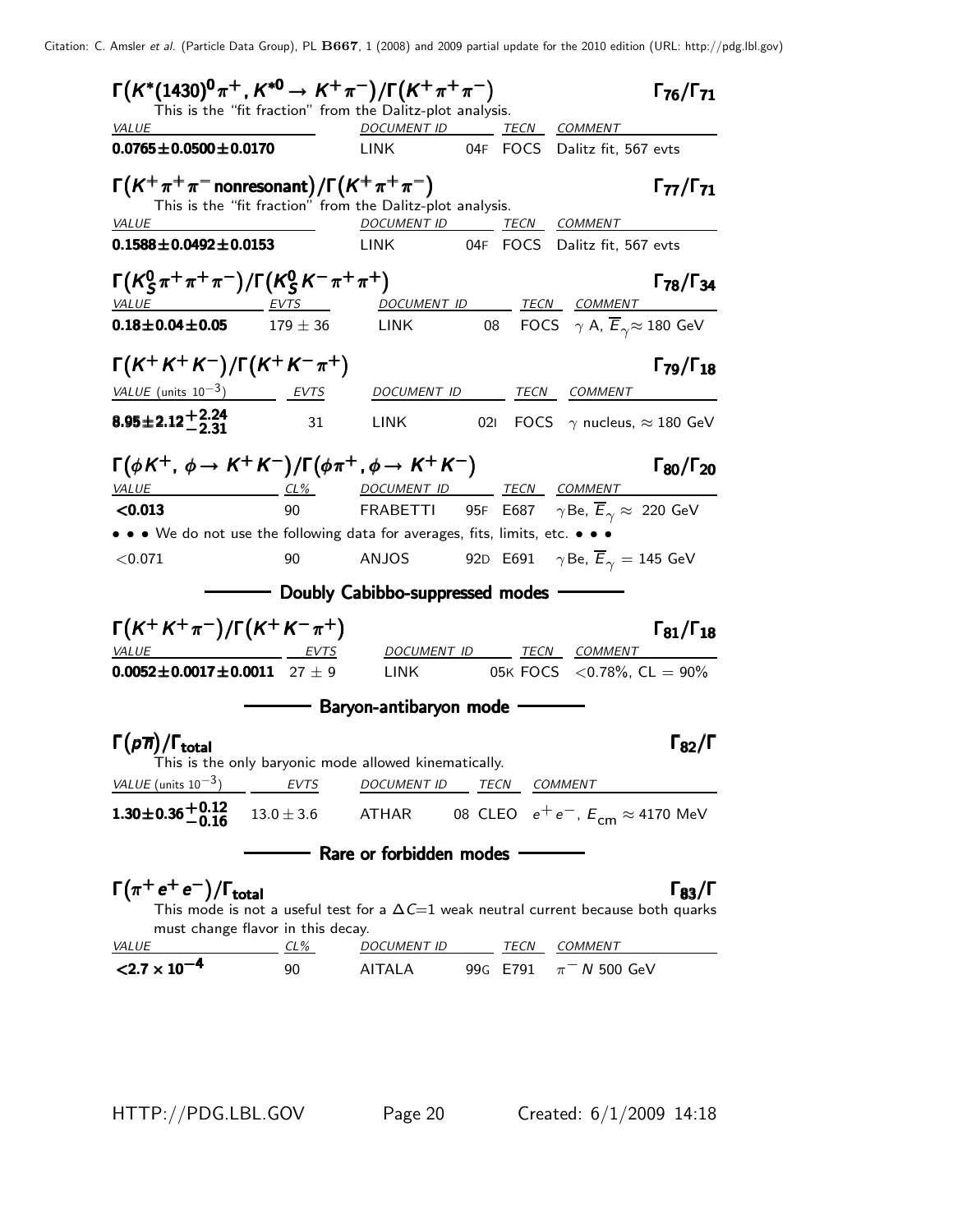| $\Gamma(\pi^+\mu^+\mu^-)/\Gamma_{\rm total}$                                  |                            |                |                                              |    |          |                                                                                                        | $\mathsf{I}_{\mathbf{A}}$ |
|-------------------------------------------------------------------------------|----------------------------|----------------|----------------------------------------------|----|----------|--------------------------------------------------------------------------------------------------------|---------------------------|
|                                                                               |                            |                |                                              |    |          | This mode is not a useful test for a $\Delta C=1$ weak neutral current because both quarks             |                           |
| must change flavor in this decay.<br><u>VALUE CL% EVTS</u>                    |                            |                | DOCUMENT ID TECN COMMENT                     |    |          |                                                                                                        |                           |
| $<$ 2.6 $\times$ 10 <sup>-5</sup>                                             | 90                         |                | LINK                                         |    |          | 03F FOCS $\gamma$ nucleus, $\overline{E}_{\gamma} \approx 180$<br>GeV                                  |                           |
| • • • We do not use the following data for averages, fits, limits, etc. • • • |                            |                |                                              |    |          |                                                                                                        |                           |
| ${<}1.4 \times 10^{-4}$                                                       | 90                         |                | <b>AITALA</b>                                |    | 99G E791 | $\pi$ <sup>-</sup> N 500 GeV                                                                           |                           |
| $<$ 4.3 $\times$ 10 <sup>-4</sup>                                             | 90                         | $\mathbf{0}$   | KODAMA                                       | 95 | E653     | $\pi^-$ emulsion 600 GeV                                                                               |                           |
|                                                                               |                            |                |                                              |    |          |                                                                                                        |                           |
| $\Gamma(K^+e^+e^-)/\Gamma_{\rm total}$                                        |                            |                |                                              |    |          |                                                                                                        | $\Gamma_{85}/\Gamma$      |
|                                                                               |                            |                |                                              |    |          | A test for the $\Delta C=1$ weak neutral current. Allowed by higher-order electroweak inter-           |                           |
| actions.<br><i>VALUE</i>                                                      |                            | $CL\%$         | DOCUMENT ID TECN COMMENT                     |    |          |                                                                                                        |                           |
| ${<}1.6 \times 10^{-3}$                                                       |                            | 90             | AITALA                                       |    | 99G E791 | $\pi$ <sup>-</sup> N 500 GeV                                                                           |                           |
|                                                                               |                            |                |                                              |    |          |                                                                                                        |                           |
| $\Gamma({\cal K}^+\mu^+\mu^-)/\Gamma_{\rm total}$                             |                            |                |                                              |    |          |                                                                                                        | $\Gamma_{86}/\Gamma$      |
|                                                                               |                            |                |                                              |    |          | A test for the $\Delta C=1$ weak neutral current. Allowed by higher-order electroweak inter-           |                           |
| actions.<br><i>VALUE</i>                                                      | <u>_ CL% _ EVTS</u>        |                | DOCUMENT ID TECN COMMENT                     |    |          |                                                                                                        |                           |
| $3.6 \times 10^{-5}$                                                          | 90                         |                | LINK                                         |    |          | 03F FOCS $\gamma$ nucleus, $\overline{E}_{\gamma} \approx 180$ GeV                                     |                           |
| • • • We do not use the following data for averages, fits, limits, etc. • • • |                            |                |                                              |    |          |                                                                                                        |                           |
|                                                                               |                            |                |                                              |    |          |                                                                                                        |                           |
| ${<}1.4\times10^{-4}$<br>${<}5.9\times10^{-4}$                                | 90                         |                | <b>AITALA</b>                                |    | 99G E791 | $\pi$ <sup>-</sup> N 500 GeV                                                                           |                           |
|                                                                               | 90                         | $\overline{0}$ |                                              |    |          | KODAMA 95 E653 $\pi^-$ emulsion 600 GeV                                                                |                           |
| $\Gamma(K^*(892)^+\mu^+\mu^-)/\Gamma_{\rm total}$                             |                            |                |                                              |    |          |                                                                                                        | $\Gamma_{87}/\Gamma$      |
|                                                                               |                            |                |                                              |    |          | A test for the $\Delta \tilde{C} = 1$ weak neutral current. Allowed by higher-order electroweak inter- |                           |
| actions.                                                                      |                            |                |                                              |    |          |                                                                                                        |                           |
| <i>VALUE</i><br>$< 1.4 \times 10^{-3}$                                        | <u>CL% EVTS</u><br>90 - 10 |                | <u>DOCUMENT ID</u>                           |    |          | TECN COMMENT                                                                                           |                           |
|                                                                               |                            | $\Omega$       | KODAMA                                       |    | 95 E653  | $\pi^-$ emulsion 600 GeV                                                                               |                           |
| $\Gamma(\pi^+\,e^{\pm}\,\mu^{\mp})/\Gamma_{\rm total}$                        |                            |                |                                              |    |          |                                                                                                        | $\Gamma_{88}/\Gamma$      |
|                                                                               |                            |                | A test of lepton-family-number conservation. |    |          |                                                                                                        |                           |
| <b>VALUE</b>                                                                  |                            | $CL\%$         | <u>DOCUMENT ID</u>                           |    |          | TECN COMMENT                                                                                           |                           |
| $< 6.1 \times 10^{-4}$                                                        |                            | 90             | AITALA                                       |    | 99G E791 | $\pi$ <sup>-</sup> N 500 GeV                                                                           |                           |
|                                                                               |                            |                |                                              |    |          |                                                                                                        |                           |
| $\Gamma(K^+e^{\pm}\mu^{\mp})/\Gamma_{\rm total}$                              |                            |                | A test of lepton-family-number conservation. |    |          |                                                                                                        | $\Gamma_{89}/\Gamma$      |
| <i>VALUE</i><br>$CL\%$                                                        |                            |                | DOCUMENT ID TECN COMMENT                     |    |          |                                                                                                        |                           |
| $< 6.3 \times 10^{-4}$                                                        |                            | 90             | AITALA                                       |    |          | 99G E791 $\pi$ <sup>-</sup> N 500 GeV                                                                  |                           |
|                                                                               |                            |                |                                              |    |          |                                                                                                        |                           |
| $\Gamma(\pi^- e^+ e^+) / \Gamma_{\text{total}}$                               |                            |                |                                              |    |          |                                                                                                        | $\Gamma$ 90/ $\Gamma$     |
| A test of lepton-number conservation.                                         |                            |                |                                              |    |          |                                                                                                        |                           |
| <i>VALUE</i>                                                                  | $CL\%$                     |                | DOCUMENT ID TECN COMMENT                     |    |          |                                                                                                        |                           |
| $< 6.9 \times 10^{-7}$                                                        |                            | 90             | <b>AITALA</b>                                |    | 99G E791 | $\pi$ <sup>-</sup> N 500 GeV                                                                           |                           |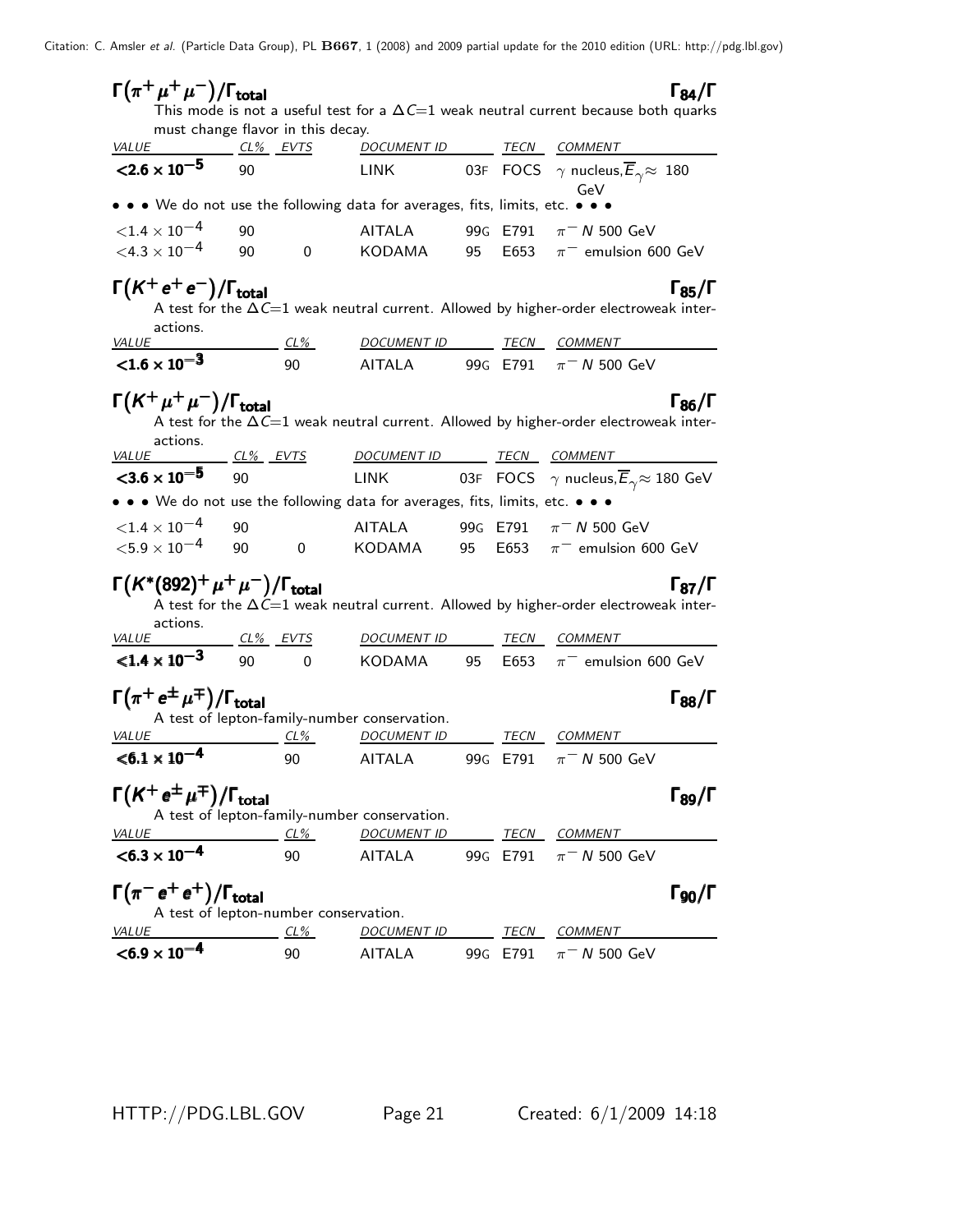| $\Gamma(\pi^-\mu^+\mu^+)/\Gamma_{\rm total}$<br>$\Gamma_{91}/\Gamma$<br>A test of lepton-number conservation. |        |                |                          |    |          |                                                                       |  |  |  |
|---------------------------------------------------------------------------------------------------------------|--------|----------------|--------------------------|----|----------|-----------------------------------------------------------------------|--|--|--|
| $CL\%$ EVTS<br>VALUE                                                                                          |        |                | DOCUMENT ID TECN         |    |          | COMMENT                                                               |  |  |  |
| $<$ 2.9 $\times$ 10 <sup>-5</sup>                                                                             | 90     |                | <b>LINK</b>              |    |          | 03F FOCS $\gamma$ nucleus, $\overline{E}_{\gamma} \approx 180$<br>GeV |  |  |  |
| • • We do not use the following data for averages, fits, limits, etc. • • •                                   |        |                |                          |    |          |                                                                       |  |  |  |
| ${<}8.2\times10^{-5}$                                                                                         | 90     |                | <b>AITALA</b>            |    | 99G E791 | $\pi$ <sup>-</sup> N 500 GeV                                          |  |  |  |
| $<$ 4.3 $\times$ 10 <sup>-4</sup>                                                                             | 90     | $\overline{0}$ | KODAMA                   | 95 | E653     | $\pi^-$ emulsion 600 GeV                                              |  |  |  |
| $\Gamma(\pi^- e^+ \mu^+)/\Gamma_{\rm total}$<br>A test of lepton-number conservation.                         |        |                |                          |    |          | $\Gamma_{92}/\Gamma$                                                  |  |  |  |
| <i>VALUE</i>                                                                                                  |        | $CL\%$         | DOCUMENT ID              |    |          | TECN COMMENT                                                          |  |  |  |
| $< 7.3 \times 10^{-4}$                                                                                        |        | 90             | AITALA                   |    | 99G E791 | $\pi$ <sup>-</sup> N 500 GeV                                          |  |  |  |
| $\Gamma(K^-e^+e^+)/\Gamma_{\rm total}$<br>A test of lepton-number conservation.                               |        |                |                          |    |          | $\Gamma_{93}/\Gamma$                                                  |  |  |  |
| <i>VALUE</i>                                                                                                  | $CL\%$ |                | DOCUMENT ID TECN COMMENT |    |          |                                                                       |  |  |  |
| $< 6.3 \times 10^{-4}$                                                                                        |        | 90             | AITALA                   |    | 99G E791 | $\pi$ <sup>-</sup> N 500 GeV                                          |  |  |  |
|                                                                                                               |        |                |                          |    |          |                                                                       |  |  |  |
| $\Gamma(K^-\mu^+\mu^+)/\Gamma_{\rm total}$                                                                    |        |                |                          |    |          | $\Gamma_{94}/\Gamma$                                                  |  |  |  |
| A test of lepton-number conservation.<br><i>VALUE</i><br>CL% EVTS                                             |        |                | DOCUMENT ID TECN         |    |          | COMMENT                                                               |  |  |  |
| $<$ 1.3 $\times$ 10 <sup>-5</sup>                                                                             | 90     |                | <b>LINK</b>              |    |          | 03F FOCS $\gamma$ nucleus, $\overline{E}_{\gamma} \approx 180$<br>GeV |  |  |  |
| • • • We do not use the following data for averages, fits, limits, etc. • • •                                 |        |                |                          |    |          |                                                                       |  |  |  |
| ${<}1.8\times10^{-4}$                                                                                         | 90     |                | AITALA                   |    | 99G E791 | $\pi$ <sup>-</sup> N 500 GeV                                          |  |  |  |
| ${<}5.9\times10^{-4}$                                                                                         | 90     | $\overline{0}$ | KODAMA                   | 95 | E653     | $\pi^-$ emulsion 600 GeV                                              |  |  |  |
| $\Gamma(K^-e^+\mu^+)/\Gamma_{\rm total}$<br>A test of lepton-number conservation.                             |        |                |                          |    |          | $\Gamma_{95}/\Gamma$                                                  |  |  |  |
| <b>VALUE</b>                                                                                                  | $CL\%$ |                | <u>DOCUMENT ID</u>       |    | TECN     | <i>COMMENT</i>                                                        |  |  |  |
| $< 6.8 \times 10^{-4}$                                                                                        |        | 90             | AITALA                   |    | 99G E791 | $\pi$ <sup>-</sup> N 500 GeV                                          |  |  |  |
| $\Gamma(K^*(892)^-\mu^+\mu^+)/\Gamma_{\rm total}$<br>A test of lepton-number conservation.                    |        |                |                          |    |          | $\Gamma_{96}/\Gamma$                                                  |  |  |  |
| CL% EVTS<br><i>VALUE</i>                                                                                      |        |                | <b>DOCUMENT ID</b>       |    | TECN     | COMMENT                                                               |  |  |  |

# $D_s^+ - D_s^-$  CP-VIOLATING DECAY-RATE ASYMMETRIES

This is the difference of the  $D^+_{\epsilon}$  $\frac{+}{s}$  and  $D_{\overline{s}}^-$  partial widths divided by the sum of the widths.

| $A_{CP}(K^{\pm} K_S^0)$ in $D_s^{\pm} \rightarrow K^{\pm} K_S^0$     |                          |  |                                        |  |  |  |  |  |  |  |
|----------------------------------------------------------------------|--------------------------|--|----------------------------------------|--|--|--|--|--|--|--|
| <i>VALUE</i>                                                         | DOCUMENT ID              |  | TECN COMMENT                           |  |  |  |  |  |  |  |
| $+0.049 \pm 0.021 \pm 0.009$                                         |                          |  | ALEXANDER 08 CLEO $e^+e^-$ at 4.17 GeV |  |  |  |  |  |  |  |
| $A_{CP}(K^+K^-\pi^{\pm})$ in $D_s^{\pm} \rightarrow K^+K^-\pi^{\pm}$ |                          |  |                                        |  |  |  |  |  |  |  |
| <i>VALUE</i>                                                         | DOCUMENT ID TECN COMMENT |  |                                        |  |  |  |  |  |  |  |
| $+0.003 \pm 0.011 \pm 0.008$                                         |                          |  | ALEXANDER 08 CLEO $e^+e^-$ at 4.17 GeV |  |  |  |  |  |  |  |
| HTTP://PDG.LBL.GOV                                                   | Page 22                  |  | Created: $6/1/2009$ 14:18              |  |  |  |  |  |  |  |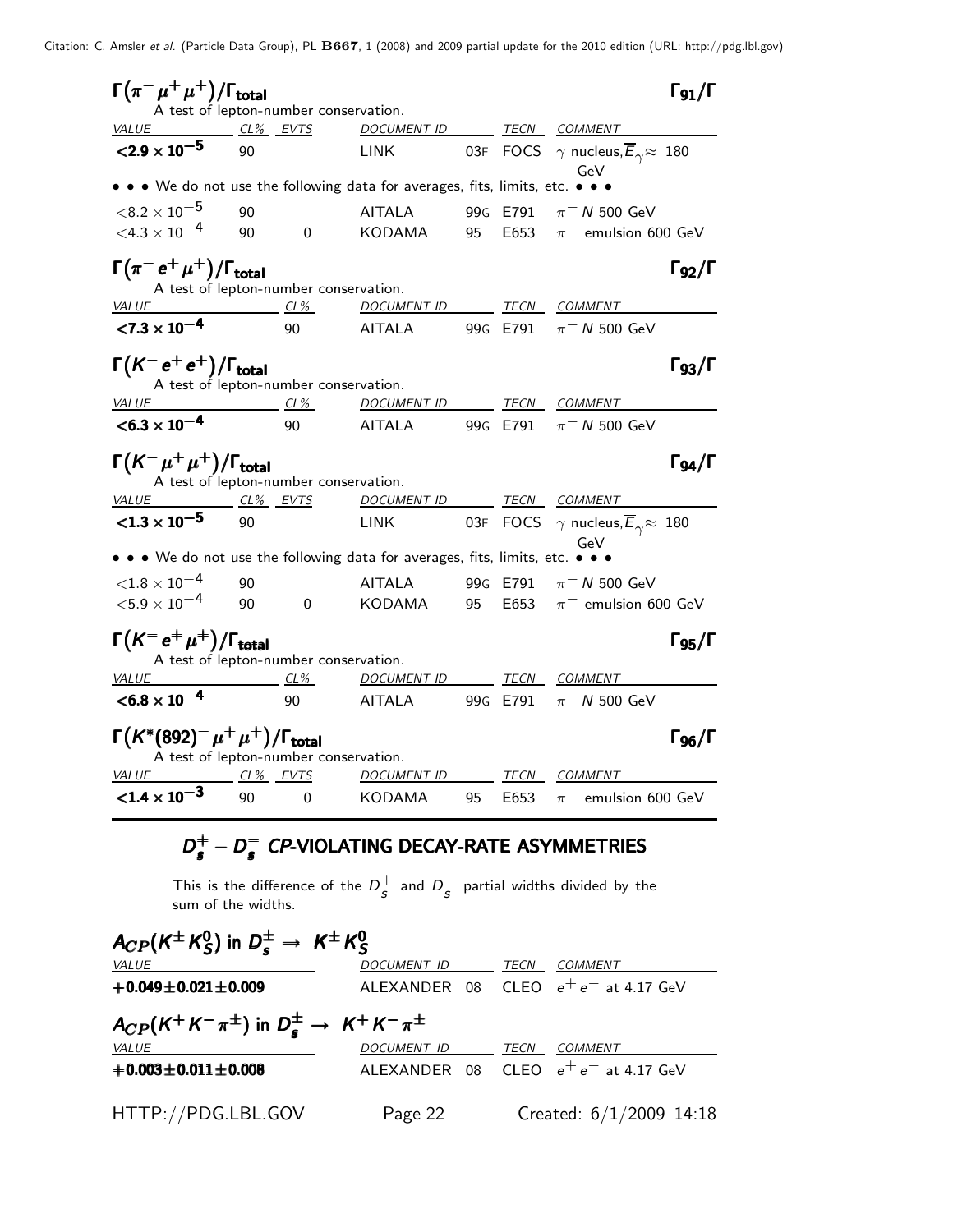| $A_{CP}(K^+K^-\pi^{\pm}\pi^0)$ in $D_s^{\pm} \rightarrow K^+K^-\pi^{\pm}\pi^0$                             |                          |  |                                               |
|------------------------------------------------------------------------------------------------------------|--------------------------|--|-----------------------------------------------|
| <i>VALUE</i>                                                                                               |                          |  | DOCUMENT ID TECN COMMENT                      |
| $-0.059 \pm 0.042 \pm 0.012$                                                                               |                          |  | ALEXANDER 08 CLEO $e^+e^-$ at 4.17 GeV        |
| $A_{CP}(K_S^0 K^{\pm} 2\pi^{\pm})$ in $D_s^+ \to K_S^0 K^- 2\pi^+$ , $D_s^- \to K_S^0 K^+ 2\pi^-$<br>VALUE | DOCUMENT ID TECN COMMENT |  |                                               |
| $-0.007 \pm 0.036 \pm 0.011$                                                                               |                          |  | ALEXANDER 08 CLEO $e^+e^-$ at 4.17 GeV        |
| $A_{CP}(\pi^+\pi^-\pi^{\pm})$ in $D_s^{\pm} \rightarrow \pi^+\pi^-\pi^{\pm}$                               |                          |  |                                               |
| <i>VALUE</i>                                                                                               | DOCUMENT ID TECN COMMENT |  |                                               |
| $+0.020 \pm 0.046 \pm 0.007$                                                                               |                          |  | ALEXANDER 08 CLEO $e^+e^-$ at 4.17 GeV        |
| $A_{CP}(\pi^{\pm}\eta)$ in $D_{\epsilon}^{\pm} \rightarrow \pi^{\pm}\eta$<br><i>VALUE</i>                  |                          |  | DOCUMENT ID TECN COMMENT                      |
| $-0.082 \pm 0.052 \pm 0.008$                                                                               |                          |  | ALEXANDER 08 CLEO $e^+e^-$ at 4.17 GeV        |
|                                                                                                            |                          |  |                                               |
| $A_{CP}(\pi^{\pm}\eta')$ in $D_{s}^{\pm} \rightarrow \pi^{\pm}\eta'$<br><i>VALUE</i>                       | DOCUMENT ID TECN COMMENT |  |                                               |
| $-0.055 \pm 0.037 \pm 0.012$                                                                               |                          |  | ALEXANDER 08 CLEO $e^+e^-$ at 4.17 GeV        |
| $A_{CP}(K^{\pm}\pi^0)$ in $D_{\epsilon}^{\pm} \rightarrow K^{\pm}\pi^0$<br><i>VALUE</i>                    | DOCUMENT ID TECN COMMENT |  |                                               |
| $+0.02 \pm 0.29$                                                                                           |                          |  | ADAMS 07A CLEO $e^+e^-$ , $E_{cm} = 4.17$ GeV |
| $A_{CP}(K_S^0 \pi^{\pm})$ in $D_s^{\pm} \rightarrow K_S^0 \pi^{\pm}$                                       |                          |  |                                               |
| <i>VALUE</i>                                                                                               | DOCUMENT ID TECN COMMENT |  |                                               |
| $+0.27 \pm 0.11$                                                                                           |                          |  | ADAMS 07A CLEO $e^+e^-$ , $E_{cm} = 4.17$ GeV |
| $A_{CP}(K^{\pm}\pi^{+}\pi^{-})$ in $D_{\epsilon}^{\pm} \rightarrow K^{\pm}\pi^{+}\pi^{-}$                  |                          |  |                                               |
| <i>VALUE</i>                                                                                               | DOCUMENT ID TECN COMMENT |  |                                               |
| $+0.112 \pm 0.070 \pm 0.009$                                                                               |                          |  | ALEXANDER 08 CLEO $e^+e^-$ at 4.17 GeV        |
| $A_{CP}(K^{\pm}\eta)$ in $D_{s}^{\pm} \rightarrow K^{\pm}\eta$<br><u>VALUE</u>                             |                          |  | DOCUMENT ID TECN COMMENT                      |
| $-0.20 \pm 0.18$                                                                                           |                          |  | ADAMS 07A CLEO $e^+e^-$ , $E_{cm} = 4.17$ GeV |
|                                                                                                            |                          |  |                                               |
| $A_{CP}(K^{\pm}\eta'(958))$ in $D_{\rm s}^{\pm} \rightarrow K^{\pm}\eta'(958)$<br>VALUE                    |                          |  | DOCUMENT ID TECN COMMENT                      |
| $-0.17 \pm 0.37$                                                                                           |                          |  | ADAMS 07A CLEO $e^+e^-$ , $E_{cm} = 4.17$ GeV |
|                                                                                                            |                          |  |                                               |

# $D_s^+ - D_s^-$  T-VIOLATING DECAY-RATE ASYMMETRIES

A $_{Tviol}$ (K $_{S}^{\rm 0}$  $\frac{0}{5}$ K<sup> $\pm$ </sup> $\pi$ <sup>+</sup> $\pi$ <sup>-</sup>) in  $D_s^{\pm}$   $\rightarrow$  K<sub>S</sub>  $A_{\mathcal{T} \mathcal{N} \mathcal{N}}(K^0_S K^{\pm}\pi^+\pi^-)$  in  $D^{\pm}_s\to~K^0_S K^{\pm}\pi^+\pi^ A_{Tviol}$ ( $K_S^0 K^{\pm} \pi^+ \pi^-$ ) in  $D_s^{\pm} \rightarrow K_S^0 K^{\pm} \pi^+ \pi^ \mathsf{C}_T~\equiv~\vec{\rho}^{}_{\mathcal{K}^+}\cdot~(\vec{\rho}^{}_{\pi^+}\!\times\!\vec{\rho}^{}_{\pi^-})$  is a  $\tau^-$ odd correlation of the  $\mathcal{K}^+$ ,  $\pi^+$ , and  $\pi^-$  momenta for the  $D_c^+$  $^+_\mathsf{s}$ .  $\,C^{\,}_T\;\;\equiv\;\;\vec{\rho}_{\mathsf{K}^-}\,\cdot\;(\vec{\rho}_{\pi^-}\times\vec{\rho}_{\pi^+})$  is the corresponding quantity for the  $D^-_{\bm{s}}$ .  $\mathsf{A}_T$   $\equiv$   $[\Gamma(\mathsf{C}_T>0)-\Gamma(\mathsf{C}_T<0)]$  /  $[\Gamma(\mathsf{C}_T>0)+\Gamma(\mathsf{C}_T<0)]$  would, in

HTTP://PDG.LBL.GOV Page 23 Created: 6/1/2009 14:18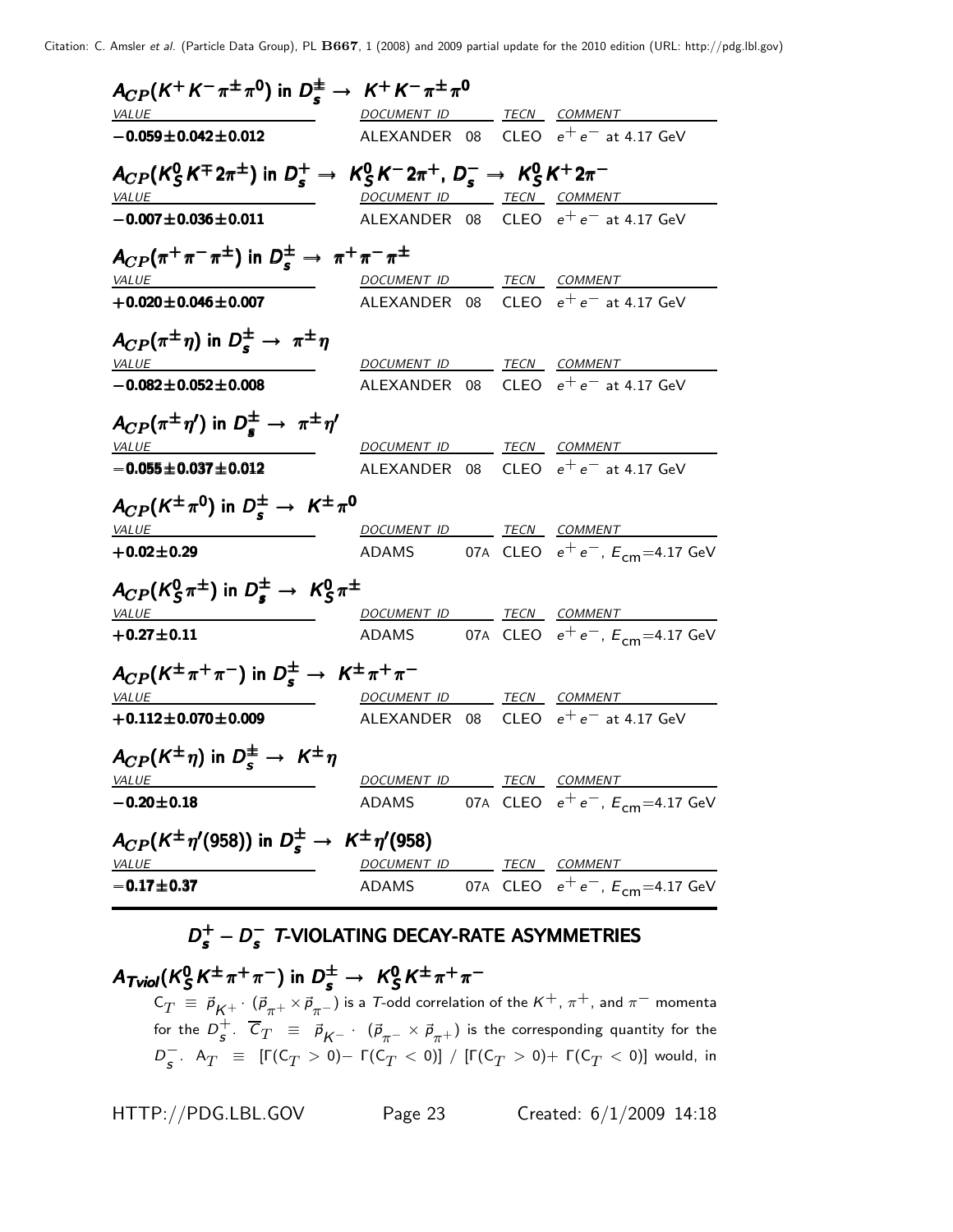the absence of strong phases, test for  $T$  violation in  $D_{\epsilon}^{+}$  $\frac{1}{s}$  decays (the Γ's are partial widths). With  $\overline{A}_T~\equiv~[\Gamma(-\overline{\mathcal{C}}_T>0) \Gamma(-\overline{\mathcal{C}}_T<0)]$  /  $[\Gamma(-\overline{\mathcal{C}}_T>0)+$   $\Gamma(-\overline{\mathcal{C}}_T<$ 0)], the asymmetry  $\mathsf{A}_{Tviol}\ \equiv\ \frac{1}{2}(\mathsf{A}_{T}\ -\ \overline{\mathsf{A}}_{T})$  tests for  $\mathcal T$  violation even with nonzero strong phases. VALUE COMMENT COMMENT COMMENT COMMENT **0.036±0.067±0.023**  $\overline{508 \pm 34}$  LINK 05E FOCS  $\gamma A$ ,  $\overline{E}_{\gamma} \approx 180 \text{ GeV}$ 

# $D_s^+ \rightarrow \phi \ell^+ \nu_{\ell}$  form factors

| $r_2 \equiv A_2(0)/A_1(0)$ in $D_s^+ \to \phi \ell^+ \nu_{\ell}$ |                            |                             |                                                            |                    |    |          |                                                  |  |  |
|------------------------------------------------------------------|----------------------------|-----------------------------|------------------------------------------------------------|--------------------|----|----------|--------------------------------------------------|--|--|
| <b>VALUE</b>                                                     |                            |                             | <b>EVTS</b>                                                | <b>DOCUMENT ID</b> |    | TECN     | COMMENT                                          |  |  |
|                                                                  |                            |                             | 0.84 ±0.11 OUR AVERAGE Error includes scale factor of 2.4. |                    |    |          |                                                  |  |  |
|                                                                  |                            |                             | $0.816 \pm 0.036 \pm 0.030$ 25 $\pm$ 0.5k                  | 37 AUBERT          |    |          | 08AN BABR $\phi e^+ \nu_e$                       |  |  |
|                                                                  |                            | $0.713 \pm 0.202 \pm 0.284$ | 793                                                        | LINK               |    |          | 04c FOCS $\phi\mu^+\nu_\mu$                      |  |  |
|                                                                  | 1.57 $\pm$ 0.25 $\pm$ 0.19 |                             | 271                                                        | <b>AITALA</b>      |    |          | 990 E791 $\phi e^+ \nu_e$ , $\phi \mu^+ \nu_\mu$ |  |  |
|                                                                  | 1.4 $\pm$ 0.5 $\pm$ 0.3    |                             | 308                                                        | <b>AVERY</b>       |    | 94B CLE2 | $\phi e^+ \nu_{\rho}$                            |  |  |
| 1.1                                                              | $\pm 0.8 \pm 0.1$          |                             | 90                                                         | <b>FRABETTI</b>    |    | 94F E687 | $\phi\mu^+\nu_\mu$                               |  |  |
|                                                                  | 2.1 $+0.6$ $\pm 0.2$       |                             | 19                                                         | <b>KODAMA</b>      | 93 | E653     | $\phi \mu^+ \nu_\mu$                             |  |  |

 $^{37}$  To compare with previous measurements, this AUBERT 08AN value is from a fit that fixes the pole masses at  $m_A = 2.5 \text{ GeV/c}^2$  and  $m_V = 2.1 \text{ GeV/c}^2$ . A simultaneous fit to  $r_2$ ,  $r_{\sf v},\,r_{\sf 0}$  (a significant s-wave contribution) and  $m_{\sf A},$  gives  $r_{\sf 2}=0.763\pm0.071\pm0.065.$ 

| $r_v \equiv V(0)/A_1(0)$ in $D_s^+ \rightarrow \phi \ell^+ \nu_{\ell}$ |                                                            |                             |                |                    |     |          |                                         |  |  |
|------------------------------------------------------------------------|------------------------------------------------------------|-----------------------------|----------------|--------------------|-----|----------|-----------------------------------------|--|--|
| VALUE                                                                  |                                                            |                             | <b>EVTS</b>    | <b>DOCUMENT ID</b> |     | TECN     | COMMENT                                 |  |  |
|                                                                        |                                                            | 1.80 $\pm$ 0.08 OUR AVERAGE |                |                    |     |          |                                         |  |  |
|                                                                        |                                                            | $1.807 \pm 0.046 \pm 0.065$ | $25 \pm 0.5$ k | 38 AUBERT          |     |          | 08AN BABR $\phi e^+ \nu_e$              |  |  |
|                                                                        |                                                            | $1.549 + 0.250 + 0.148$     | 793            | <b>LINK</b>        |     |          | 04c FOCS $\phi\mu^+\nu_\mu$             |  |  |
|                                                                        | 2.27 $\pm$ 0.35 $\pm$ 0.22                                 |                             | 271            | <b>AITALA</b>      |     | 99D E791 | $\phi e^+ \nu_e$ , $\phi \mu^+ \nu_\mu$ |  |  |
| 0.9                                                                    | $\pm 0.6$ $\pm 0.3$                                        |                             | 308            | <b>AVERY</b>       |     | 94B CLE2 | $\phi e^+ \nu_{\rm o}$                  |  |  |
| 1.8                                                                    | $\pm 0.9$                                                  | $+0.2$                      | 90             | <b>FRABETTI</b>    | 94F | E687     | $\phi\mu^+\nu_\mu$                      |  |  |
|                                                                        | 2.3 $\begin{array}{cc} +1.1 \\ -0.9 \end{array}$ $\pm 0.4$ |                             | 19             | <b>KODAMA</b>      | 93  | E653     | $\phi\mu^+\nu_\mu$                      |  |  |

 $^{38}\!$  To compare with previous measurements, this AUBERT 08AN value is from a fit that fixes the pole masses at  $m_A = 2.5 \text{ GeV/c}^2$  and  $m_V = 2.1 \text{ GeV/c}^2$ . A simultaneous fit to  $r_2$ ,  $r_{\sf v},\,r_{\sf 0}$  (a significant s-wave contribution) and  $m_{\sf A},$  gives  $r_{\sf v}=1.849\pm0.060\pm0.095.$ 

| $\Gamma_L/\Gamma_T$ in $D_s^+ \rightarrow \phi \ell^+ \nu_{\ell}$                     |      |                                                                              |      |                                |
|---------------------------------------------------------------------------------------|------|------------------------------------------------------------------------------|------|--------------------------------|
| <i>VALUE</i>                                                                          | EVTS | DOCUMENT ID                                                                  | TECN | COMMENT                        |
| $0.72 \pm 0.18$ OUR AVERAGE                                                           |      |                                                                              |      |                                |
| $1.0 \pm 0.3 \pm 0.2$                                                                 | 308  |                                                                              |      |                                |
| $1.0 \pm 0.5 \pm 0.1$                                                                 | 90   | AVERY 94B CLE2 $\phi e^+ \nu_e$<br>39 FRABETTI 94F E687 $\phi \mu^+ \nu_\mu$ |      |                                |
| $0.54 \pm 0.21 \pm 0.10$                                                              | 19   | <sup>39</sup> KODAMA                                                         |      | 93 E653 $\phi \mu^+ \nu_{\mu}$ |
| 39 FRABETTI 94F and KODAMA 93 evaluate $\Gamma_L/\Gamma_T$ for a lepton mass of zero. |      |                                                                              |      |                                |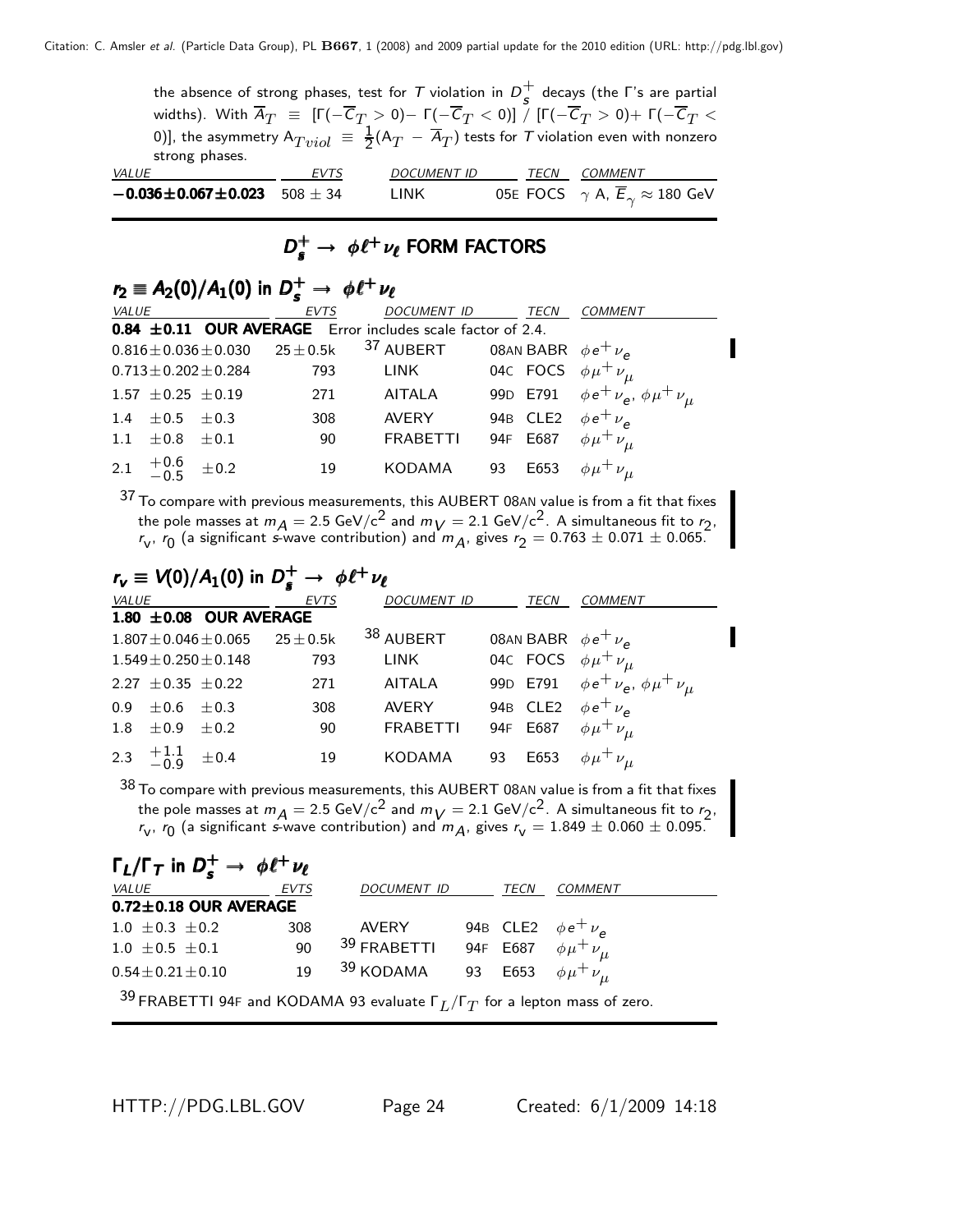# $D_{s}^{\pm}$  References

| ALEXANDER        | 08              | PRL 100 161804                 | J.P. Alexander et al.                     | (CLEO Collab.)                              |
|------------------|-----------------|--------------------------------|-------------------------------------------|---------------------------------------------|
| ATHAR            | 08              | PRL 100 181802                 | S.B. Athar et al.                         | (CLEO Collab.)                              |
| AUBERT           |                 | 08AN PR D78 051101R            | B. Aubert et al.                          | (BABAR Collab.)                             |
| ECKLUND          | 08              | PRL 100 161801                 | K.M. Ecklund et al.                       | (CLEO Collab.)                              |
| <b>KLEMPT</b>    | 08              | EPJ C55 39                     | E. Klempt, M. Matveev, A.V. Sarantsev     | $(BONN+)$                                   |
| LINK             | 08              | PL B660 147                    | J.M. Link et al.                          | (FNAL FOCUS Collab.)                        |
| WIDHALM          | 08              | PRL 100 241801                 | L. Widhalm et al.                         | (BELLE Collab.)                             |
| ADAMS            | 07A             | PRL 99 191805                  | G.S. Adams et al.                         | (CLEO Collab.)                              |
| AUBERT           | 07V             | PRL 98 141801                  | B. Aubert et al.                          | (BABAR Collab.)                             |
| PEDLAR           | 07A             | PR D76 072002                  | T.K. Pedlar et al.                        | (CLEO Collab.)                              |
| Also             |                 | PRL 99 071802                  | M. Artuso et al.                          | (CLEO Collab.)                              |
| AUBERT           | 06N             | PR D74 031103R                 | B. Aubert et al.                          | (BABAR Collab.)                             |
| HUANG            | 06B             | PR D74 112005                  | G.S. Huang et al.                         | (CLEO Collab.)                              |
| <b>PDG</b>       | 06              | JPG 33 1                       | W.-M. Yao et al.                          | (PDG Collab.)                               |
| AUBERT           | 05V             | PR D71 091104R                 | B. Aubert et al.                          | (BABAR Collab.)<br>(FNAL FOCUS Collab.)     |
| LINK.            | 05E             | PL B622 239                    | J.M. Link et al.                          |                                             |
| LINK.            | 05J             | PRL 95 052003                  | J.M. Link et al.                          | (FNAL FOCUS Collab.)                        |
| LINK.            | 05K             | PL B624 166                    | J.M. Link et al.                          | (FNAL FOCUS Collab.)                        |
| LINK.            | 04              | PL B585 200                    | J.M. Link et al.                          | (FNAL FOCUS Collab.)                        |
| LINK.            | 04C             | PL B586 183                    | J.M. Link et al.                          | (FNAL FOCUS Collab.)                        |
| LINK             | 04D             | PL B586 191                    | J.M. Link et al.                          | (FNAL FOCUS Collab.)                        |
| LINK.            | 04F             | PL B601 10                     | J.M. Link et al.                          | (FNAL FOCUS Collab.)                        |
| ACOSTA           | 03D             | PR D68 072004                  | D. Acosta et al.                          | (FNAL CDF-II Collab.)                       |
| ANISOVICH        | 03              | EPJ A16 229                    | V.V. Anisovich et al.                     | (FNAL FOCUS Collab.)                        |
| LINK             | 03D             | PL B561 225                    | J.M. Link et al.                          |                                             |
| LINK             | 03F             | PL B572 21                     | J.M. Link et al.                          | (FNAL FOCUS Collab.)                        |
| AUBERT           | 02G             | PR D65 091104R                 | B. Aubert et al.                          | (BaBar Collab.)                             |
| <b>HEISTER</b>   | 021             | PL B528 1                      | A. Heister et al.<br>J.M. Link et al.     | (ALEPH Collab.)                             |
| LINK.            | 021<br>02J      | PL B541 227                    |                                           | (FNAL FOCUS Collab.)                        |
| LINK.            |                 | PL B541 243                    | J.M. Link et al.                          | (FNAL FOCUS Collab.)                        |
| ABBIENDI         | 01L             | PL B516 236                    | G. Abbiendi et al.                        | (OPAL Collab.)                              |
| AITALA           | 01A             | PRL 86 765                     | E.M. Aitala et al.                        | (FNAL E791 Collab.)<br>(FNAL SELEX Collab.) |
| <b>IORI</b>      | 01<br>01 C      | PL B523 22                     | M. lori et al.                            |                                             |
| LINK.            |                 | PRL 87 162001                  | J.M. Link et al.                          | (FNAL FOCUS Collab.)                        |
| ALEXANDROV 00    |                 | PL B478 31                     | Y. Alexandrov et al.                      | (CERN BEATRICE Collab.)                     |
| AITALA           | 99              | PL B445 449                    | E.M. Aitala et al.                        | (FNAL E791 Collab.)<br>(FNAL E791 Collab.)  |
| AITALA           | 99D             | PL B450 294                    | E.M. Aitala et al.                        |                                             |
| AITALA           | 99G<br>99       | PL B462 401                    | E.M. Aitala et al.<br>G. Bonvicini et al. | (FNAL E791 Collab.)                         |
| <b>BONVICINI</b> | 98              | PRL 82 4586                    | M. Chada et al.                           | (CLEO Collab.)                              |
| CHADHA<br>JESSOP | 98              | PR D58 032002<br>PR D58 052002 | C.P. Jessop et al.                        | (CLEO Collab.)                              |
| ACCIARRI         | 97F             | PL B396 327                    | M. Acciarri et al.                        | (CLEO Collab.)                              |
| BAI              | 97              | PR D56 3779                    | J.Z. Bai et al.                           | (L3 Collab.)<br>(BES Collab.)               |
| BALEST           | 97              | PRL 79 1436                    | R. Balest et al.                          | (CLEO Collab.)                              |
| FRABETTI         | 97 C            | PL B401 131                    | P.L. Frabetti et al.                      | (FNAL E687 Collab.)                         |
| FRABETTI         | 97 <sub>D</sub> | PL B407 79                     | P.L. Frabetti et al.                      | (FNAL E687 Collab.)                         |
| ARTUSO           | 96              | PL B378 364                    | M. Artuso et al.                          |                                             |
| BAI              | 95C             | PR D52 3781                    | J.Z. Bai et al.                           | (CLEO Collab.)<br>(BES Collab.)             |
| BRANDENB 95      |                 | PRL 75 3804                    | G.W. Brandenburg et al.                   | (CLEO Collab.)                              |
| <b>FRABETTI</b>  | 95B             | PL B351 591                    | P.L. Frabetti et al.                      | (FNAL E687 Collab.)                         |
| FRABETTI         |                 | 95E PL B359 403                | P.L. Frabetti et al.                      | (FNAL E687 Collab.)                         |
| <b>FRABETTI</b>  | 95F             | PL B363 259                    | P.L. Frabetti et al.                      | (FNAL E687 Collab.)                         |
| KODAMA           | 95              | PL B345 85                     | K. Kodama et al.                          | (FNAL E653 Collab.)                         |
| ACOSTA           | 94              | PR D49 5690                    | D. Acosta et al.                          | (CLEO Collab.)                              |
| AVERY            | 94B             | PL B337 405                    | P. Avery <i>et al.</i>                    | (CLEO Collab.)                              |
| <b>BROWN</b>     | 94              | PR D50 1884                    | D. Brown et al.                           | (CLEO Collab.)                              |
| BUTLER           | 94              | PL B324 255                    | F. Butler et al.                          | (CLEO Collab.)                              |
| FRABETTI         | 94F             | PL B328 187                    | P.L. Frabetti et al.                      | (FNAL E687 Collab.)                         |
| ADAMOVICH        | 93              | PL B305 177                    | M.I. Adamovich et al.                     | (CERN WA82 Collab.)                         |
| <b>FRABETTI</b>  | 93F             | PRL 71 827                     | P.L. Frabetti et al.                      | (FNAL E687 Collab.)                         |
| FRABETTI         | 93G             | PL B313 253                    | P.L. Frabetti et al.                      | (FNAL E687 Collab.)                         |
| KODAMA           | 93              | PL B309 483                    | K. Kodama et al.                          | (FNAL E653 Collab.)                         |
| ALBRECHT         | 92B             | ZPHY C53 361                   | H. Albrecht et al.                        | (ARGUS Collab.)                             |
| ALEXANDER        | 92              | PRL 68 1275                    | J. Alexander et al.                       | (CLEO Collab.)                              |
| ANJOS            | 92D             | PRL 69 2892                    | J.C. Anjos et al.                         | (FNAL E691 Collab.)                         |
| <b>AVERY</b>     | 92              | PRL 68 1279                    | P. Avery et al.                           | (CLEO Collab.)                              |
| BARLAG           | 92C             | ZPHY C55 383                   | S. Barlag et al.                          | (ACCMOR Collab.)                            |
| Also             |                 | ZPHY C48 29                    | S. Barlag et al.                          | (ACCMOR Collab.)                            |
|                  |                 |                                |                                           |                                             |

HTTP://PDG.LBL.GOV Page 25 Created: 6/1/2009 14:18